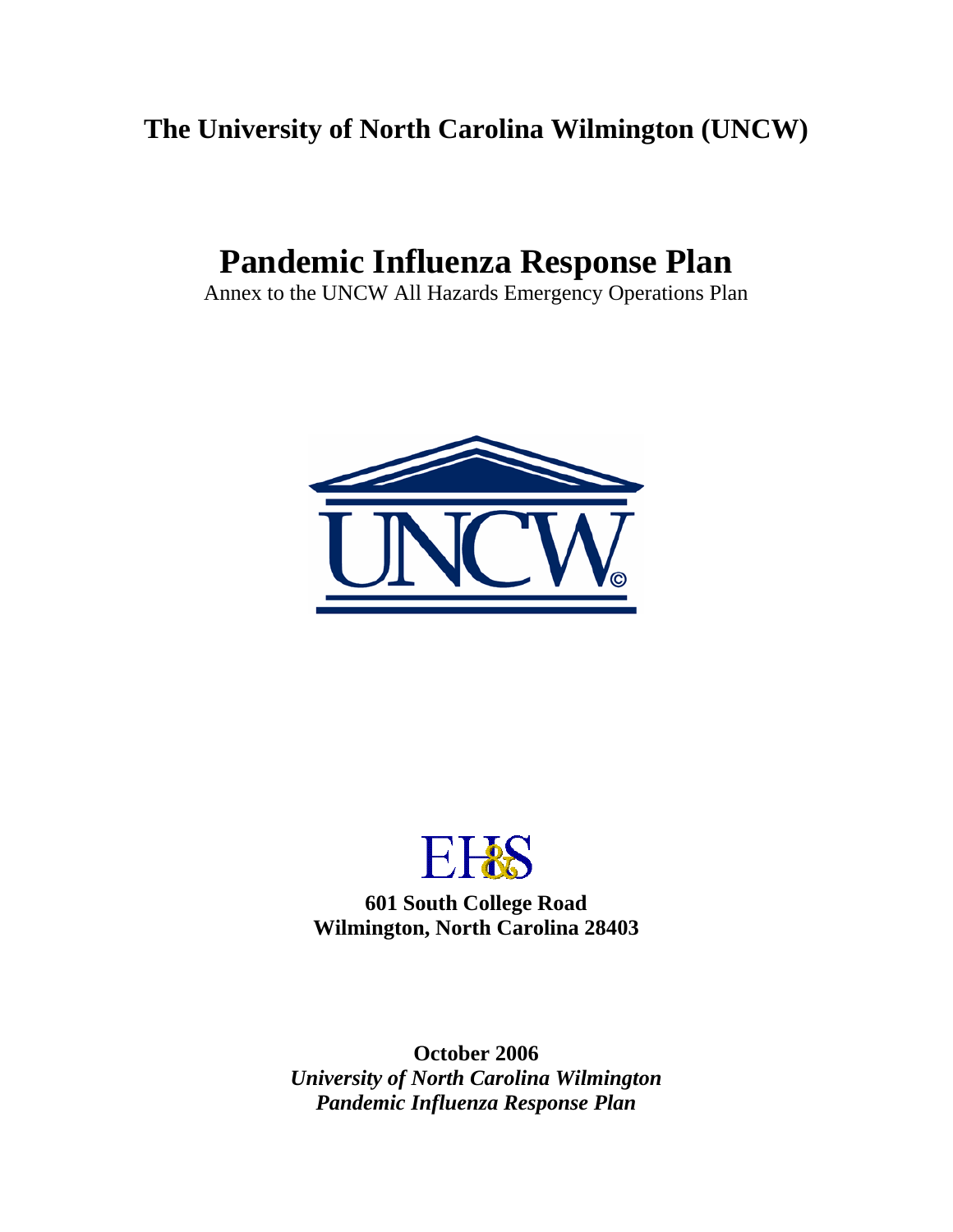# **University of North Carolina Wilmington** Pandemic Influenza Response Plan Annex

# **Table of Contents**

| V. Appendix A: Pandemic Influenza Response Plan Departmental Checklists - |  |
|---------------------------------------------------------------------------|--|
|                                                                           |  |
|                                                                           |  |
|                                                                           |  |
|                                                                           |  |
|                                                                           |  |
|                                                                           |  |
|                                                                           |  |
|                                                                           |  |
|                                                                           |  |
|                                                                           |  |
| <b>ITSD</b>                                                               |  |
|                                                                           |  |
|                                                                           |  |
|                                                                           |  |
|                                                                           |  |
|                                                                           |  |
|                                                                           |  |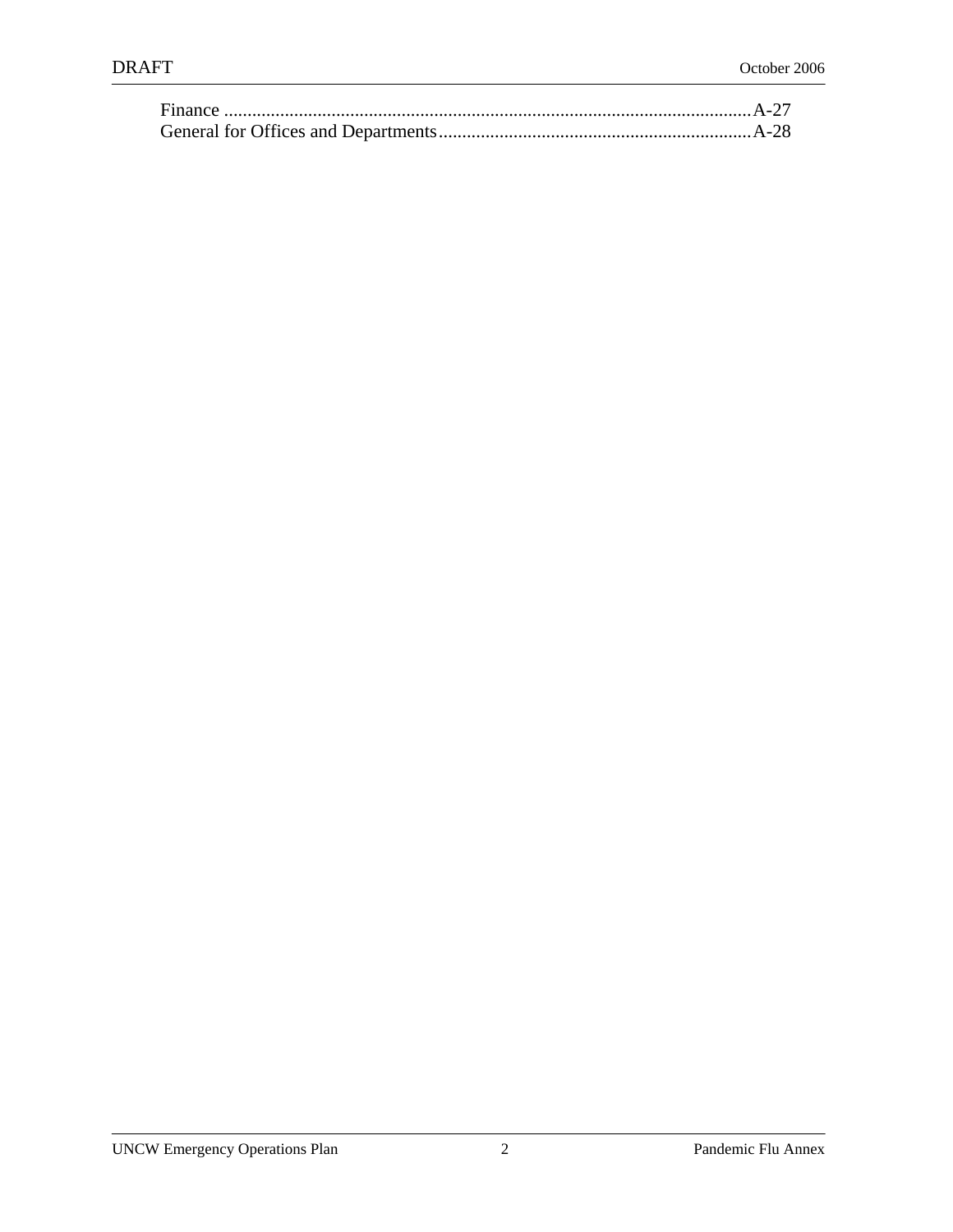## **UNCW Emergency Operations Plan Pandemic Influenza Response Plan Annex**

## I. **Introduction**

Three instances of pandemic influenza have occurred in the last century. The 1918- 1919 Spanish Flu caused illness in 20-40% of the world's populations and killed over 20 million people, 500,000 of those in the U.S. The 1957-1958 Asian Flu caused about 70,000 deaths in the U.S., though a vaccine was produced shortly after it was identified. The 1968-1969 Hong Kong Flu caused approximately 34,000 deaths in the U.S., and still circulates in some form today. Given that the 1918 pandemic swept across the country in 3-4 weeks at a time when fewer people traveled and modes of transportation were slower and more limited, the window for taking action to respond to a pandemic flu emergency in the present time may be limited to a few days in today's highly mobile society with frequent international air travel.

The chances of a pandemic flu threatening the United States has increased in recent times due to the formation and mutation of new influenza viruses throughout the world. The Center for Disease Control (CDC) in Atlanta, and the World Health Organization (WHO) based in Switzerland support large surveillance programs to monitor and detect influenza activity around the globe, including the emergence of new strains of possible pandemic forms of influenza.

According to the National Strategy for Pandemic Influenza, developed by the Department of Homeland Security in November 2005, "States and communities should have credible pandemic preparedness plans to respond to an outbreak within their jurisdictions." UNCW has created this annex to the all hazards Emergency Operations Plan to help the campus prepare for and respond to a pandemic influenza outbreak. This plan is written with information and guidance from the North Carolina Pandemic Influenza Plan, the World Health Organization Global Influenza Preparedness Plan, the U.S. Government Department of Homeland Security National Strategy for Pandemic Influenza, and the U.S. Government Department of Health and Human Services Pandemic Plan.

#### **A. Purpose**

The purpose of the Pandemic Influenza Response Plan Annex to UNCW's Emergency Operations Plan is to establish a comprehensive approach to managing a pandemic flu emergency at UNCW across a spectrum of activities including mitigation, preparedness, response, and recovery. This plan should be implemented in accordance with the UNCW Emergency Operations Plan.

This plan establishes policies, procedures, and organizational structure for response to pandemic flu or other infectious disease emergency that may cause a significant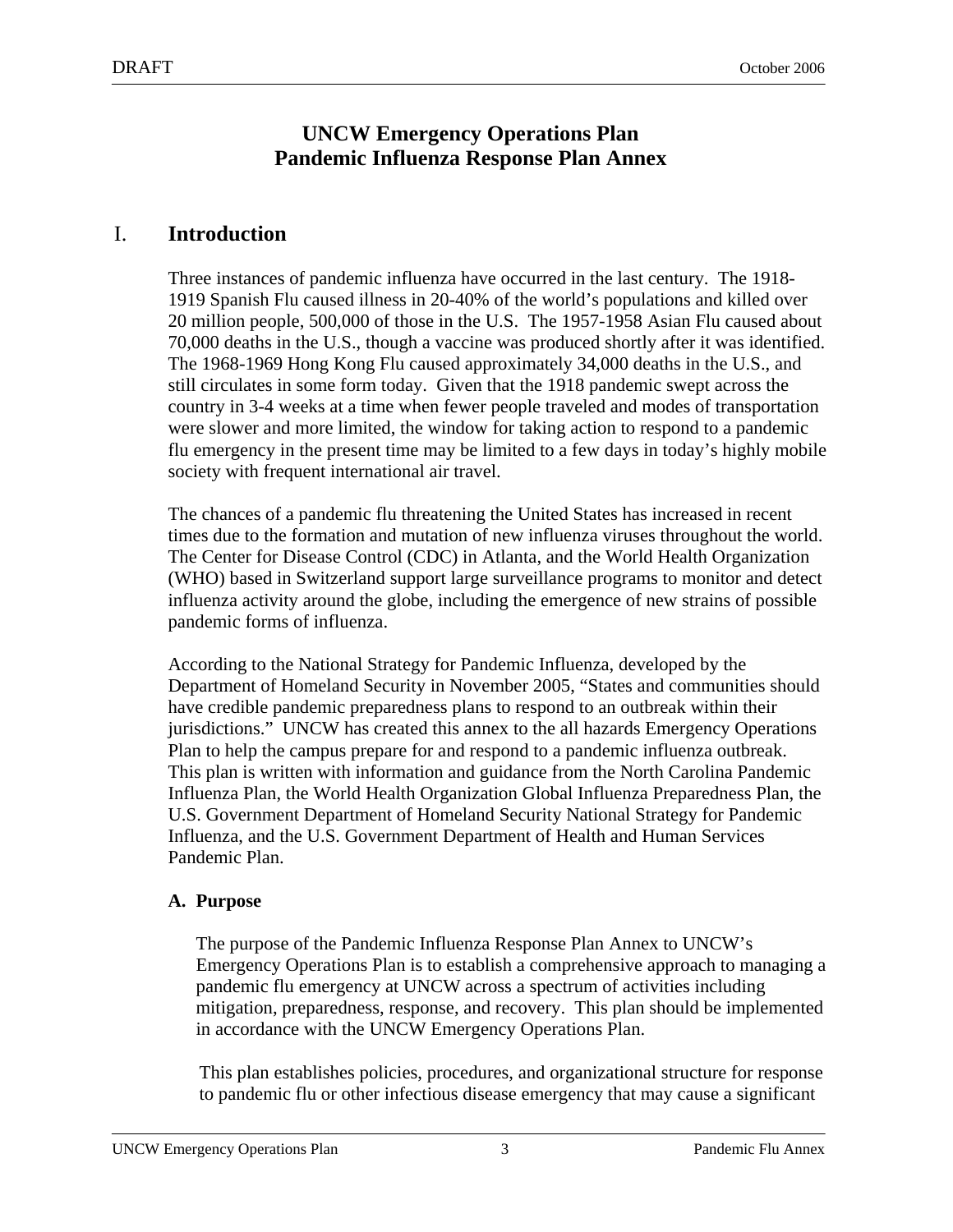disruption of the functions of all or portions of the university. This plan describes the roles and responsibilities of university departments and individuals in a pandemic flu or other infectious disease emergency, and should be implemented when there is a potential pandemic flu threat to the United States.

Additionally, the Department of Homeland Security has developed expectations for states and local communities in pandemic flu planning, which this plan addresses. These include:

- Ensuring that all reasonable measures are taken to limit the spread of an outbreak within and beyond UNCW's borders.
- Establishing comprehensive and credible preparedness and response plans that are exercised on a regular basis.
- Integrating non-health entities in the planning for a pandemic, including law enforcement, utilities, and leadership.
- Establishing community-based stockpiles and distribution systems to support a comprehensive pandemic response.
- Identifying key spokespersons for the community, ensuring that they are educated in risk communication, and have coordinated crisis communications plans.
- Providing public education campaigns on pandemic influenza and public and private interventions.

## **B. Scope**

This plan:

- 1. Is intended to focus on pandemic influenza and infectious disease related emergencies that impact UNCW operations.
- 2. Applies to all UNCW departments, faculty, staff, and students.
- 3. Builds upon existing UNCW emergency preparedness procedures by addressing unique policies, situations, operating concepts, and responsibilities required for the response to pandemic flu and infectious disease emergencies.

### **C. Definitions**

The following definitions were adapted from the *National Strategy for Pandemic Influenza, Homeland Security Council, May 2006* and the *HHS Pandemic Influenza Plan, U.S. Department of Health and Human Services, November 2005*.

1. Antiviral medications – Medications presumed to be effective against potential pandemic influenza virus strains. These antiviral medications include the neuraminidase inhibitors oseltamivir (Tamiflu) and zanamivir (Relenza).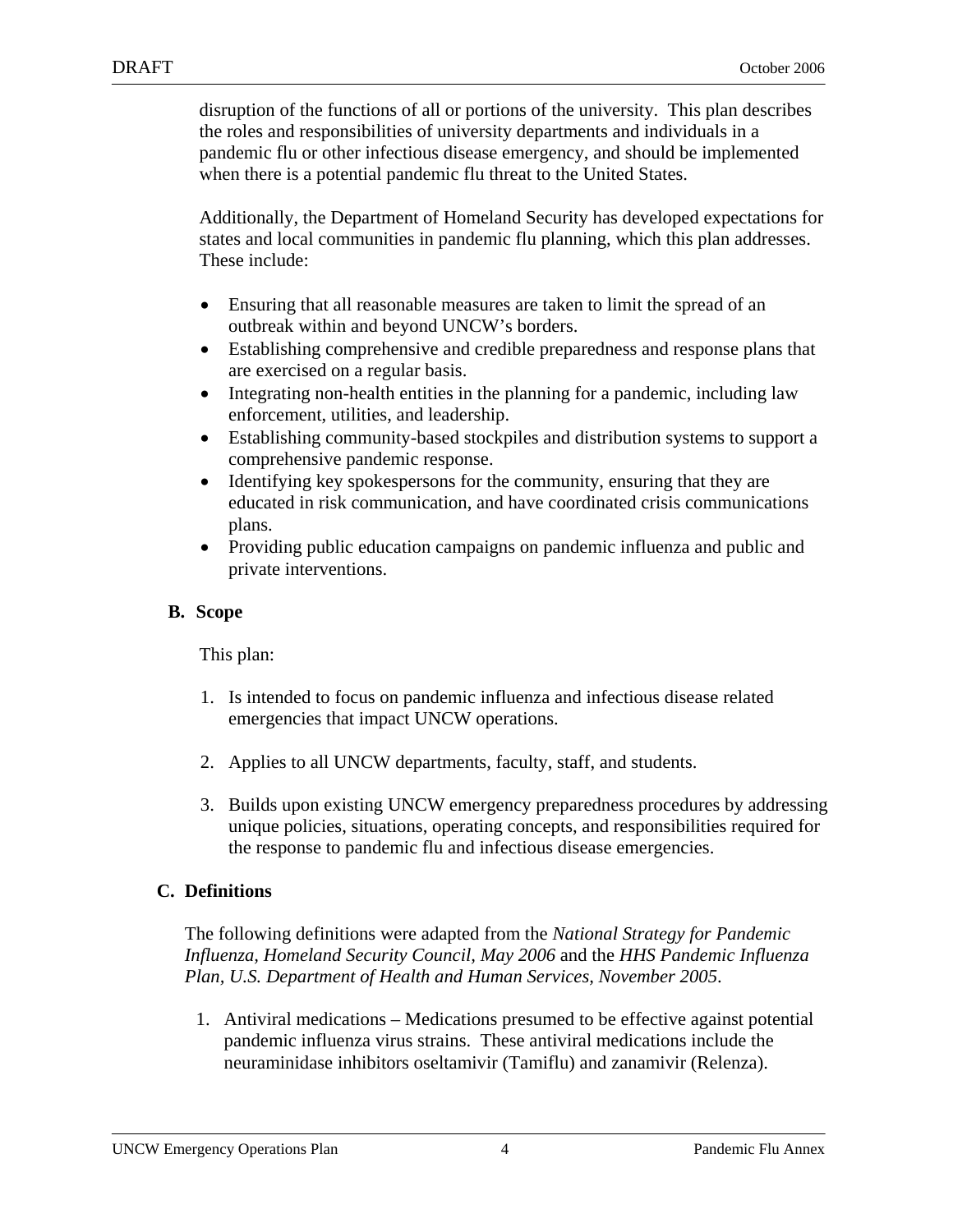- 2. Avian Flu An infection of poultry caused by an influenza A virus that meets the World Organization for Animal Health (OIE) definition for high pathogenicity based on the mortality rate of chickens exposed to the virus intravenously or on the amino acid sequence of the cleavage site of the virus' hemagglutinin molecule.
- 3. Containment Contain an outbreak to the affected region(s) and limit the spread of the pandemic.
- 4. Epidemic A pronounced clustering of cases of disease within a short period of time; more generally, a disease whose frequency of occurrence is in excess of the expected frequency in a population during a given time interval.
- 5. Essential Functions Functions that are absolutely necessary to keep a business operating during an influenza pandemic, and critical to survival and recovery.
- 6. Influenza An acute viral disease of the respiratory tract characterized by fever, headache, myalgia, prostration, coryza, sore throat, and cough. For screening purposes, influenza is defined as a respiratory illness with temperature greater than 38°C plus either sore throat or cough.
- 7. Isolation Separation of infected individuals from those who are not infected.
- 8. Outbreak An epidemic limited to localized increase in the incidence of disease, e.g., in a village, town, or closed institution; a cluster of cases of an infectious disease.
- 9. Pandemic Flu A worldwide epidemic when a new or novel strain of influenza virus emerges in which humans have little or no immunity, and develops the ability to infect and be passed between humans.
- 10. Pandemic Vaccine Vaccine for specific influenza virus strain that has evolved the capacity for sustained and efficient human-to-human transmission. This vaccine can only be developed once the pandemic strain emerges.
- 11. Quarantine Separation of individuals who have been exposed to an infection but are not yet ill from others who have not been exposed to the transmissible infection.
- 12. Seasonal Flu Seasonal influenza occurs each winter, primarily causing selflimiting disease for 2 to 7 days in most infected individuals.
- 13. Social Distancing Infection control strategies that reduce the duration and/or intimacy of social contacts and thereby limit the transmission of influenza. There are two basic categories of intervention: transmission interventions, such as the use of facemasks, may reduce the likelihood of casual social contacts resulting in disease transmission; and contact interventions, such as closing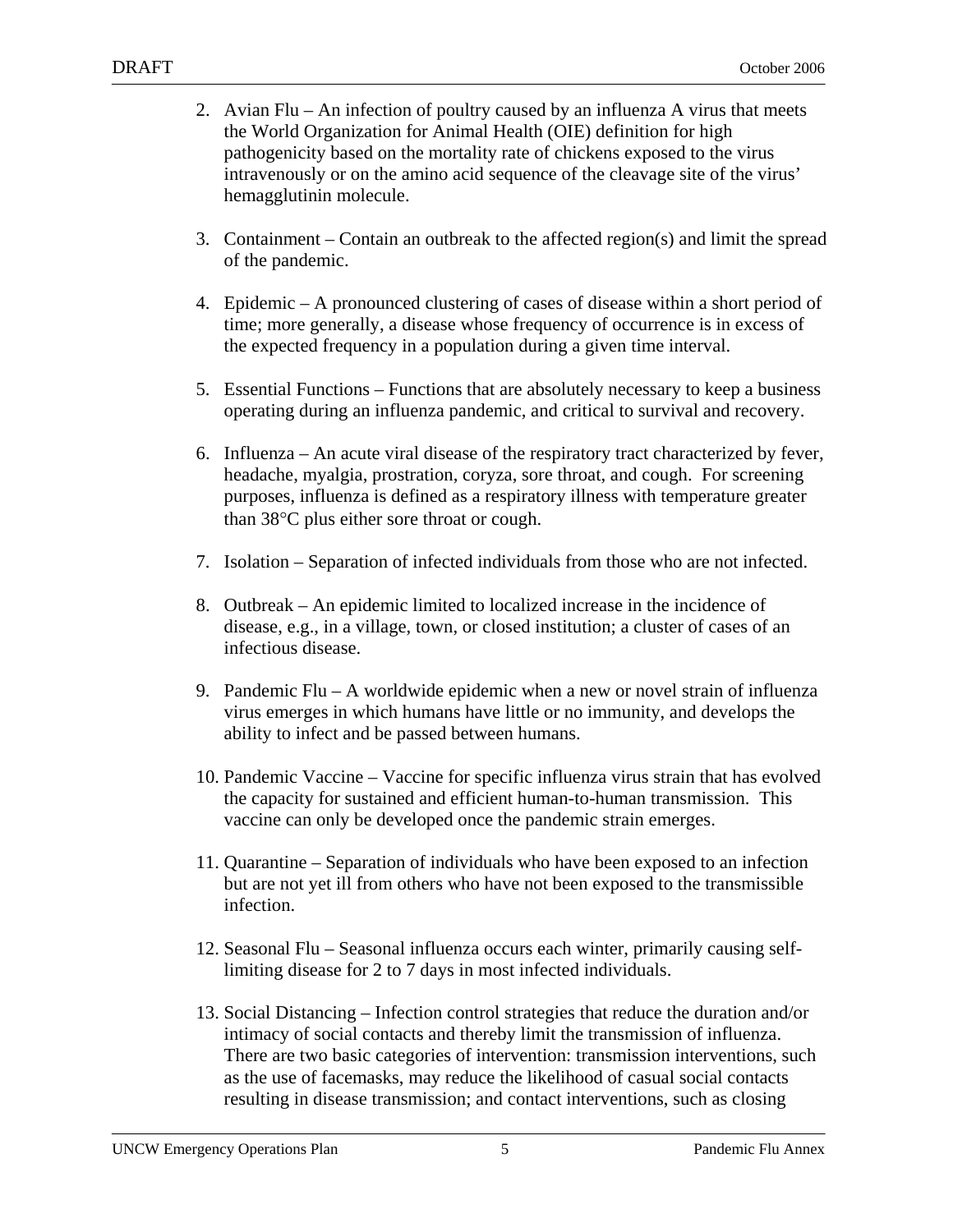schools or canceling mass gatherings, which eliminate or reduce the likelihood of contact with infected individuals.

- 14. Telecommuting/Teleworking Working from home or an alternate site and avoiding coming to the workplace through telecommunication (computer access).
- 15. Wave The period during which an outbreak or epidemic occurs either within a community or aggregated across a larger geographical area. The disease wave includes the time during which disease occurrence increases rapidly, peaks, and declines back toward baseline.
- 16. WHO Pandemic Flu Alert Levels WHO uses a series of six phases of pandemic alert as a system for informing the world of the seriousness of the threat and of the need to launch progressively more intense preparedness activities. The designation of phases, including decisions on when to move from one phase to another, is made by the Director-General of WHO. Each phase of alert coincides with a series of recommended activities to be undertaken by WHO, the international community, governments, and industry. Changes from one phase to another are triggered by several factors, which include the epidemiological behavior of the disease and the characteristics of circulating viruses.

## II. **Policies**

### **A. Social Distancing Policy**

Modeling studies have suggested that social distancing measures will decrease the spread of a pandemic influenza virus. These measures aim to increase the social distance between people in an outbreak zone and thus reduce the opportunities for transmission to occur. At UNCW, these measures include canceling classes, canceling events and mass gatherings, closing the campus, and conducting isolation and quarantine measures as needed. These measures are most effective when implemented early in the pandemic and before infection takes hold in a community.

Under the UNCW Emergency Operations Plan, the Crisis Decision Team will make the decision to suspend classes and/or close the campus in a pandemic flu emergency. An agreement on the criteria for these decisions will aid in this decision making. Suggested criteria are:

- WHO Phase 6 Pandemic Period: Increased and sustained transmission in the general U.S. population.
- Confirmation of a high rate of infectivity, morbidity, and/or mortality.
- Local public health recommendations to curtail/cancel public activities in North Carolina.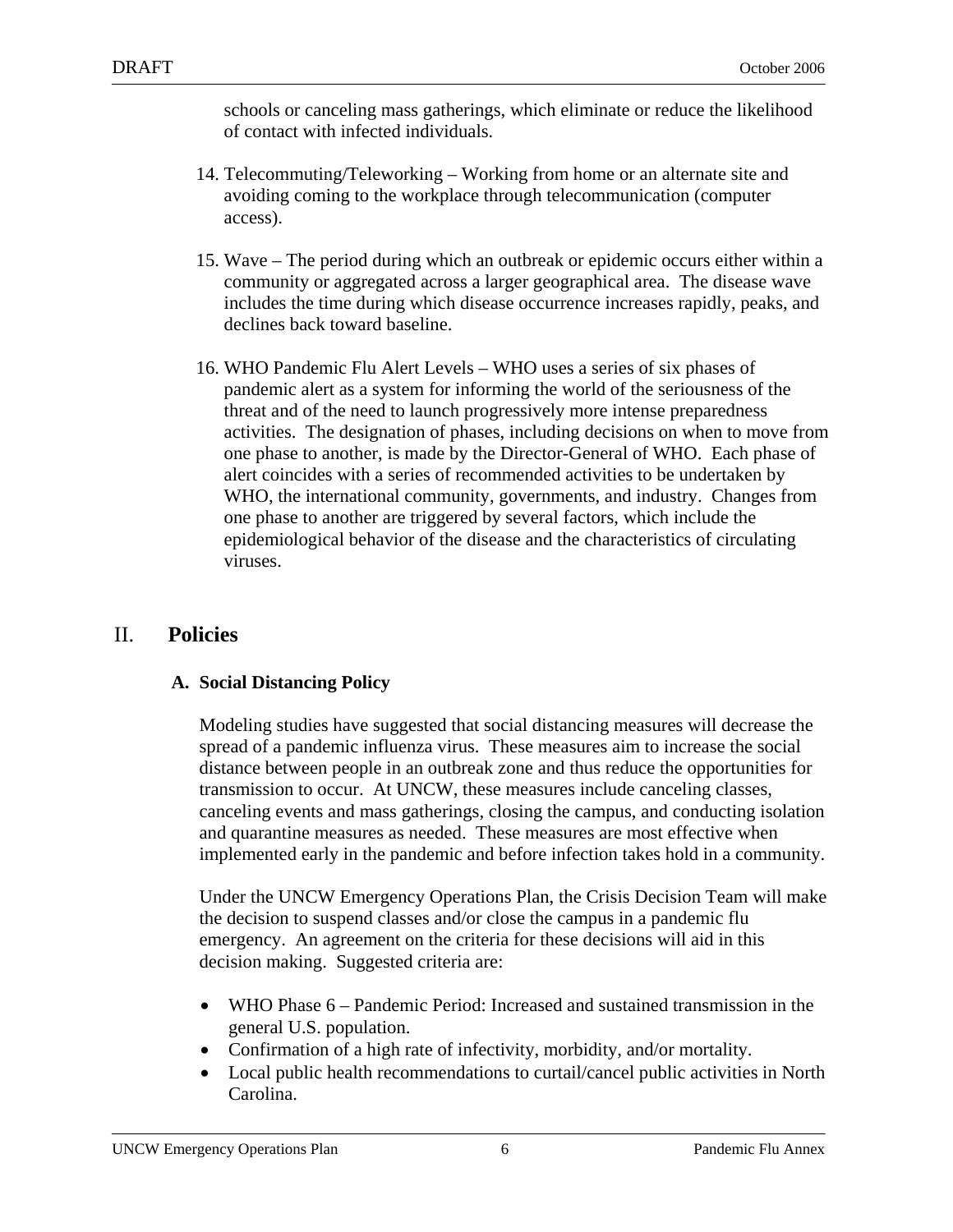- A noticeable decrease in class attendance or increase in students returning home in response to a potential public health emergency.
- Rising employee absenteeism.

The economic and social ramifications of canceling classes, social and athletic events, and closing research operations are significant. Additionally, in a pandemic flu situation, UNCW may have to remain closed for 7-10 weeks. However, implementing closing campus measures early, before infection enters the community, may be a better strategy for educational institutions. Reducing the number of students remaining on campus early in the pandemic, and sending them to a safer home environment, may be the best strategy given the limited resources UNCW will have available to support those who remain. The presence of disease, as well as the perception of risk of contracting the disease, will result in high absenteeism from work and classes.

#### **B. Teleworking Policy**

*To be inserted. This policy is in draft form and is awaiting approval from the UNCW Cabinet.* 

#### **C. UNCW Communicable Disease Policy**

**Authority:** Chancellor **Source of Authority**: UNC Policy No. 300.8.3[G] **Responsible Offices:** Student Health Services; Environmental Health & Safety; Human Resources

#### Purpose

Prompt recognition and identification is the first step in the control of any communicable disease, whether it is prevalent, emerging, or used for bioterrorism. The University of North Carolina Wilmington (UNCW) acknowledges the seriousness of this public health problem and in an effort to be prepared for and control communicable diseases, which affect faculty, staff, students, visitors or employees on campus, has developed the following policy and procedures.

#### **Policy**

- 1. UNCW's Environmental Health and Safety, Human Resources and Student Health Services shall provide training and/or ongoing educational campaigns to persons about communicable diseases.
- 2. Persons with communicable diseases shall not be excluded from enrollment or employment or restricted in their access to university facilities, programs or services unless a medically based judgment, in an individual case, establishes that exclusion or restriction is necessary for the health and safety of the infected individual or the health and safety of other members of the university community.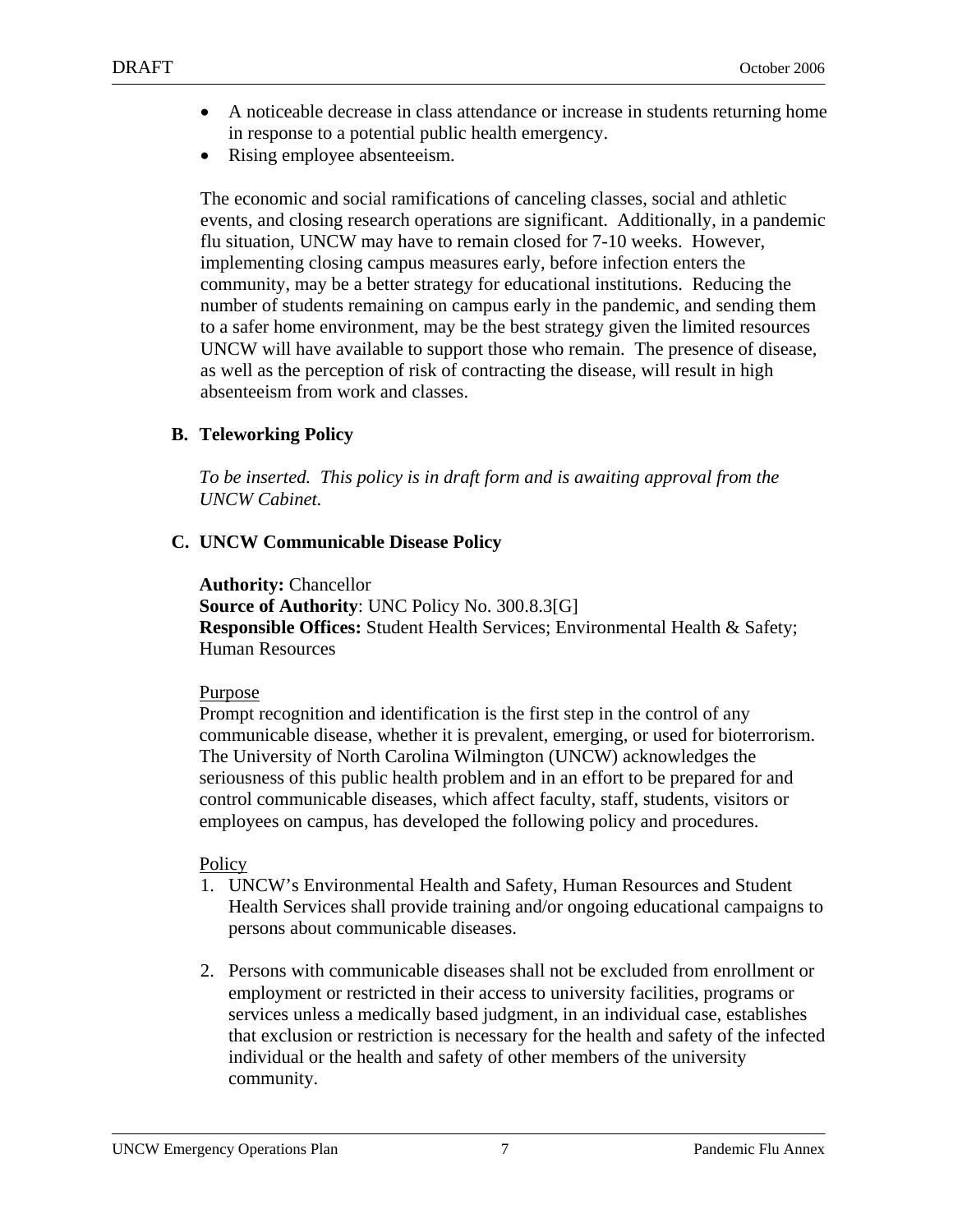- 3. Students who know, or have reasonable basis for believing, that they have a communicable disease are encouraged to share that information with clinicians in the University Counseling Center or Abrons Student Health Center, so that the University can respond appropriately to their health and educational needs. Faculty and staff who know, or have reasonable basis for believing, that they have a communicable disease are encouraged to share that information with their supervisor, health care provider, Environmental Health and Safety, Human Resources and Student Health Services, as appropriate, so that the university can respond appropriately to their health and educational needs. Any such disclosure shall be treated by the recipient as strictly confidential and no further disclosure shall be made within or without the university unless such release is made pursuant to provisions of law that specifically authorize or require the release of such information or records.
- 4. Persons who know, or have reasonable basis for believing, that they have a communicable disease are expected to seek expert advice about their health circumstances and are obligated, ethically and legally, to conduct themselves responsibly in accordance with such knowledge for the protection of other members of the university community.
- 5. Persons who have or have been exposed to a communicable disease that endangers the health of others in the work place may be granted administrative leave for a specified period of time, as per the Leave for Exposure to Communicable Disease Policy established by the Office of State Personnel. http://www.osp.state.nc.us/manuals/manual99/communicablediseases.pdf

#### Procedures

- 1. The Chancellor's Council on Health and Wellness is responsible to advise the chancellor's office of campus initiatives for addressing communicable diseases. The council will work with other administrators, such as directors and department heads, to ensure that relevant information about communicable disease is available to all faculty, staff, and students and that more detailed information and personal consultation is available upon request.
- 2. Printed information about communicable diseases is available in Environmental Health and Safety, Human Resources and Student Health Services (i.e. Abrons' Student Health Center and Health Promotions), Student Recreation Center, University Union, academic buildings and residence halls.
- 3. Faculty and staff who have knowledge of highly contagious diseases (i.e. meningitis, tuberculosis, SARS, etc.) shall notify the highest level administrator, who will initiate the communication cascade which may include university officials and the New Hanover County Health Department for evaluation, treatment and preventive measures.
- 4. The official university spokesperson on communicable disease shall be the chancellor, or designee. All inquiries from the press, from elected public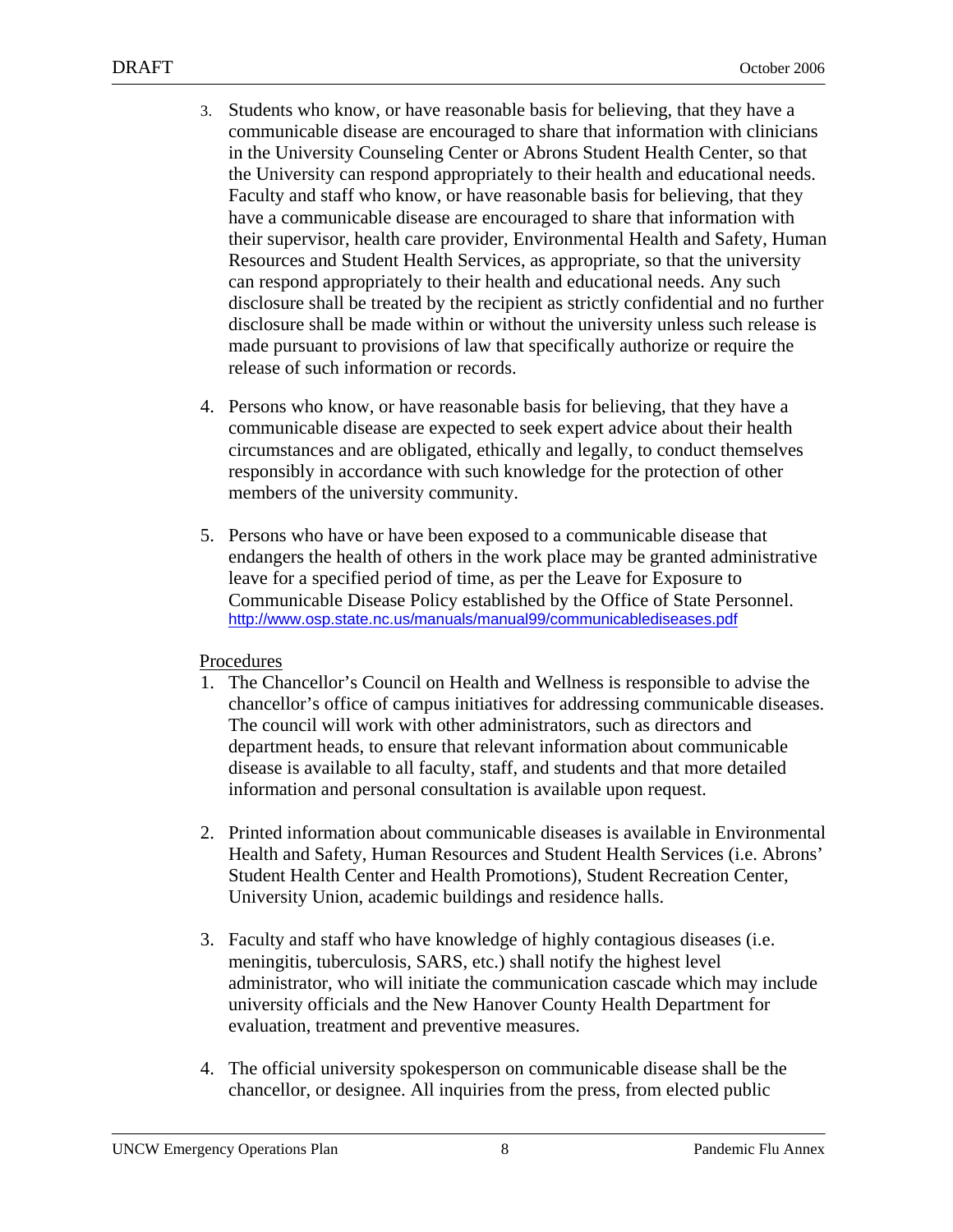officials, or the public, in general, are to be referred to the university spokesperson.

- 5. No persons with a communicable disease shall, on the basis of such fact, be discriminated against in employment, admission, or other programs or services.
- 6. This policy and the training, ongoing educational campaigns and departmental communication shall be reviewed annually. Recommendations for policy changes may be forwarded to the Chancellor's Council on Health and Wellness through the Vice Chancellor of Student Affairs and/or members of the council.

#### **D. Financial Policies**

*To be developed.* 

#### **E. Travel Policies**

*To be inserted. This policy is in draft form and is awaiting approval from UNC General Administration.* 

#### **F. Academic Policies**

*To be developed.* 

### III. **Situation**

#### **A. Condition**

This plan will be implemented based upon WHO Pandemic Flu Alert Levels. If a pandemic flu affects North Carolina, disruptions to UNCW's operations will most likely be affected. Disruptions may include:

- Massive absenteeism of faculty, staff, and students
- Loss of infrastructure such as power, due to lack of workforce
- Delay of critical services and supplies from external providers
- Loss of key providers and suppliers
- Loss of leaders
- Lack of skills from existing work force
- Cancellation of classes or closing of the university
- Limited essential personnel
- Travel restrictions
- Financial loss
- Impacts to research

Characteristics of a pandemic influenza include: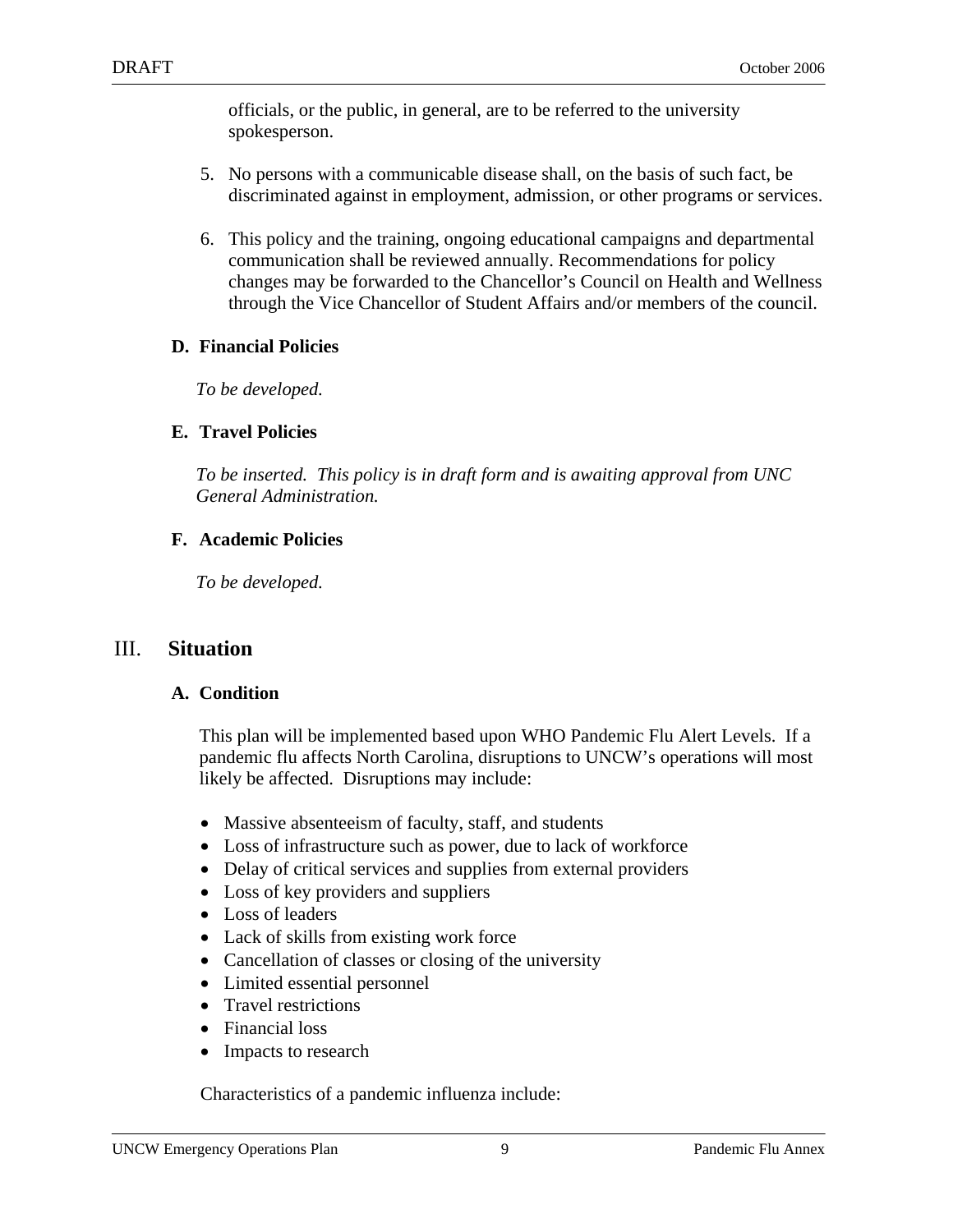- 35 percent clinical disease attack rate in the overall population.
- An incubation period of approximately 2 days.
- Ill persons who can shed the virus and can transmit infection for one-half to one day before the onset of illness. (Viral shedding will be greatest during the first two days of illness).
- An average infection rate of an infected person to two other people.

This plan is written in accordance with the World Health Organization (WHO) Pandemic Flu Alert levels, as described in Table 1.

#### **B. Planning Assumptions**

- 1. UNCW will maintain a current, widely disseminated emergency management plan and pandemic flu plan, train personnel to evaluate and respond to pandemic flu and infectious disease emergencies, and maintain emergency response staff to make such responses in an immediate and effective manner.
- 2. UNCW will be operating under the umbrella of the WHO, DHS, State health, and New Hanover County Public Health when making decisions in a pandemic flu emergency.
- 3. The first pandemic influenza outbreaks will most likely occur in clusters scattered throughout the world. Therefore, international travelers may be subject to restrictions and screening.
- 4. In the U.S., the pandemic will hit in waves, and the waves will last approximately 8-12 weeks (based on the estimated wave length described in the *DHS National Strategy for Pandemic Influenza Implementation Plan*). If an outbreak occurs at UNCW, it is likely to last for 6-8 weeks (based on the estimated community outbreak length described in the *DHS National Strategy for Pandemic Influenza Implementation Plan*).
- 5. If a severe outbreak were to occur, UNCW should expect to suspend classes for 7-10 weeks in a worse case scenario.
- 6. UNCW may have to cancel large gatherings and events to mitigate the spread of disease and minimize impact to the UNCW Student Health care infrastructure.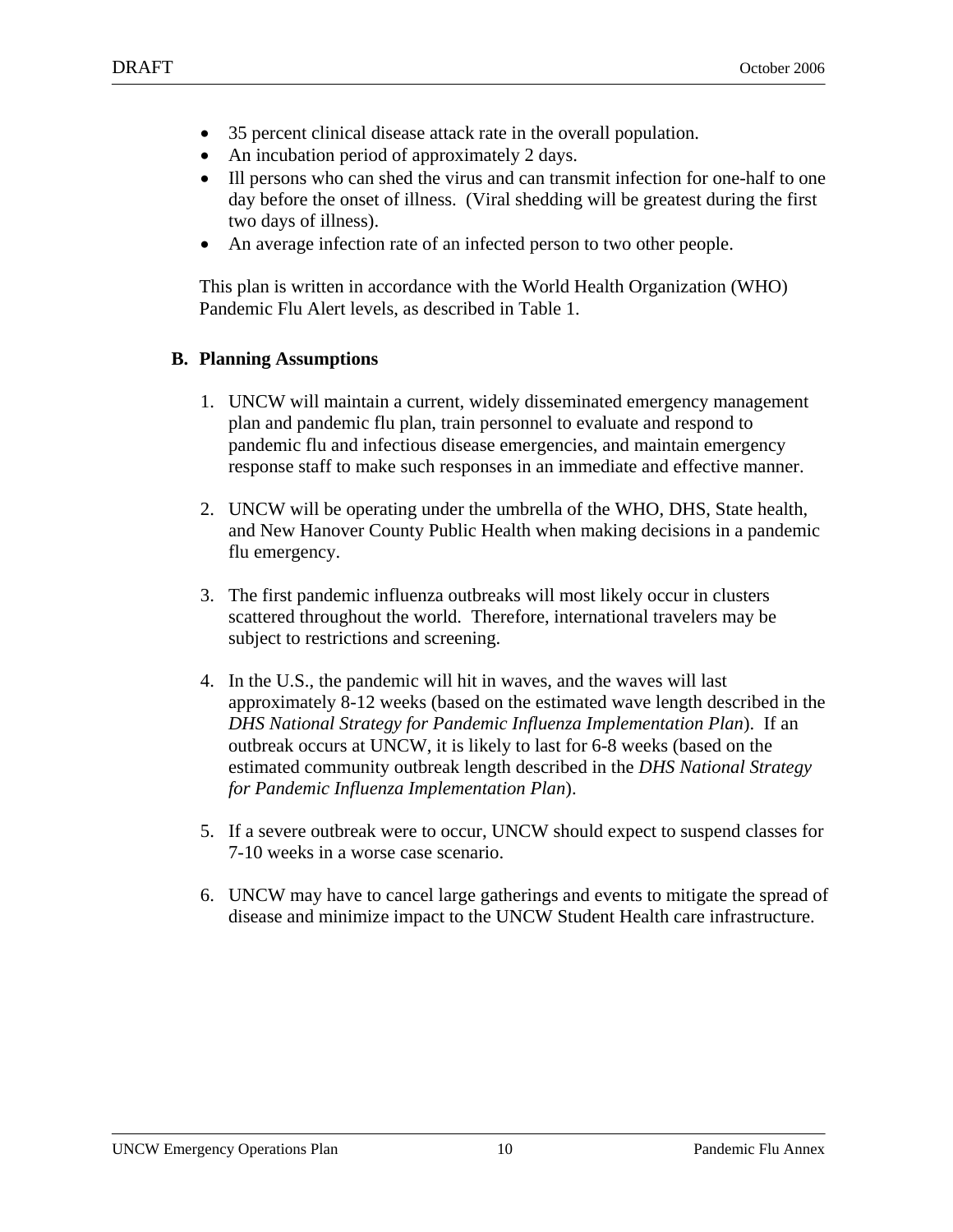#### Table 1

| <b>WHO Phase</b>                                  | <b>WHO Alert</b><br><b>Description</b>                                                                                                                  | <b>WHO</b><br><b>Alert</b><br>Level | <b>Details</b>                                                                                                                                                                                                                                                                                                                                                                                                                                                                                                                     | <b>Public Health Goals</b>                                                                                                                                                                                                                                                                                      | <b>UNCW</b><br><b>Operational</b><br><b>Period Goals</b> |  |
|---------------------------------------------------|---------------------------------------------------------------------------------------------------------------------------------------------------------|-------------------------------------|------------------------------------------------------------------------------------------------------------------------------------------------------------------------------------------------------------------------------------------------------------------------------------------------------------------------------------------------------------------------------------------------------------------------------------------------------------------------------------------------------------------------------------|-----------------------------------------------------------------------------------------------------------------------------------------------------------------------------------------------------------------------------------------------------------------------------------------------------------------|----------------------------------------------------------|--|
| <b>Inter-pandemic</b><br>phase                    | Low risk of<br>human cases                                                                                                                              | 1                                   | • Pandemic alert period<br>• Current situation:<br>Human infections with a new<br>subtype, but no sustained<br>human-to-human spread                                                                                                                                                                                                                                                                                                                                                                                               | Strengthen influenza<br>pandemic preparedness at<br>the global, regional,<br>national, and subnational<br>levels.                                                                                                                                                                                               | <b>Pre-event</b><br>assessment and                       |  |
| <b>New Virus in</b><br>animals, no<br>human cases | <b>Higher risk of</b><br>human cases                                                                                                                    | $\boldsymbol{2}$                    |                                                                                                                                                                                                                                                                                                                                                                                                                                                                                                                                    | Minimize the risk of<br>transmission to humans;<br>detect and report such<br>transmission rapidly if it<br>occurs.                                                                                                                                                                                              | planning                                                 |  |
| Pandemic Alert                                    | No or very<br><b>limited</b><br>human-to-<br>human<br>transmission                                                                                      | $\overline{\mathbf{3}}$             | • Elevated pandemic risk<br>• Small, highly localized clusters<br>anywhere in the world with<br>limited human-to-human<br>transmission.<br>International travel advisories<br>begin.                                                                                                                                                                                                                                                                                                                                               | <b>Ensure rapid</b><br>characterization of the new<br>virus subtype and early<br>detection, notification and<br>response to additional cases.                                                                                                                                                                   | <b>Planning and</b><br>preparedness                      |  |
| <b>New virus causes</b><br>human cases            | <b>Evidence of</b><br><b>increased</b><br>human-to-<br>human<br>transmission<br><b>Evidence of</b><br>significant<br>human-to-<br>human<br>transmission | $\overline{\mathbf{4}}$<br>5        | • Pandemic imminent<br>• Large clusters, but still<br>localized.<br>• Public health authorities urge to<br>prepare for social distancing.<br>• International travel warnings<br>and passenger screenings begin<br>• Virus characterized as having a<br>high rate of transmissibility<br>and/or mortality<br>• Worried well begin to use<br>resources<br>• Trough between waves                                                                                                                                                     | Contain the new virus<br>within limited foci or delay<br>spread to gain time to<br>implement preparedness<br>measures, including vaccine<br>development.<br>Maximize efforts to contain<br>or delay spread, to possibly<br>avert a pandemic, and to<br>gain time to implement<br>pandemic response<br>measures. | <b>Social distancing</b><br>and suspension of<br>classes |  |
| <b>Pandemic</b>                                   | <b>Efficient and</b><br>sustained<br>human-to-<br>human<br>transmission                                                                                 | $\boldsymbol{6}$                    | • Pandemic period<br>• Increased and sustained<br>transmission in the general U.S.<br>population.<br>• Confirmation of a high rate of<br>infectivity and/or mortality.<br>• Immediately preceded by<br>falling class attendance,<br>students leaving campus and<br>local public health<br>recommendations to<br>curtail/cancel public activities<br>in NC.<br>Rising employee absenteeism.<br>$\bullet$<br><b>International travel restrictions</b><br>$\bullet$<br><b>Essential employees must</b><br>$\bullet$<br>report to work | Minimize the impact of the<br>pandemic.                                                                                                                                                                                                                                                                         | <b>Community</b><br><b>Outbreak</b>                      |  |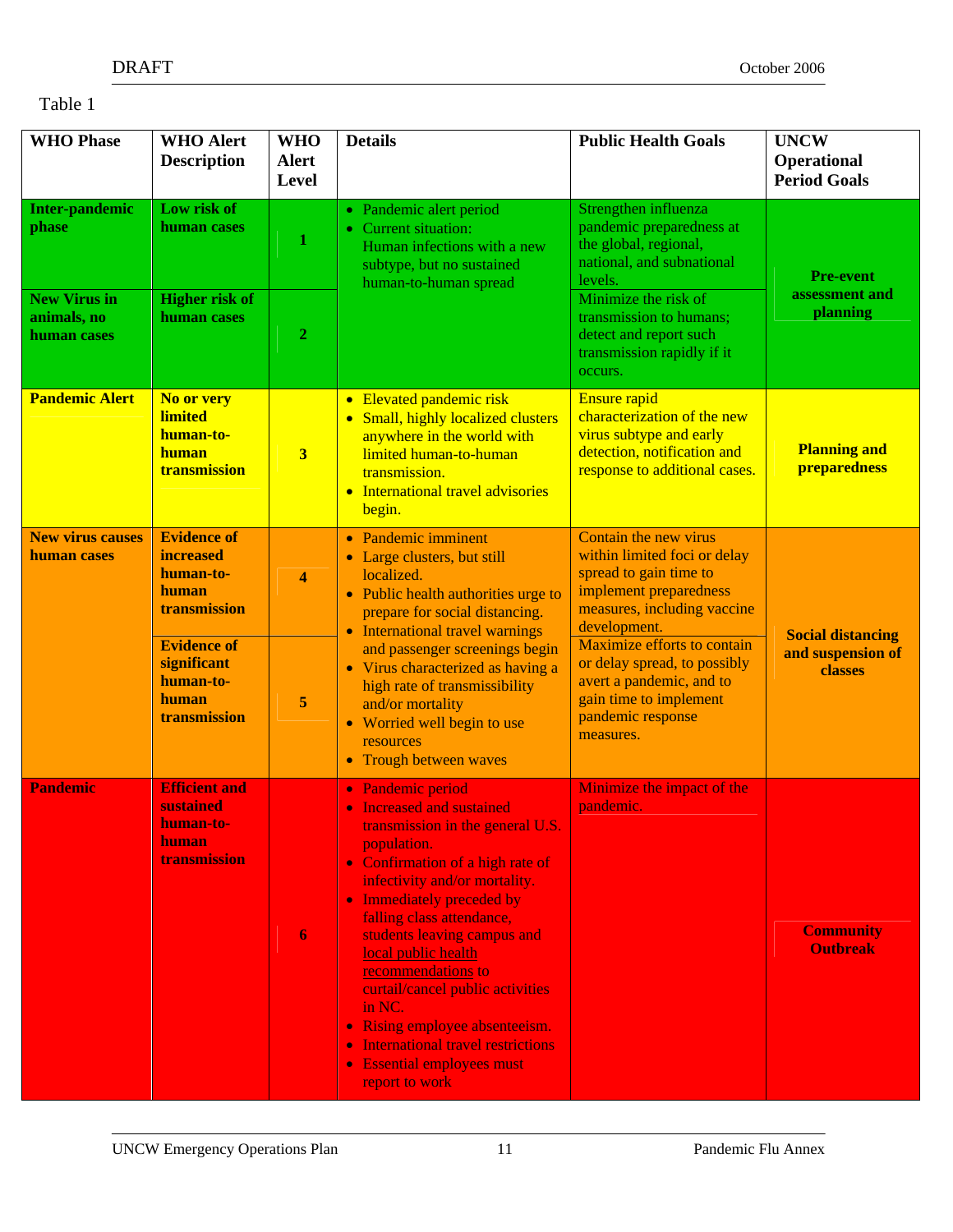- 7. The decision to cancel classes must be made early in the period of contagion to allow residential students to return to a less-risky home environment. Because not all students will be able to return home, it is expected that many students will have to be housed on campus and cared for. These students will also increase the probability of quarantine and isolation measures. Essential services must be provided for students remaining on campus and for essential personnel.
- 8. After the period of contagion has passed, UNCW may need to reschedule its instructional calendar.
- 9. Absenteeism may reach 40 percent for periods of about 2 weeks at the height of a pandemic wave, with lower levels of staff absent for a few weeks on either side of the peak.
- 10. High absenteeism of staff will present challenges to campus leadership and delivery of services as human resources are strained in all aspects of operations. Planning needs to consider issues of depth charting for leadership positions, cross training personnel, and teleconnectivity that allows employees to work from home.
- 11. UNCW will provide to the extent possible access to its critical information technology applications including email, Banner, and WebCT/VISTA. During this time, UNCW will reserve bandwidth solely for these critical applications. Fire transfer protocol (desktop communication and central server applications) will be discouraged.
- 12. ITSD will provide a reasonable attempt to support a new community of teleworkers as a result of the pandemic.
- 13. To the extent possible, essential services that can be provided from remote sites will be supported by employees working from home. Emergency operations may have to coordinate through alternate means other than on-site meetings.
- 14. Advanced stockpiling of critical resources will be necessary prior to the outbreak. During a community outbreak of the pandemic flu, there will be significant economic disruptions, including inventory shortages, shipment delays, and reduced business activity.
- 15. Contagious employees (both symptomatic and asymptomatic) may feel compelled to come to work. Steps need to be taken to minimize this risk, such as instructing employees to remain at home if ill.
- 16. Trask Coliseum may be used as a mass dispensing site by the New Hanover County. UNCW may have to provide personnel to support this operation.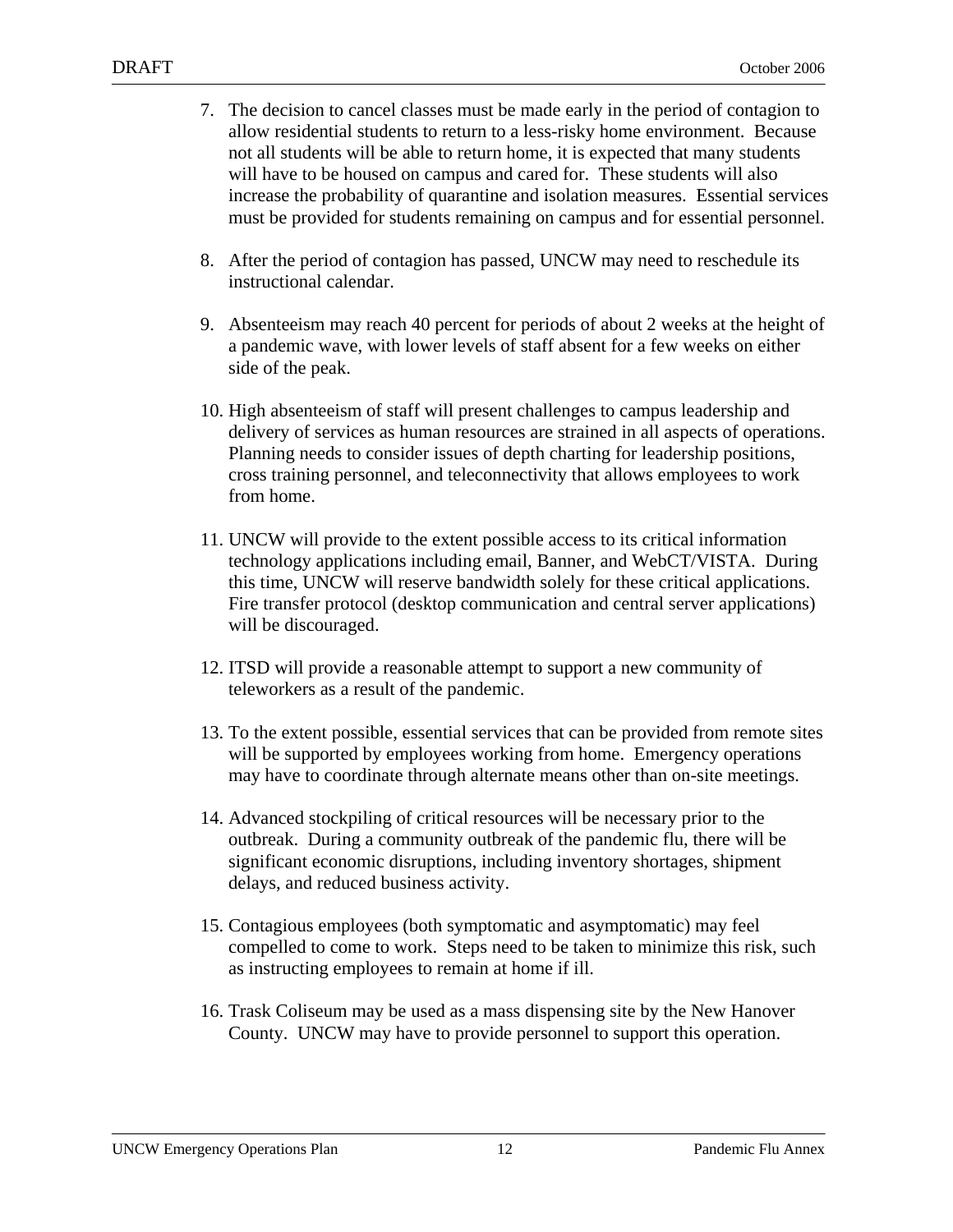## **IV. Concept of Operations**

#### **B. Organization**

According to the UNCW Emergency Operations Plan, the organizational structure of emergency management at UNCW consists of several elements including the Crisis Decision Team (CDT), the Emergency Operations Group (EOG), the Emergency Operations Center (EOC), the DRU Council, and external entities. These elements will continue to function in a pandemic flu or infectious disease emergency, with slight modifications, as described below. Additionally, a Pandemic Flu Planning Committee will function to coordinate plans and procedures for pandemic flu and infectious disease emergencies at UNCW.

1. Pandemic Flu Planning Committee

This committee will meet on a regular basis to discuss specific plans and procedures for preparing for, responding to, and recovering from a pandemic flu or infectious disease emergency. Membership of this committee includes:

- Associate Vice Chancellor for Business Affairs (Chair)
- Emergency Management Coordinator (lead plan writer)
- Associate Provost
- Associate Dean of Research
- Assistant Provost for International Programs
- Senior Associate Vice Chancellor for Business Affairs
- Associate Vice Chancellor for Student Development Services
- Medical Director
- Assistant to the Chancellor for Marketing and Communications
- Environmental Health & Safety Director
- Director of the Physical Plant
- Director of Human Resources
- Legal Counsel
- Chief of Police
- **ITSD Representative**
- School of Nursing Representative
- External entities as required
- 2. Crisis Decision Team

The Crisis Decision Team (CDT) consists of members of UNCW senior management who are responsible for communicating during disaster situations to make decisions regarding canceling classes, evacuations, closing the campus, and other emergency management decisions. The CDT will conduct emergency meetings, initiated by the Emergency Operations Coordinator, to determine a course of action based on group discussion and information provided by support personnel. The CDT will also approve any major policy changes to emergency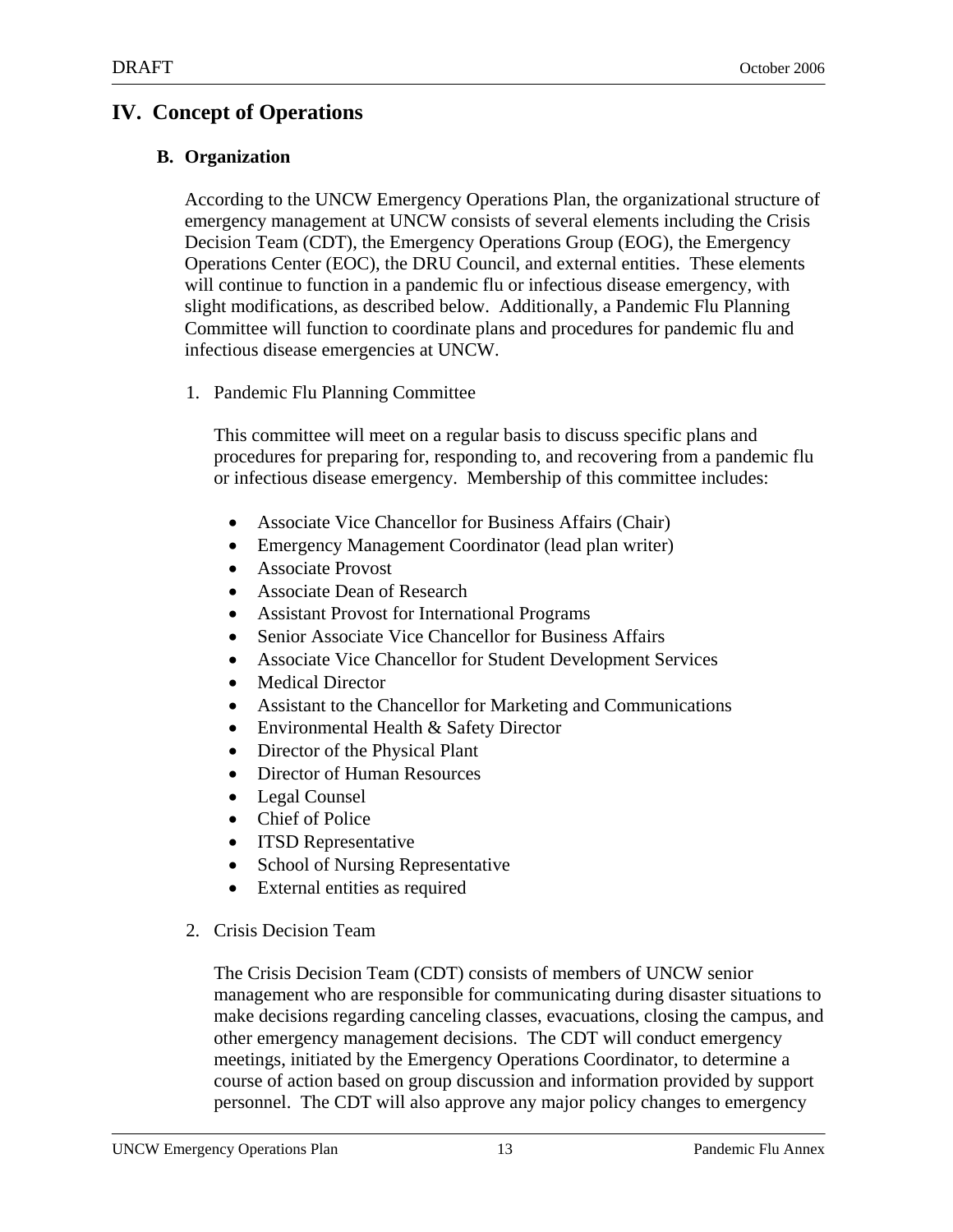plans as suggested by the Emergency Operations Group (EOG). CDT members and their alternates must remain on call at all times. The following university personnel comprise the CDT:

- Associate Vice Chancellor for Business Affairs Business Services (EO Coordinator)
- University Provost
- Vice Chancellor for Student Affairs
- Vice Chancellor for Business Affairs
- Vice Chancellor for Information Technology
- Special Assistant to the Chancellor
- Associate Vice Chancellor for Business Affairs Facilities
- Assistant to the Chancellor for Marketing and Communications

The Crisis Decision Team will remain as structured in the UNCW Emergency Operations plan during a pandemic flu emergency, with a few additions. Additional personnel will include:

- Director of Human Resources
- General Counsel

Additional support personnel will include:

- Medical Director/Liaison to New Hanover County Health Department
- Director International Programs
- Associate Dean of Research
- Director of Housing and Residence Life
- Director of Auxiliary Services (and food services as necessary)
- 2. Emergency Operations Group

The EOG will function as described in the UNCW Emergency Operations Plan, with additional personnel as necessary, including members of the Pandemic Flu Planning Committee.

3. Emergency Operations Center

The Emergency Operations Center (EOC) will be activated as needed in a pandemic flu situation. The EOC may have to operate in a virtual capacity to limit contagion of the virus among key personnel. The UNCW EOC will be activated in coordination with the New Hanover County EOC.

4. External Entities

UNCW will continue to rely on coordination and communication with the external entities described in the UNCW Emergency Operations Plan.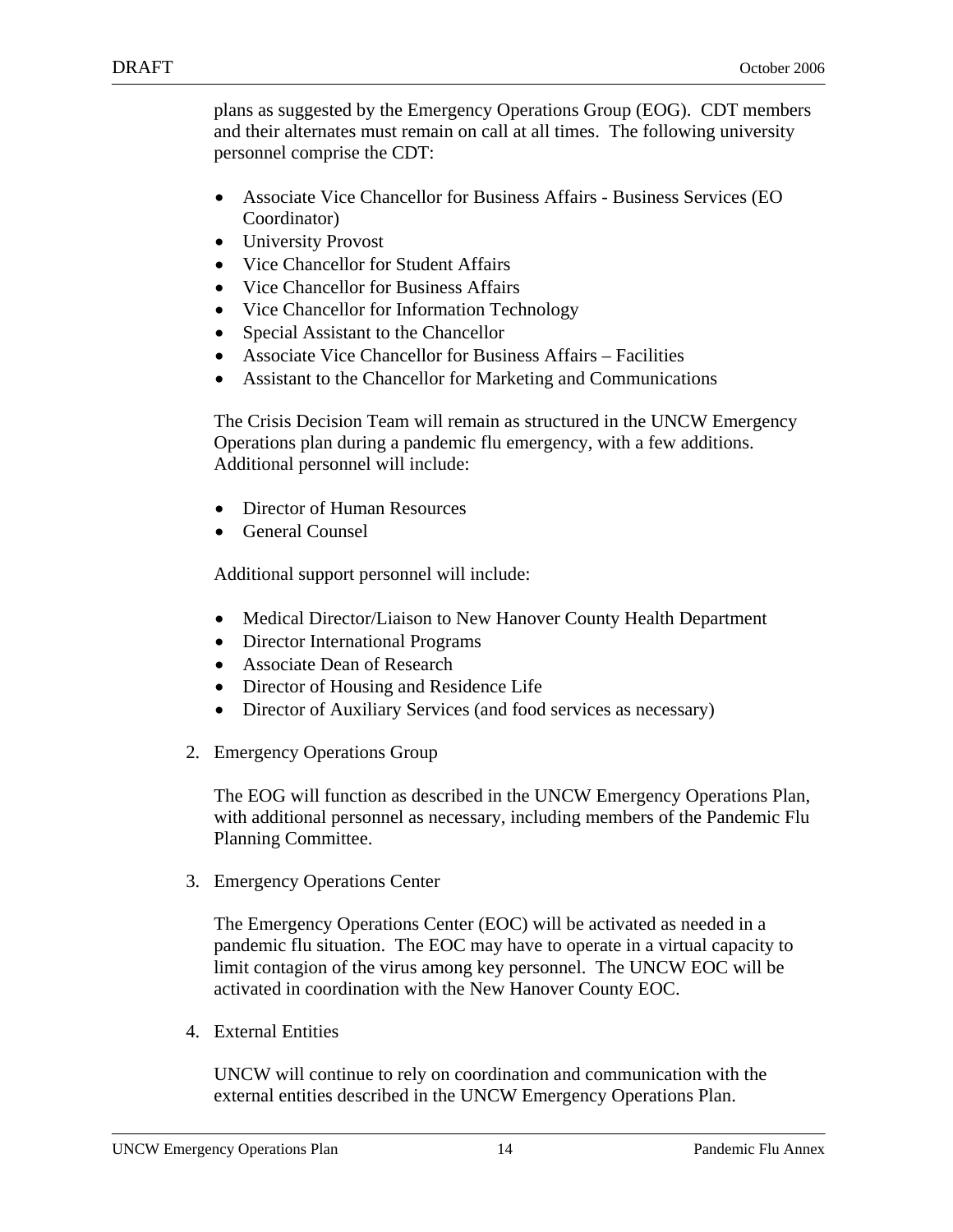Additionally, the following agencies will be consulted during a pandemic flu or infectious disease emergency:

- New Hanover County Health Department
- New Hanover Health Network
- North Carolina Department of Health and Human Services
- Center for Disease Control

#### **C. Response Actions**

UNCW's response to a pandemic flu or infectious disease emergency is based on the WHO pandemic flu alert levels, as described below. Response levels are divided into operational periods according to the WHO levels.

| <b>WHO Phase</b>                               | <b>WHO Alert</b><br><b>Description</b>                            | <b>WHO Alert</b><br>Level | <b>UNCW Operational</b><br><b>Period Goals</b> |  |
|------------------------------------------------|-------------------------------------------------------------------|---------------------------|------------------------------------------------|--|
| <b>Inter-pandemic phase</b>                    | Low risk of human<br>cases                                        | 1                         | <b>Pre-event assessment</b><br>and planning    |  |
| <b>New Virus in animals,</b><br>no human cases | <b>Higher risk of human</b><br>cases                              | $\overline{2}$            |                                                |  |
| <b>Pandemic Alert</b>                          | <b>No or very limited</b><br>human-to-human<br>transmission       | 3                         | <b>Planning and</b><br>preparedness            |  |
| <b>New virus causes</b><br>human cases         | <b>Evidence of increased</b><br>human-to-human<br>transmission    | 4                         | <b>Social distancing and</b>                   |  |
|                                                | <b>Evidence of</b><br>significant human-to-<br>human transmission | 5                         | suspension of classes                          |  |
| <b>Pandemic</b>                                | <b>Efficient and</b><br>sustained human-to-<br>human transmission | 6                         | <b>Community Outbreak</b>                      |  |

General UNCW response measures for each level are listed below. Detailed response measures are listed for each responding department in Appendix A: UNCW Infectious Disease/Pandemic Influenza Response Plan Departmental Checklists.

- 1. Pre-event Assessment and Planning (WHO Levels 1-2)
	- Conduct periodic meetings of the Pandemic Flu Planning Committee.
	- Continue to plan, secure supplies, and solicit vendors in preparation for an event.
	- Review and update departmental emergency plans and checklists.
	- Update emergency contact information.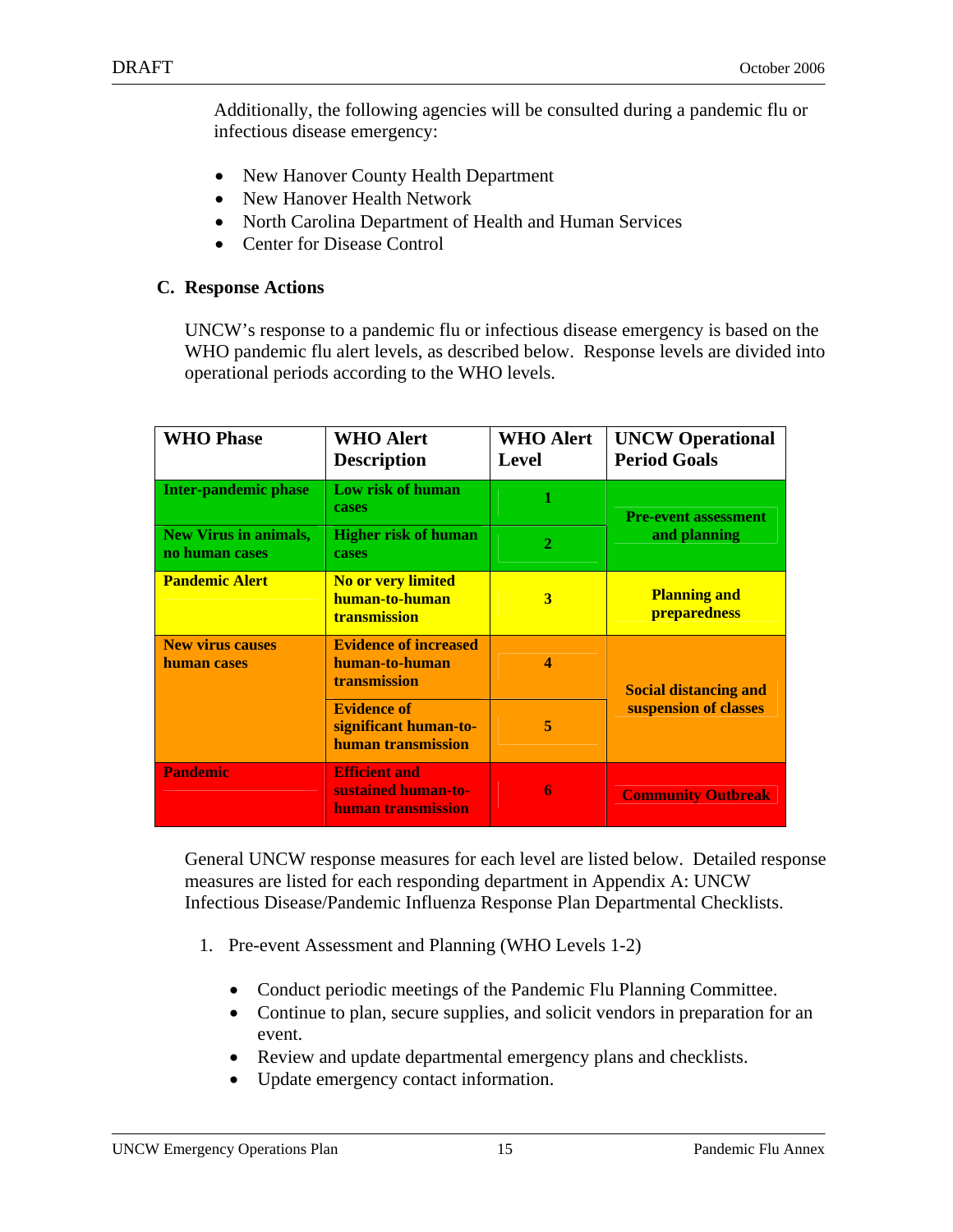- 2. Planning and Preparation (WHO Level 3)
	- Conduct regular meetings of the Pandemic Flu Planning Committee.
	- Continue to plan, secure supplies, and solicit vendors in preparation for an event
	- Review and update departmental emergency plans and checklists.
	- Update emergency contact information.
	- Evaluate research activities for increased risk/exposure and implement screening if necessary. (e.g. research on migratory birds, etc.)
	- Monitor travel activities of faculty, staff, and students in at-risk areas and implement screening if necessary.
	- Conduct extra biohazard training, N-95 training, and fit testing as needed.
	- Secure a location for the stockpiling of additional supplies to sustain students and emergency personnel for an extended period of time.
	- Review procedures for collection of dead animals (particularly birds) with grounds crew.
	- Secure contractual agreements for delivery of additional supplies.
	- Disseminate information regarding emergency procedures and personal protective measures (such as hand washing and cough etiquette) to faculty, staff, and students.
	- Encourage faculty, staff, and students to get a current flu vaccination.
	- Coordinate with the New Hanover County Health Department and New Hanover County Emergency Management.
- 3. Social Distancing and Suspension of Classes (WHO Levels 4-5)
	- Continue to conduct regular Pandemic Flu Planning Committee meetings and begin holding EOG and CDT meetings as necessary.
	- Consult with General Administration on system wide coordination steps.
	- Begin issuing international travel advisories and issue screening procedures and/or possible quarantine orders of individuals who have traveled to infected areas.
	- Suspend or conclude at-risk research and other activities where possible.
	- Aggressively stockpile supplies necessary to sustain students who may not be able to evacuate if classes are canceled.
	- Review the university schedule for large events and public gatherings.
	- Consider activating the Emergency Operations Center, at least partially.
	- Begin aggressive screening of patients at the Student Health Clinic and faculty and staff if necessary.
	- Disseminate public information on a regular basis through the Marketing and Communications Department.
	- Prepare for social distancing and issue a decision regarding class cancellations. Evacuate as many students as possible (late stage).
	- Coordinate with the New Hanover County Health Department and New Hanover County Emergency Management.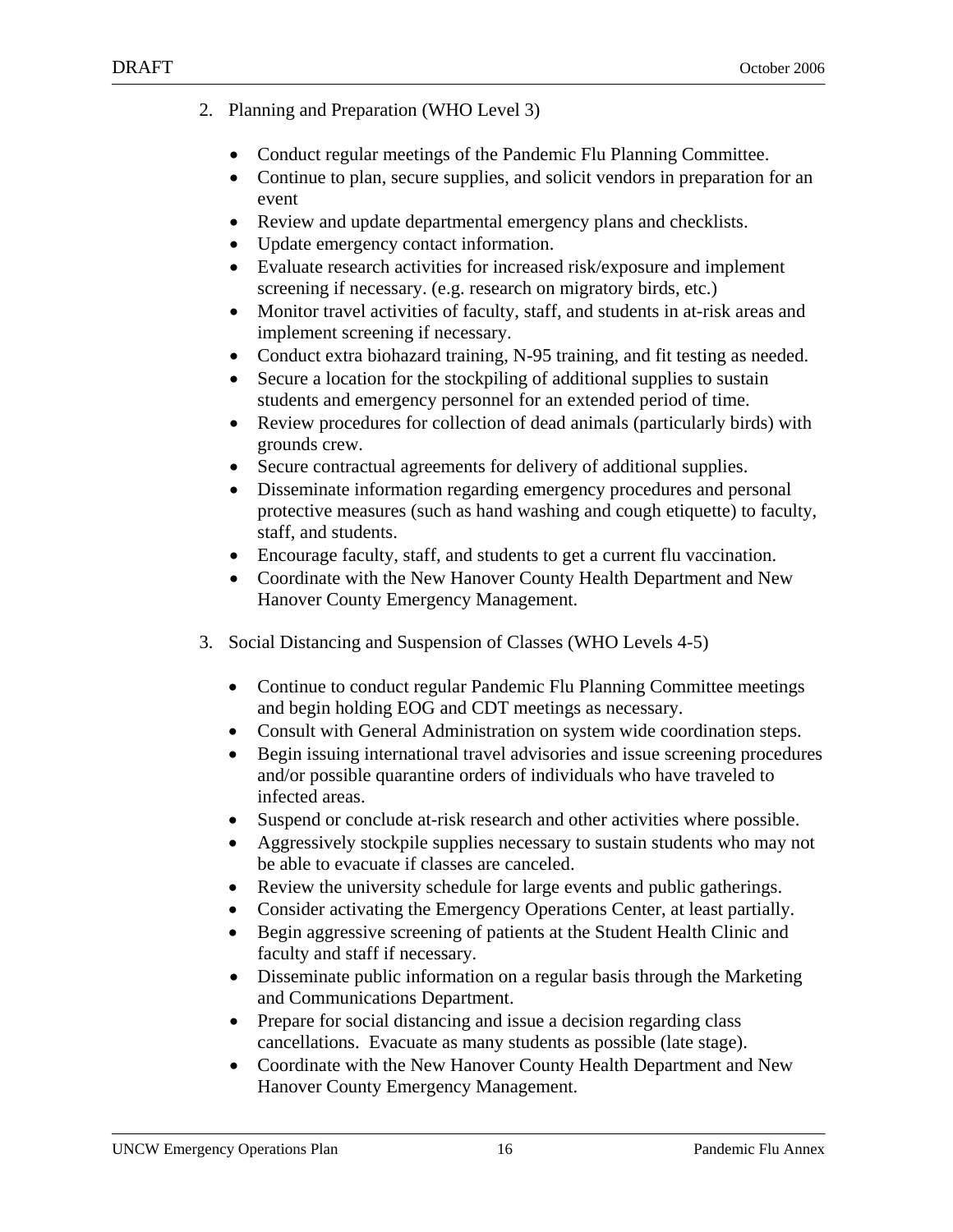- 4. Community Outbreak (WHO Level 6)
	- Curtail all international travel. Quarantine any returning individuals for 10 days to two weeks prior to returning to campus.
	- Coordinate with the New Hanover County Health Department and New Hanover County Emergency Management.
	- Curtail all campus activities and suspend classes.
	- House students who are unable to return home because of distance or local conditions in a central location. Quarantine ill students in a separate location.
	- Close campus to everyone but essential personnel and students who must remain on campus. Allow teleworking and alternate means of education where possible.
	- Require essential personnel to report to campus, unless ill.
	- Maintain inventory or critical items and ensure accessibility to multiple vendors during supply chain interruptions.
	- Distribute PPE, such as masks and gloves, to all emergency personnel.
	- Emphasize hand washing and cough etiquette.
	- Shut down non-essential facilities.
	- Block unauthorized traffic on campus.
	- Provide food and support services to remaining students on campus and emergency personnel.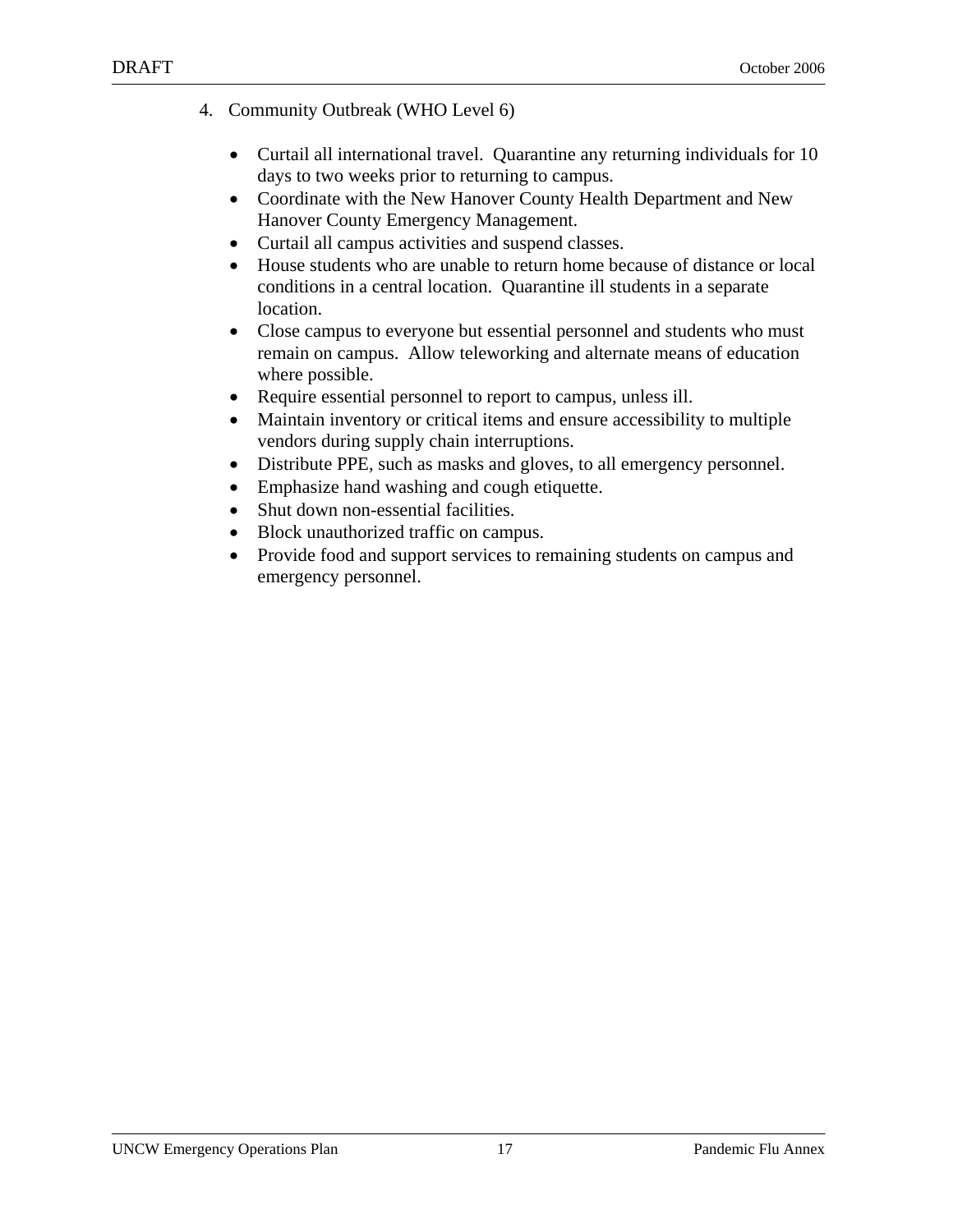## **Appendix A: UNCW Infectious Disease/Pandemic Influenza Response Plan Departmental Checklists**

The following checklists denote specific responsibilities for UNCW departments, offices, and/or individuals during an infectious disease or pandemic influenza emergency. The checklists are divided into operational period goals based on the World Health Organization (WHO) pandemic influenza alert levels, described below.

| <b>WHO Phase</b>                               | <b>WHO Alert</b><br><b>Description</b>                                   | <b>WHO Alert</b><br>Level | <b>UNCW Operational</b><br><b>Period Goals</b> |  |
|------------------------------------------------|--------------------------------------------------------------------------|---------------------------|------------------------------------------------|--|
| <b>Inter-pandemic phase</b>                    | Low risk of<br>human cases                                               | 1                         | <b>Pre-event assessment</b>                    |  |
| <b>New Virus in animals, no</b><br>human cases | <b>Higher risk of</b><br>human cases                                     | $\overline{2}$            | and planning                                   |  |
| <b>Pandemic Alert</b>                          | <b>No or very</b><br>limited human-<br>to-human<br><b>transmission</b>   | $\overline{\mathbf{3}}$   | <b>Planning and</b><br>preparedness            |  |
| <b>New virus causes human</b><br>cases         | <b>Evidence of</b><br><b>increased</b><br>human-to-human<br>transmission | $\overline{\mathbf{4}}$   | <b>Social distancing and</b>                   |  |
|                                                | <b>Evidence of</b><br>significant<br>human-to-human<br>transmission      | 5                         | suspension of classes                          |  |
| <b>Pandemic</b>                                | <b>Efficient and</b><br>sustained<br>human-to-human<br>transmission      | 6                         | <b>Community Outbreak</b>                      |  |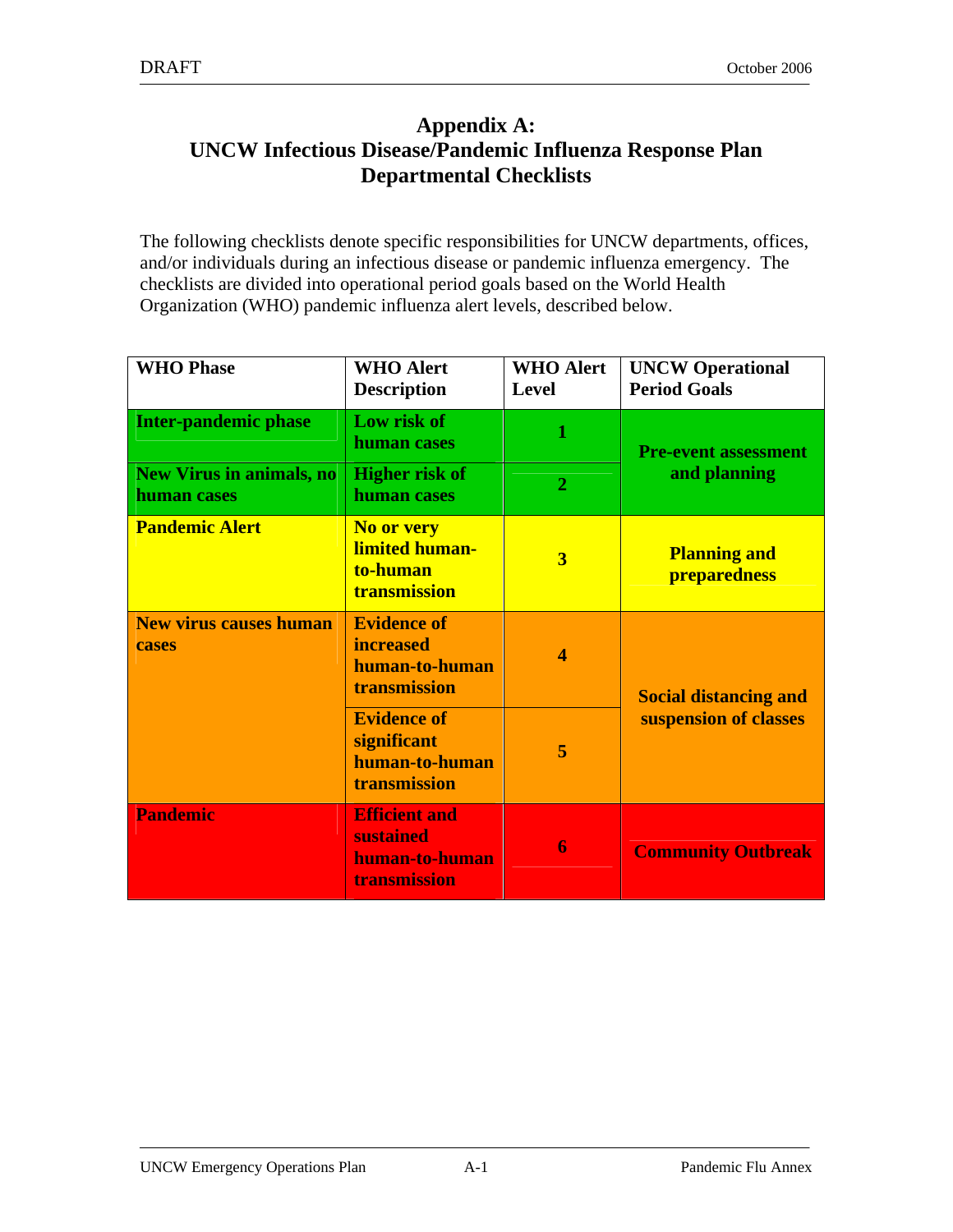#### **Infectious Disease/Pandemic Influenza Planning Committee and Emergency Operations Group**

#### **Pre-event Assessment, Planning and Preparation (WHO Levels 1-3)**

- Review Infectious Disease/Pandemic Influenza Response Plan.
- Conduct joint review of plans with UNCW and New Hanover County Health Department and Emergency Management.
- Track preparedness tasks and accomplishments.
- Identify essential functions and personnel campus-wide.
- Assess PPE needs for emergency personnel and stock.
- Encourage departments to draft/ update Business Continuity Plans for an infectious disease/pandemic influenza emergency.
- Coordinate internal and external education and outreach with Marketing and Communications Department.
- Assess threat and implement appropriate response activities.
- Essential personnel receive N-95 fit testing from EH&S personnel.
- Consider holding a meeting of the Emergency Operations Group.

#### **Social Distancing and Suspension of Classes (WHO Levels 4-5)**

- Assess threat and implement appropriate Level 4-5 response activities.
- Advise on activation of Emergency Operations Group and Crisis Decision Team.
- Plan for recovery in post-pandemic period.
- Distribute PPE to members.
- Hold a meeting of the Emergency Operations Group.
- Verify succession plan for leaders of essential departments.
- Coordinate internal and external outreach with Marketing and Communications Department.

- When the Crisis Decision Team is activated, the Pandemic Flu Planning Committee will operate under the EOG.
- Direct tactical emergency operations under the direction of the Emergency Operations Coordinator; implement Level 3 activities.
- Coordinate internal and external outreach with Marketing and Communications Department.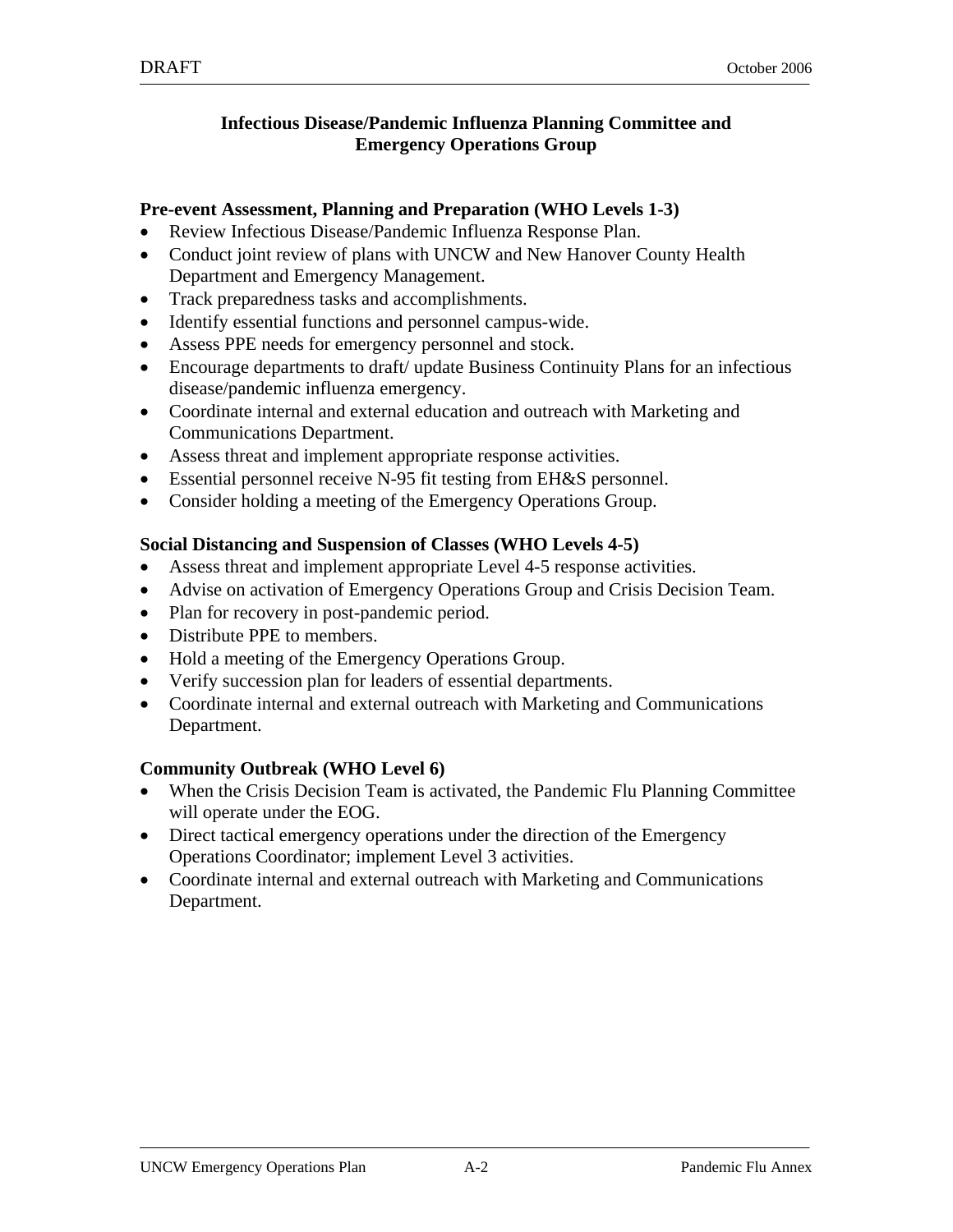### **Incident Command**

#### **Pre-event Assessment, Planning and Preparation (WHO Levels 1-3)**

- Coordinate planning and preparation with UNCW, New Hanover County Health Department, and General Administration.
- Determine essential services and coordinate with Pandemic Flu Planning Committee to identify essential personnel.
- Determine which essential services can be provided from home. Review teleworking policy and IT readiness for essential personnel whose duties do not require coming to campus.
- Assess personal protective equipment (PPE) needs for essential personnel and stock.
- Ensure N-95 respirator fit tests are conducted by EH&S for first responders and essential facilities personnel.
- Assess with Housing and Residence Life the estimated numbers of residents who will remain on campus if classes are suspended and travel limited.
- Work with Housing and Residence Life, EH&S, Facilities, Student Health and other units to identify space for isolation and quarantine.
- Coordinate education efforts with EH&S, Student Health, Human Resources, Marketing and Communications, New Hanover County Health Department, and New Hanover County emergency management. Identify funding for education. Make website more visible to educate campus community. Consider poster program. Emphasize hygiene, hand washing and flu shot during this Level.
- Coordinate with Student Health the monitoring of information on the number of cases of human transmission in the world. Monitor CDC and WHO website.
- Identify funding and/or vendor support for stockpiling of critical food and beverage supplies and medical supplies. Identify storage areas for non perishable items.
- Review contracts and agreements of critical suppliers, including food and bottled water suppliers; add contract clauses, as needed, to address an outbreak of pandemic flu or other communicable disease. Secure storage space.
- Coordinate the development of screening protocols with Student Health and work with School of Nursing for the implementation of the screening. Consider implementing protocols for persons at high risk due to travel or other means.
- Ensure rapid notification procedures are in place if a community member exhibits symptoms.
- Ensure the development of policies for international travel and study abroad.
- Ensure the development of appropriate academic and financial policies for adjusting the instruction calendar. Coordinate with UNC General Administration.
- Coordinate the review of the MOU to use Trask Coliseum as a dispensing site with General Counsel.
- Coordinate with Marketing and Communications Department to develop scripts for scenarios including but not limited to: patient zero at UNC Wilmington, a human transmission case in North America, the domestic U.S., and NC/SC or 500 mile radius.
- Establish triggers for partial activation or full activation of the EOC.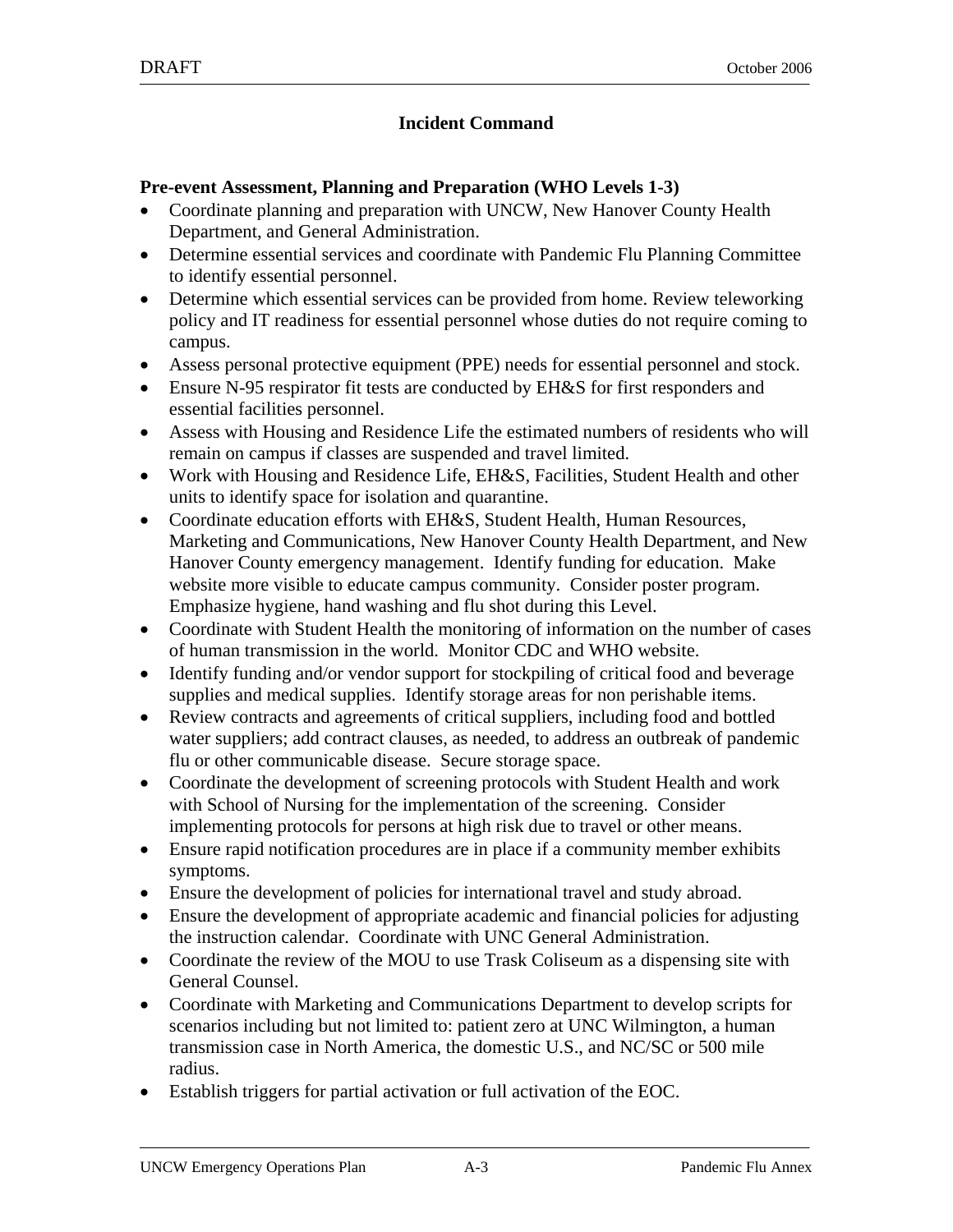- Coordinate with New Hanover County Health Department on cancellation of events, activities, shuttle services, etc.
- Establish triggers for suspension of classes and prepare financial plans for class suspension.
- Establish triggers for closing the university and prepare financial plans for closing.
- Implement UNCW's Emergency Operations Plan.

#### **Social Distancing and Suspension of Classes (WHO Levels 4-5)**

#### *Operations*

- Coordinate rapid notification procedures from Student Health to NHC Health Department and General Administration.
- Communicate with Student Health, Human Resources, and the NHC Health Department about anti-viral supply and vaccine development and work with School of Nursing for the implementation of the vaccination and/or anti-viral medication.
- Coordinate with Student Health the screening of resident students and essential personnel who will remain on campus during the period of contagion.
- Record the names and emergency contact information for all students who remain on campus.
- Increase education efforts. Continue emphasis on seasonal flu shot and hand washing/cough hygiene. Add education on personal preparedness to the pandemic flu website, including keeping an adequate supply of medicine and food on hand. Coordinate services available to commuter students with New Hanover County Emergency Management.
- Designate "clean" facilities. Coordinate cleaning procedures for facilities that will remain open on campus.
- Address housing visitation policy.
- Coordinate with Student Health and ensure appropriate quantities of medical supplies are on hand.
- Assess alternate provisions if it is necessary to suspend shuttle services.
- Assess IT support for essential services, communications and teleworking.
- Call meeting of the CDT via Web-EOC to make a decision about suspending classes and evacuating students.
- Advise the CDT on suspending events and activities.
- Advise CDT on making preparations to suspend classes.
- Coordinate with New Hanover County Health Department on the quenching of suspected cases on campus, in the tri-county area (New Hanover, Pender, Brunswick), in the eight-county region, and in North Carolina/South Carolina.
- Coordinate mass vaccination/dissemination of anti-virals to essential personnel if anti-viral and/or vaccine becomes available.

### *Logistics*

- Coordinate with NHC Health Department and Athletics the plan for using Trask Coliseum as a dispensing site.
- Distribute surgical masks and gloves to essential personnel.
- Verify VPN access for teleworking employees providing essential services.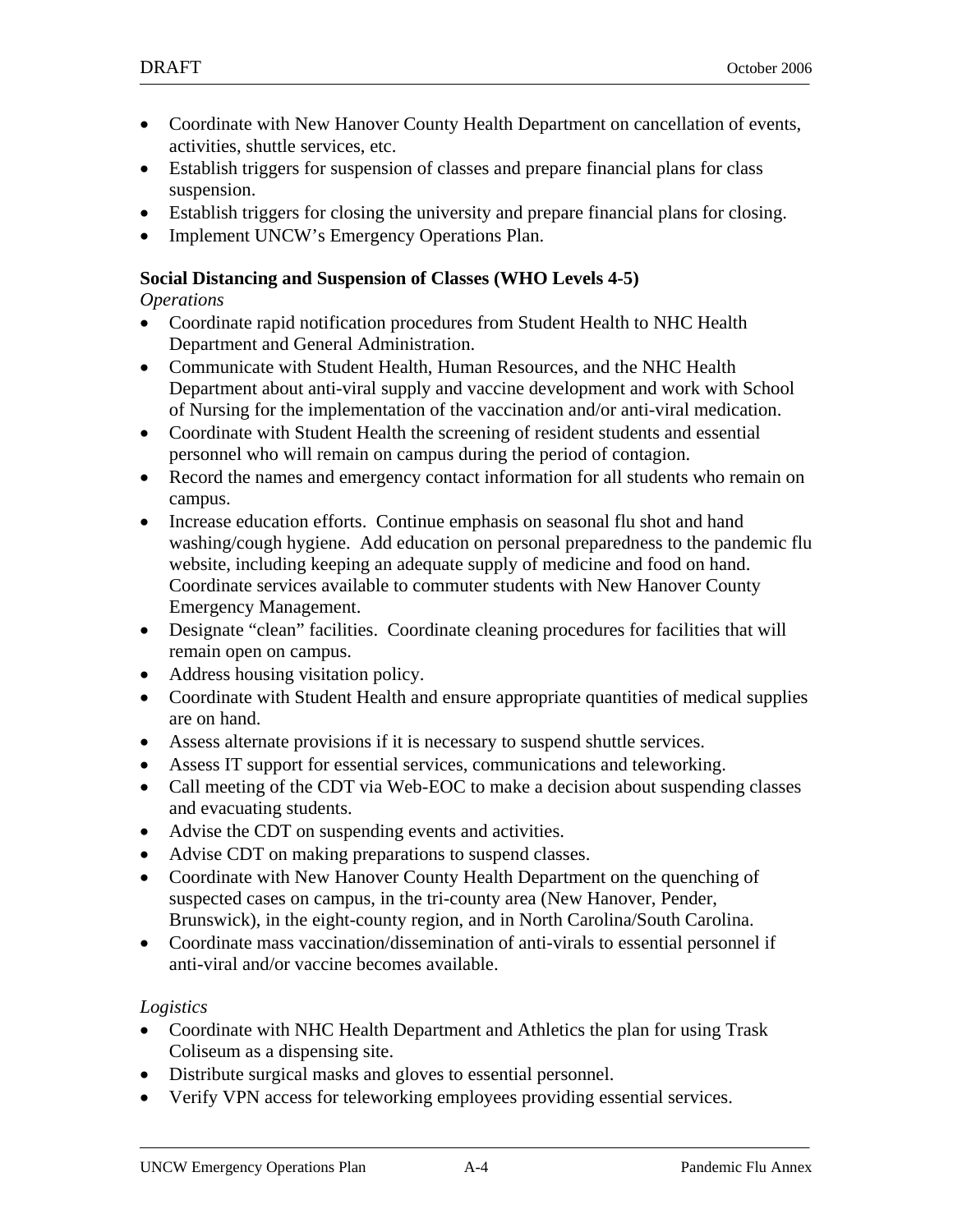- Secure location for supplies.
- Designate facilities that are housing students who are unable to return home, utilized for isolation and quarantine, or housing essential personnel.
- Maintain housekeeping in designated facilities.
- Monitor the activities of critical suppliers, airlines, and other public services.
- Monitor the supply of food and water. Ensure approximately 7-10 weeks supply for approximately 400 individuals.
- Coordinate feeding procedures for students and essential personnel.

#### *Communications*

- Coordinate internal and external outreach with Marketing and Communications Department, including but not limited to:
	- o Communications to faculty, staff and students.
	- o Information regarding mass vaccination/dissemination of anti-virals if appropriate.
	- o Coordinate with International Programs, Housing and Residence Life, and Student Health welfare/plans for return of students from affected areas; e.g. Study Abroad and NSE students.
	- o Coordinate with NHC Emergency Management and NHC Health Department the information for students living in off campus housing.
	- o Cancellation of events and activities and suspension of classes.
	- o Communication regarding the end of the semester and the start of the new semester (academic calendar).
	- o Communicate evacuation plan to resident students and parents of resident students.

#### *Safety*

- Ensure respirator fit tests of first responders and appropriate essential personnel.
- Assist student health with screening, investigation of suspected cases, and rapid notification.
- Inspect facilities.

- Gather number of cases on campus and in County; report to CDT.
- Direct Emergency Operations Group.
- Partially or fully activate the Emergency Operations Center.
- Advise Crisis Decision Team.
- Coordinate internal and external outreach with Marketing and Communications Department.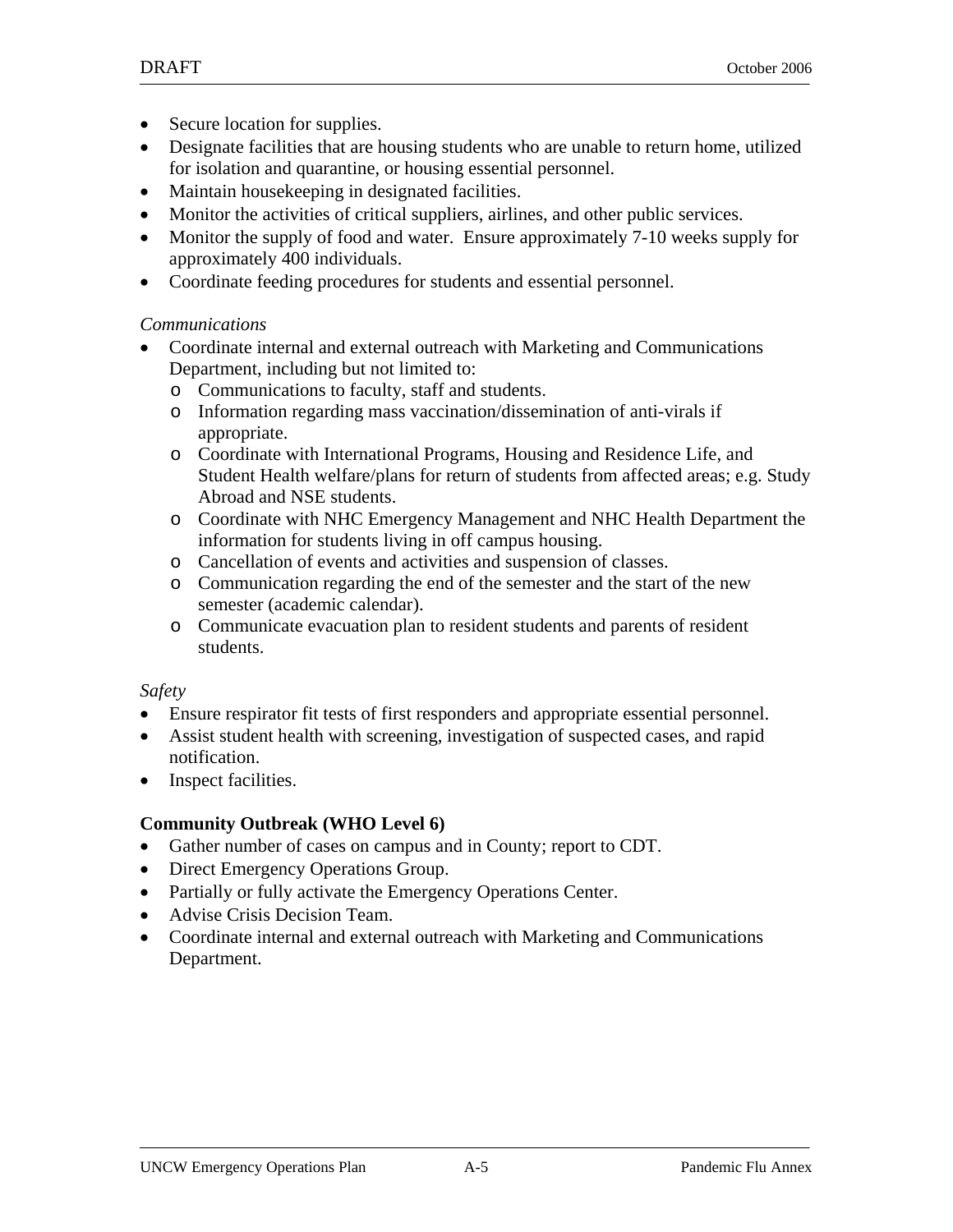#### **Crisis Decision Team**

#### **Pre-event Assessment, Planning and Preparation (WHO Levels 1-3)**

- Endorse the UNCW Pandemic Influenza Response Plan annex to the UNCW EOP.
- Draft, review and endorse all policies related to pandemic flu.
- Assess PPE needs for CDT members and stock.
- Coordinate internal and external outreach with Marketing and Communications Department.
- Hold a meeting of the CDT to discuss next steps.
- Coordinate internal and external outreach with Marketing and Communications Department.

#### **Social Distancing and Suspension of Classes (WHO Levels 4-5)**

- Hold meeting of the CDT. Make decision about suspending classes.
- Distribute PPE to CDT members.
- Evaluate influenza pandemic effects; reevaluate response plan and priorities.
- Draft succession plan for UNCW leadership with assistance from Human Resources.
- Coordinate internal and external outreach with Marketing and Communications Department.
- Ensure contact between CDT members can be maintained via phone or email throughout the pandemic flu emergency.

- Authorize implementation of relevant pandemic flu policies and procedures.
- Plan for post-pandemic recovery and resumption of normal operations.
- Plan for revised instruction calendar and completion of the semester if applicable.
- Coordinate internal and external outreach with Marketing and Communications Department.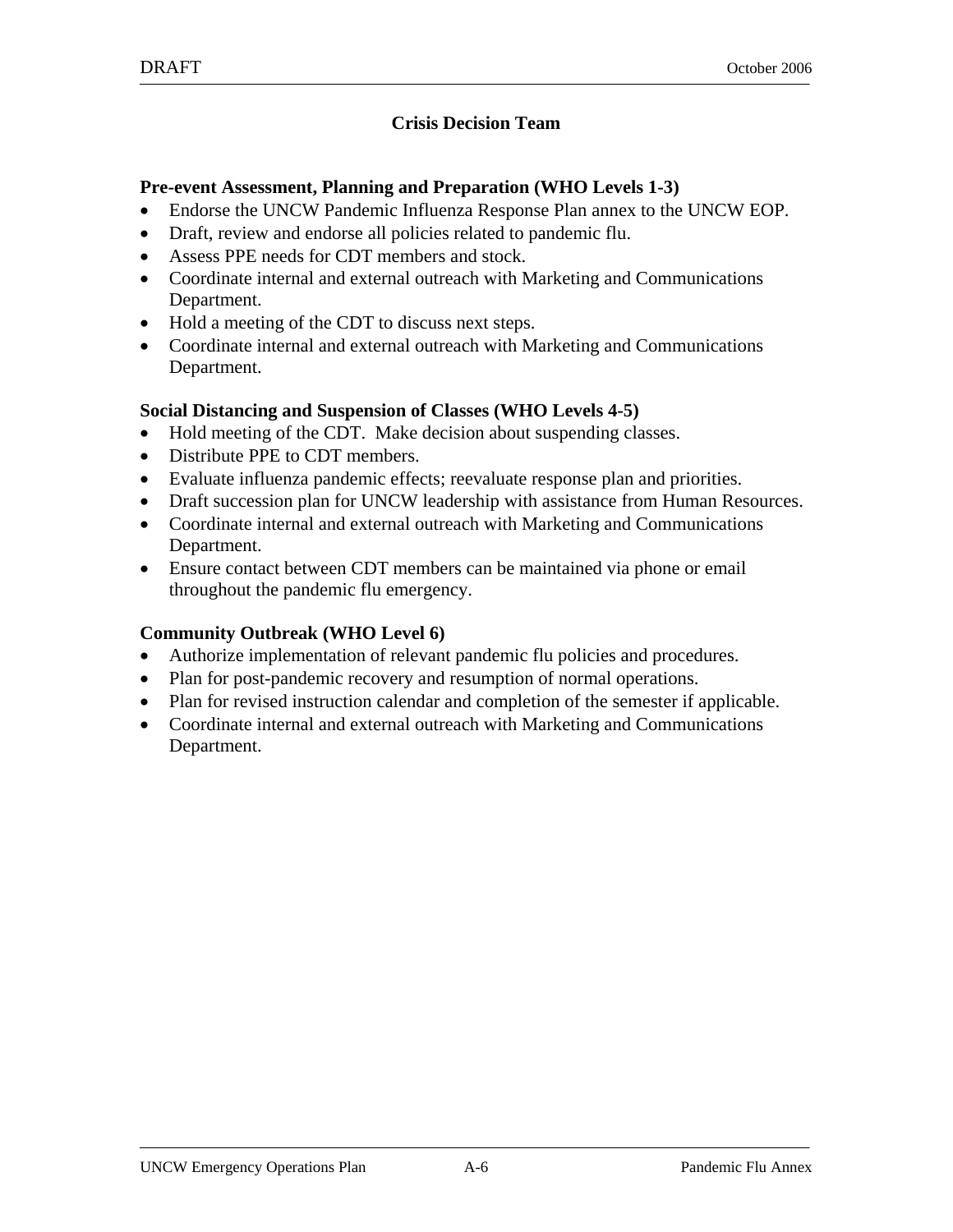#### **Emergency Management (EH&S)**

#### **Pre-event Assessment, Planning and Preparation (WHO Levels 1-3)**

- Identify essential personnel and inform them of their responsibilities.
- Manage Pandemic Flu Planning Committee and coordinate all pandemic flu planning activities.
- Assess needs for essential personnel.
- Revise guidelines for on-campus mass dispensing site as needed. Work with New Hanover County Health and Emergency Management on Trask Coliseum MOU.
- Review and revise Emergency Operations Plan and Pandemic Flu annex. Write additional plans as necessary.
- Conduct training and exercises.
- Assist Marketing and Communications Department with public information as needed.
- Attend County and State exercises and training.
- Coordinate planning measures with external entities such as New Hanover County Health Department.
- Review biohazard procedures with housekeepers.
- Update Emergency Management website with pandemic flu information. Coordinate with Marketing and Communications Department.
- Provide situation updates to upper management and the CDT as conditions change.

### **Social Distancing and Suspension of Classes (WHO Levels 4-5)**

- Update emergency management web site and pandemic flu website. Make pandemic flu website more visible to campus community.
- Review guidelines for on-campus mass dispensing site including MOU with County; prepare to implement.
- Provide situation updates to CDT and EOG.
- Assist with EOG and CDT meetings as required.
- Maintain communication with New Hanover County Emergency Management and New Hanover County Health Department.
- Coordinate internal and external outreach with Marketing and Communications Department.
- Coordinate implementation of plans and response with external entities.

- Essential personnel must report to work.
- Assist public health officials with investigation of suspected cases.
- Update web sites and assist with other public information tasks as necessary.
- If MOU is activated, provide appropriate resources; solicit volunteers if needed.
- Send representative to NHC EOC if activated on site. If EOC is activated virtually, monitor all EOC activities via WebEOC.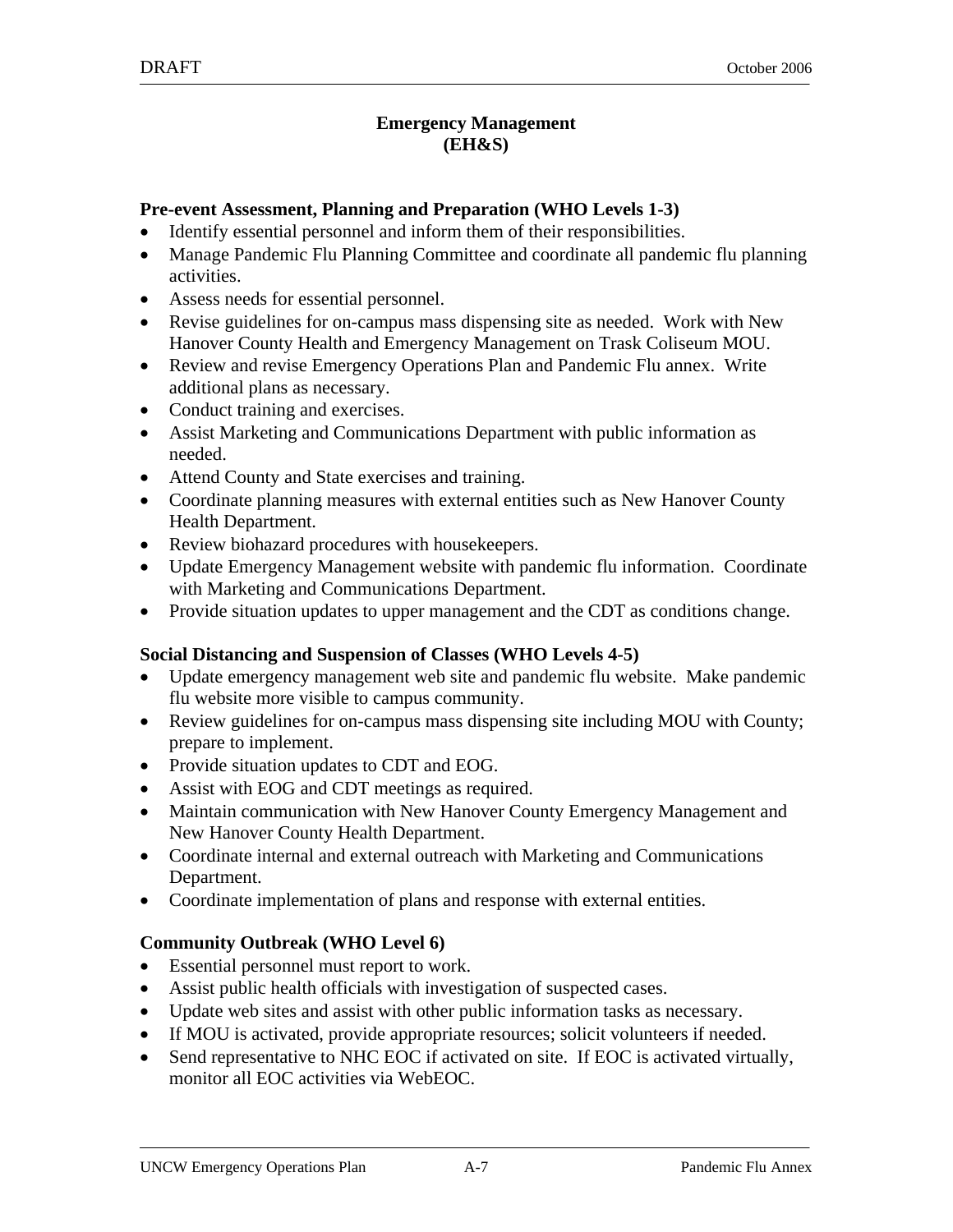- Coordinate internal and external outreach with Marketing and Communications Department.
- Coordinate implementation of plans and response with external entities.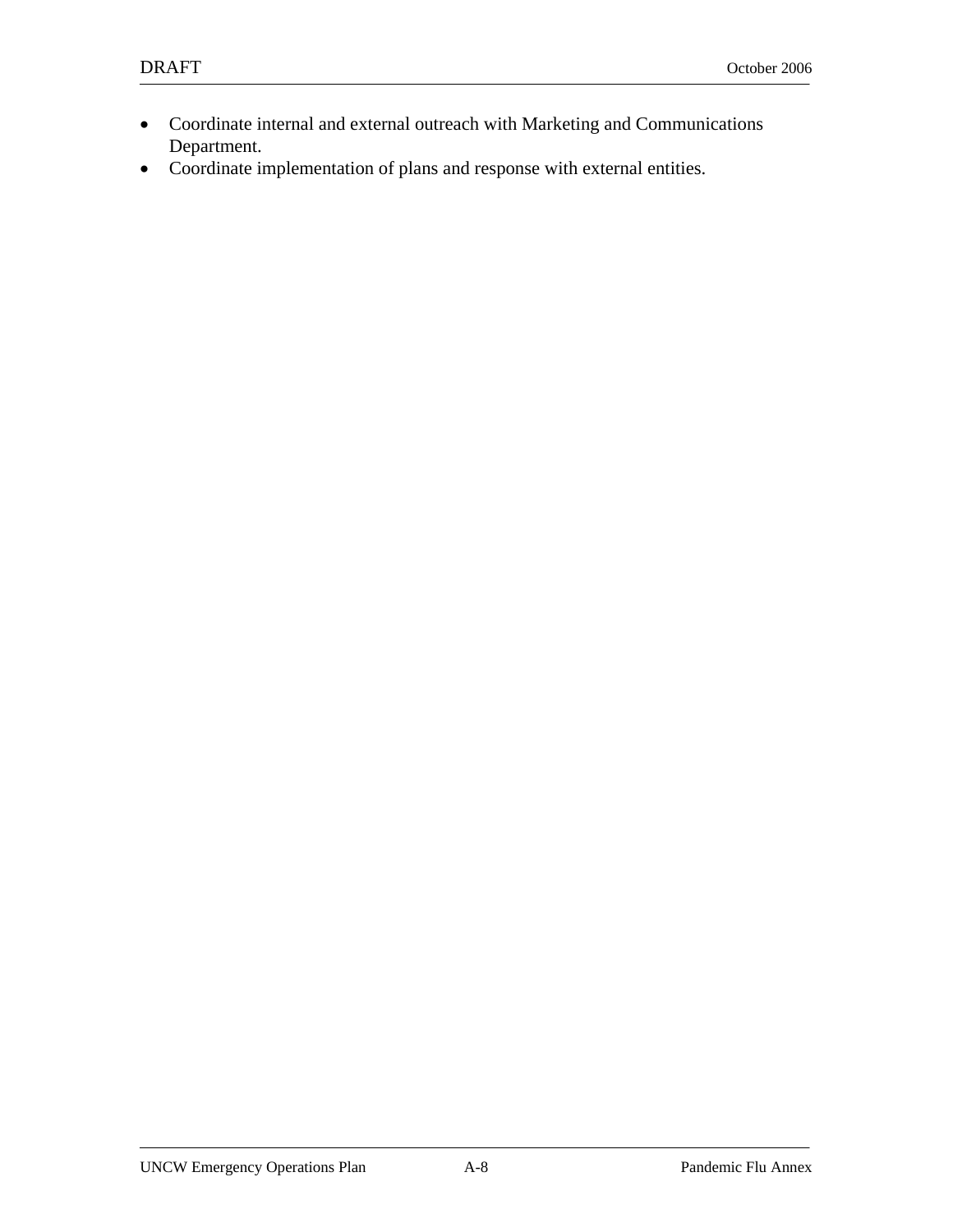#### **Environmental Health & Safety (non- Emergency Management)**

#### **Pre-event Assessment, Planning and Preparation (WHO Levels 1-3)**

- Identify departmental essential personnel and inform them of their responsibilities.
- Assess needs for essential personnel.
- Assess departmental essential personnel PPE needs and stock.
- Assist UNCW departments with selection of and ordering N-95 masks and other PPE as necessary. Provide fit testing and training.
- Coordinate internal and external outreach with Marketing and Communications Department.
- Provide guidance to meet regulations and protect staff with respect to biohazards.
- Develop VPN procedures as necessary.
- Assess biohazards as needed.
- Promote self-care, hand washing, and seasonal influenza shots for employees.
- Fit test essential personnel.
- Review biohazard procedures and infection control with housekeepers.
- Plan for increased volume of biohazardous waste.
- Act as subject matter expert for CDT as needed.
- Attend EOG and CDT meetings as necessary.

### **Social Distancing and Suspension of Classes (WHO Levels 4-5)**

- Essential personnel receive PPE.
- Serve on EOG and advise CDT as needed.
- Coordinate internal and external outreach with Marketing and Communications Department.

- Essential personnel must report to work.
- Arrange for additional medical waste pickups.
- Assist public health officials with investigation of suspected cases.
- Send representative to UNCW EOC if activated.
- Coordinate internal and external outreach with Marketing and Communications Department.
- Determine and continue essential departmental functions.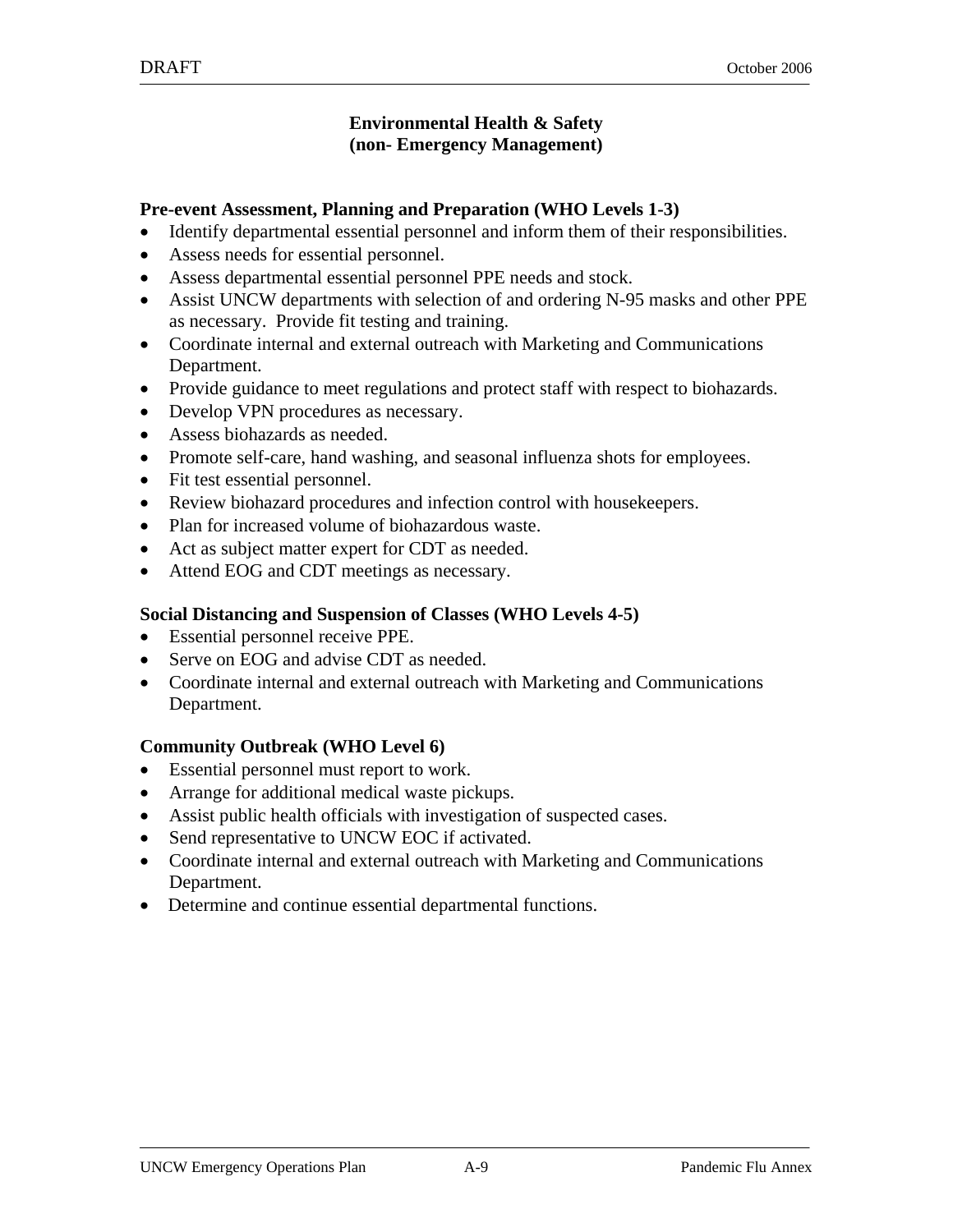#### **Marketing and Communications Department**

#### **Pre-event Assessment, Planning and Preparation (WHO Levels 1-3)**

- Keep abreast of pandemic flu information in the news and what local, state, and federal agencies/departments are communicating to constituent groups.
- Develop relationships with public relations/community officials in local and state health-related agencies that UNCW may interface with during an event.
- Provide risk communications training to individuals in the Marketing and Communications department.
- Update Emergency Information Hotline and breaking news headlines as necessary
- Assess PPE needs for Marketing and Communications staff and stock.
- Participate in the Pandemic Flu Planning Committee.
- Revise the UNCW Emergency Communications Plan to better reflect communication needs required for a pandemic.
- Identify essential personnel and inform them of their responsibilities; assess essential personnel PPE.
- Assess equipment and office supply needs.
- Review IT needs for increased teleworking.
- Communicate with internal and external audiences as requested by various UNCW departments.
- Post updated Avian/Pandemic Influenza information on emergency web site. Use information from CDC and New Hanover County Health Department.
- Issue Level 1 communications (educational campaign, self-protection information, hand washing, promote seasonal flu vaccination, university response). Use information from CDC and New Hanover County Health Department.
- Select technical expert spokespersons for internal and media communications. Provide updated training.
- Develop Level 2 communications; pre-script messages. Use information from CDC and New Hanover County Health Department.
- Coordinate internal messages, employee communications and news releases through the UNCW media spokesperson.
- Manage media relations issues and responses.
- Provide training for staff on hygiene and Level 3 plans.
- Communicate with internal and external audiences as requested by various UNCW departments.
- Post Pandemic Communications Plan and collateral materials to PIER system.
- Modify the Communications kit to include items that may be needed in a pandemic, such as N-95 masks.

#### **Social Distancing and Suspension of Classes (WHO Levels 4-5)**

- Post updated Avian/Pandemic Influenza information on emergency web site. Use information from CDC and New Hanover County Health Department.
- Update Emergency Information Hotline and breaking news headlines as necessary.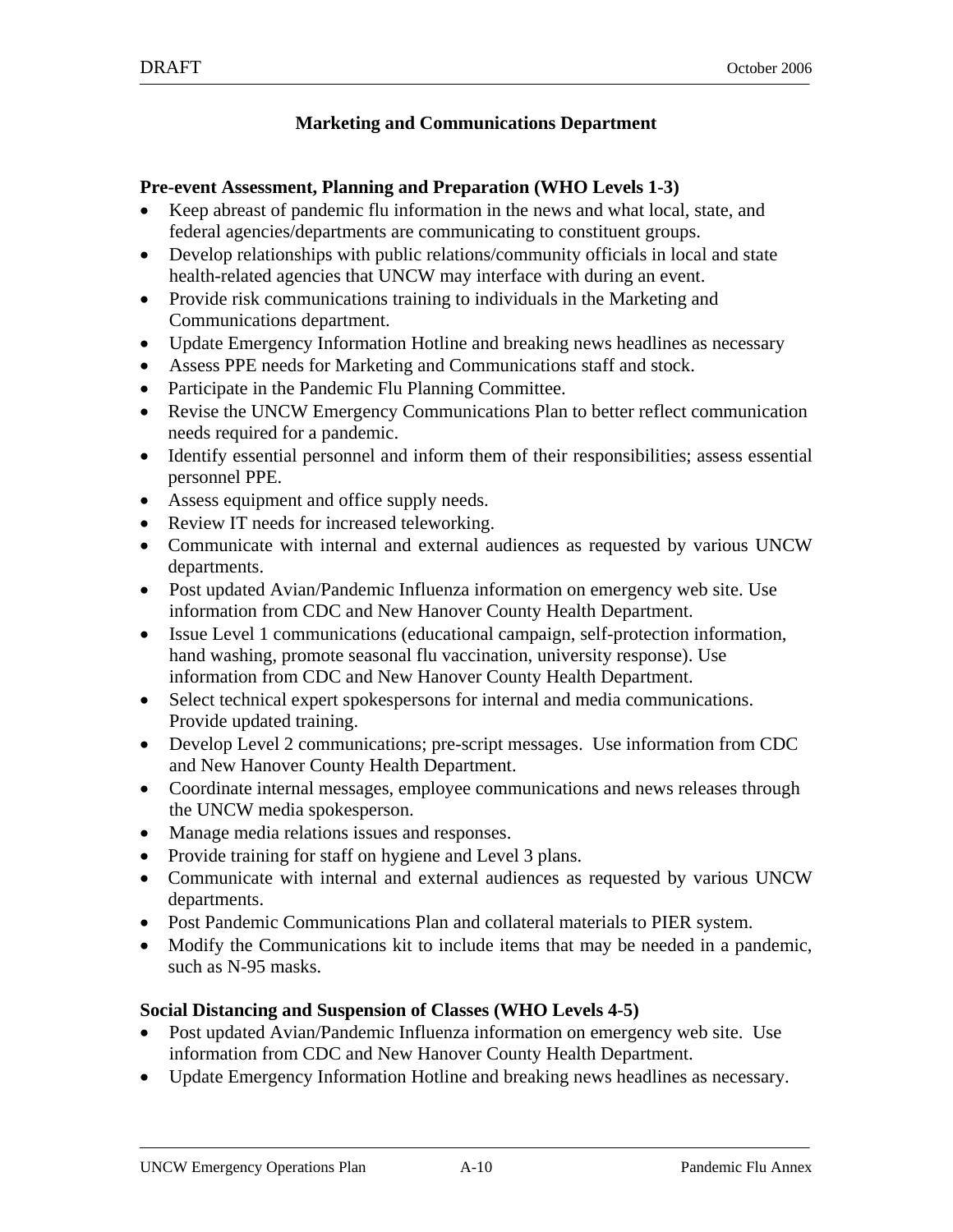- Issue Level 2 communications (protocol for suspected cases, preparations for social distancing). Use information from CDC and New Hanover County Health Department.
- Develop Level 3 communications.
- Develop post-pandemic communications (medical clearance, recovery).
- Distribute PPE to Marketing and Communications staff members.
- Develop pre-scripted messages for UNCW operator in Telecommunications.
- Coordinate internal messages, employee communications and news releases through the UNCW media spokesperson.
- Manage media relations issues and responses.
- Update/review death reporting policies.
- Activate rumor control hotline center if necessary.
- Serve on the Emergency Operations Group and Crisis Decision Team if activated.
- Activate the UNCW Pandemic Emergency Communications Plan.
- Essential personnel receive PPE.
- Communicate with internal and external audiences as requested by various UNCW departments; consult with General Counsel about messaging, press releases, etc.
- Assess what additional materials need to be developed (brochures, web sites, etc.) to effectively communicate with internal and external audiences.

- Post updated Avian/Pandemic Influenza information on emergency web site. Use information from CDC and New Hanover County Health Department.
- Update Emergency Information Hotline and breaking news headlines as necessary
- Issue Level 3 communications (self-protection, social distancing, etc). Use information from CDC and New Hanover County Health Department.
- Coordinate internal messages, employee communications and news releases through the UNCW media spokesperson.
- Manage media relations issues and responses.
- Report UNCW deaths according to policies.
- Essential personnel must report to work or telecommute.
- Provide communications support to Trask Coliseum operation.
- Communicate with internal and external audiences as requested by various UNCW departments.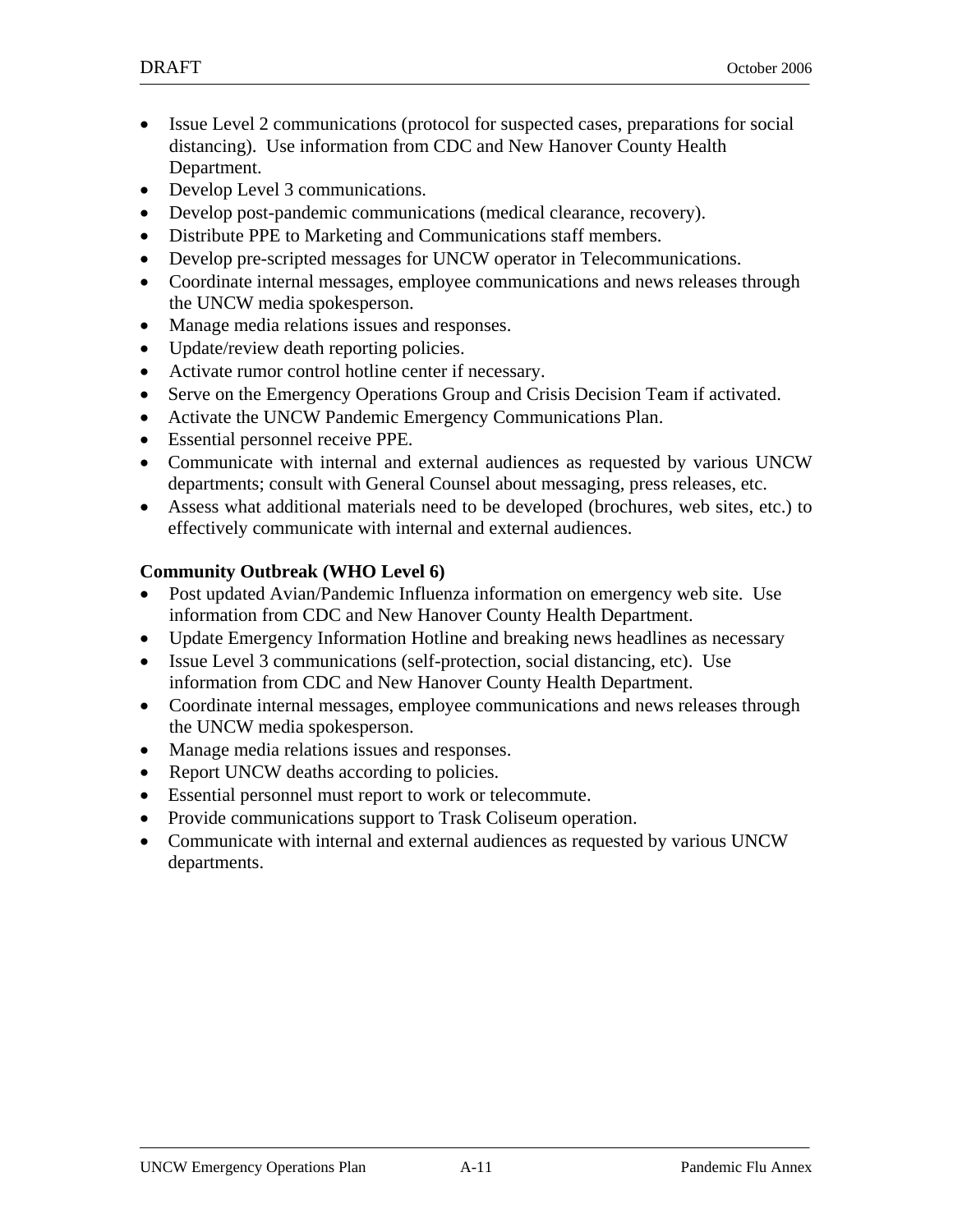### **Student Health**

#### **Pre-event Assessment, Planning and Preparation (WHO Levels 1-3)**

- Identify essential personnel and inform them of their responsibilities.
- Assess PPE and N95 needs and inventory; order stocks.
- Distribute pandemic flu information to students.
- Follow surveillance plans for individuals with acute respiratory illness.
- Communicate with New Hanover County Health department as necessary.
- Maintain Respiratory Infectious Disease Protocol for evaluation/treatment seriously ill students.
- Ask patients with respiratory symptoms about foreign travel/poultry contact within past 2 weeks.
- Report suspected cases of Avian Flu/SARS/other ID's (as required by law) to New Hanover County Health Department.
- Update emergency phone call list.
- Ensure that the one (1) negative pressure room to put patients in is ready for use.
- Conduct mask effectiveness research.
- Conduct mask usage informal study.
- Determine need for other supplies including tape, IV fluid equipment, gloves, tissue paper, gowns, pulse oximeter, etc. Determine funding source for equipment.
- Educate Student Health staff on flu/pandemic flu, possible scenarios, that they are essential personnel and will need to be flexible on duties depending on pandemic events.
- Help assess suitability of student housing for students unable to go home, or for care of exposed or ill students.
- Update information for contacts at the New Hanover County Health Department.
- Conduct general campus education about pandemic flu and seasonal flu.
- Conduct general campus education about preventive measures such as washing hands, covering mouth with cough/sneeze, staying home if ill.
- Review guidelines from CDC on dispensing medicine for treatment and prophylaxis of seasonal flu.
- Review CDC guidelines on administering vaccines for seasonal flu.
- Promote, arrange, encourage, and publicize the seasonal flu vaccine on campus.
- Administer seasonal influenza vaccinations.
- Review PPE & N95 needs; inventory.
- Essential personnel receive N95 fit testing from EH&S.
- Review relevant plans and procedures.
- Review CDC and New Hanover County Health Department guidelines on dispensing medicine for treatment and prophylaxis of avian flu.
- Review guidelines on administering avian flu vaccines. Coordinate with New Hanover County Health Department and the CDC.

### **Social Distancing and Suspension of Classes (WHO Levels 4-5)**

- Essential personnel receive PPE and N-95s.
- Report suspected cases to Incident Command and New Hanover County as required.
- Transport any suspected cases to New Hanover Health Network.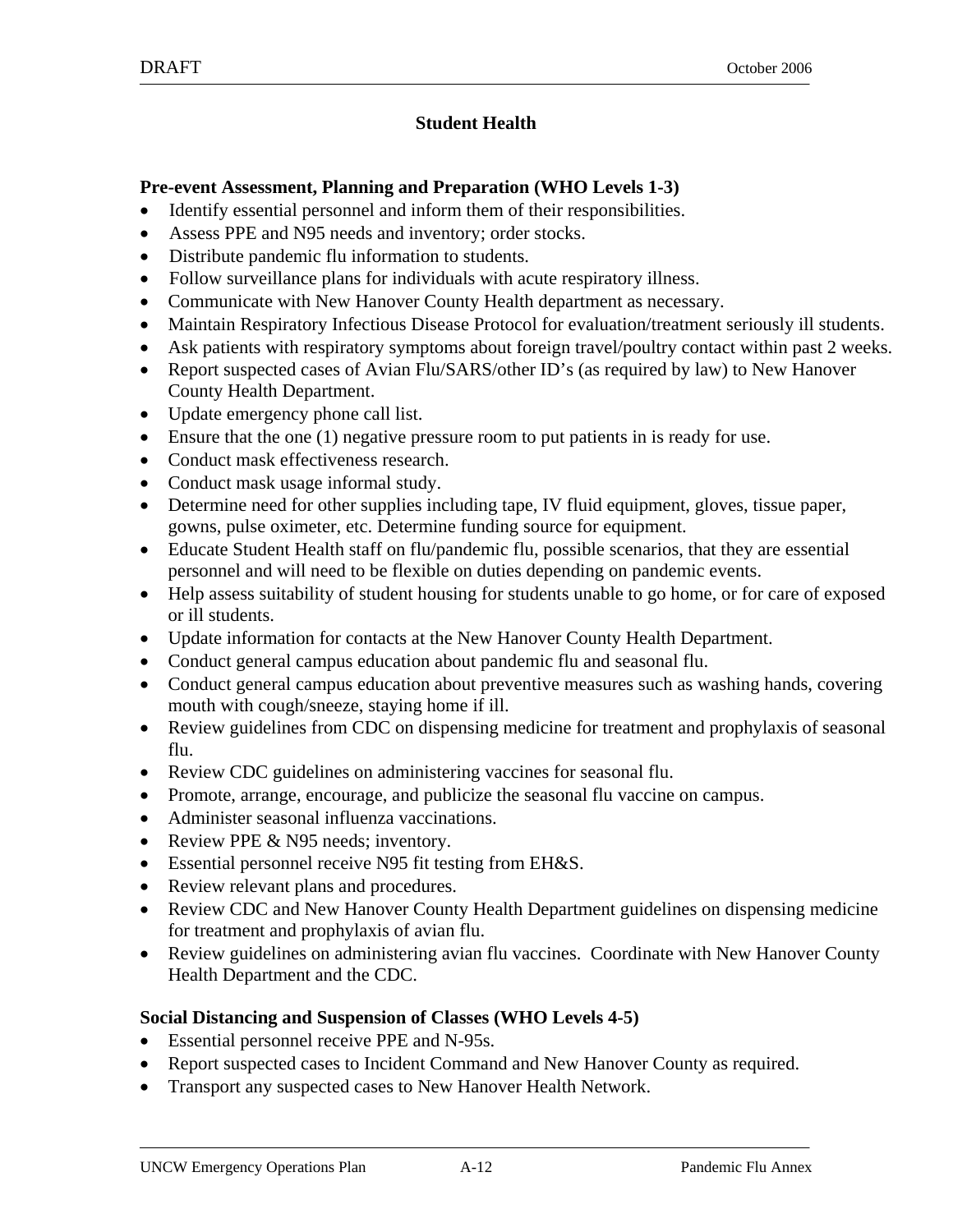- If requested, assist/report to New Hanover County Health Department or New Hanover Health Network.
- Coordinate internal and external outreach with Marketing and Communications Department.
- Assist and advise CDT concerning closing decision.
- UNCW Student Health personnel may need to report to New Hanover Health Network or New Hanover County Health Department to assist, assuming needs on-campus are limited.

- Essential personnel must report to work.
- Report cases to Incident Command.
- Consider closing Student Health Services if it becomes overwhelmed; set up procedures for transporting sick students to New Hanover Health Network.
- Provide health services to UNCW community as needed.
- If requested, assist/report to New Hanover County Health Department or New Hanover Health Network.
- Consider residential visits for ill students.
- Assist with New Hanover County Health Department investigations.
- Coordinate internal and external outreach with Marketing and Communications Department.
- Provide area for mass medication/immunization process for the UNCW community if necessary.
- Assist with Trask Coliseum mass dispensing procedures as needed.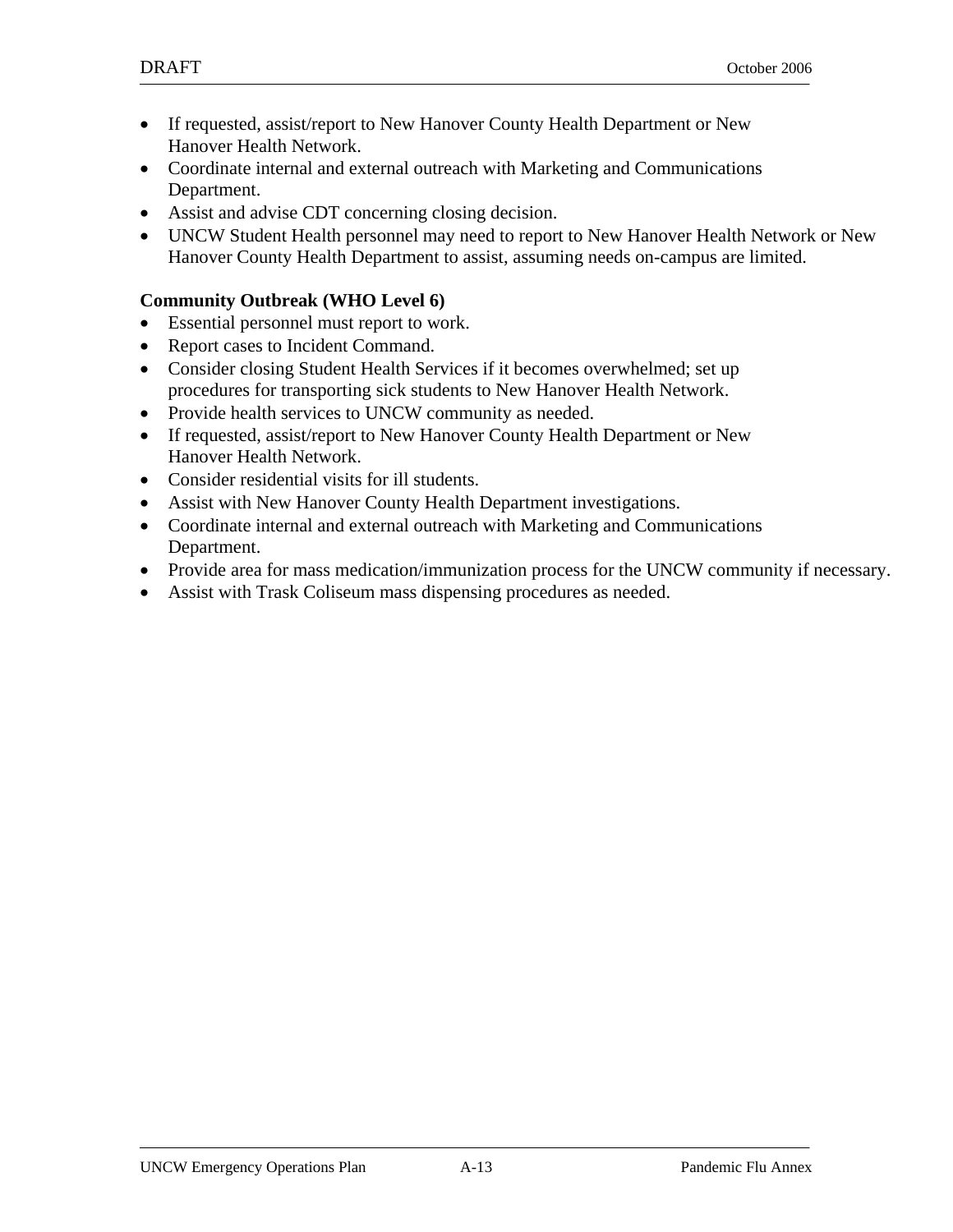### **University Police**

#### **Pre-event Assessment, Planning and Preparation (WHO Levels 1-3)**

- Identify essential personnel and inform them of their responsibilities.
- Assess essential personnel PPE needs and stock.
- Fit testing and training of essential personnel about N-95 and other anticipated PPE's/practices.
- Issue anticipated PPE's to police department for stock purposes, plus additional quantity for any passenger/prisoner transports that maybe come necessary.
- Conduct influenza awareness training (symptoms and hygiene) for dispatchers, security, and police.
- Issue PPE to essential police personnel.
- Anticipate number of police personnel who may be required to stay on campus throughout event, communicate to EH&S for logistical support.
- Identify non-essential services which may be discontinued if severity of incident increases.
- Modify work schedules as necessary to ensure sufficient staff are held in reserve to ensure coverage for duration of incident.
- Establish staff recall protocol and methods for police staff.

#### **Social Distancing and Suspension of Classes (WHO Levels 4-5)**

- Review Trask Coliseum MOU responsibilities.
- Essential personnel receive PPE.
- Coordinate internal and external outreach with Marketing and Communications Department.
- Identify specific locations which will require increased security.
- In anticipation of restricting access to the campus, identify Physical Plant vehicles which will be used for blocking roadways, unless other barricade material is made available.
- Consider restricting access into the police department and the ability to provide alternate means for communicating with the dispatcher and receiving service.

- Essential personnel must report to work.
- Assist with evacuations.
- Prepare for crowd control: Trask Coliseum MOU, fit testing, social distancing measures, residential housing.
- If MOU is activated, provide resources for securing Trask Coliseum.
- Coordinate internal and external outreach with Marketing and Communications Department.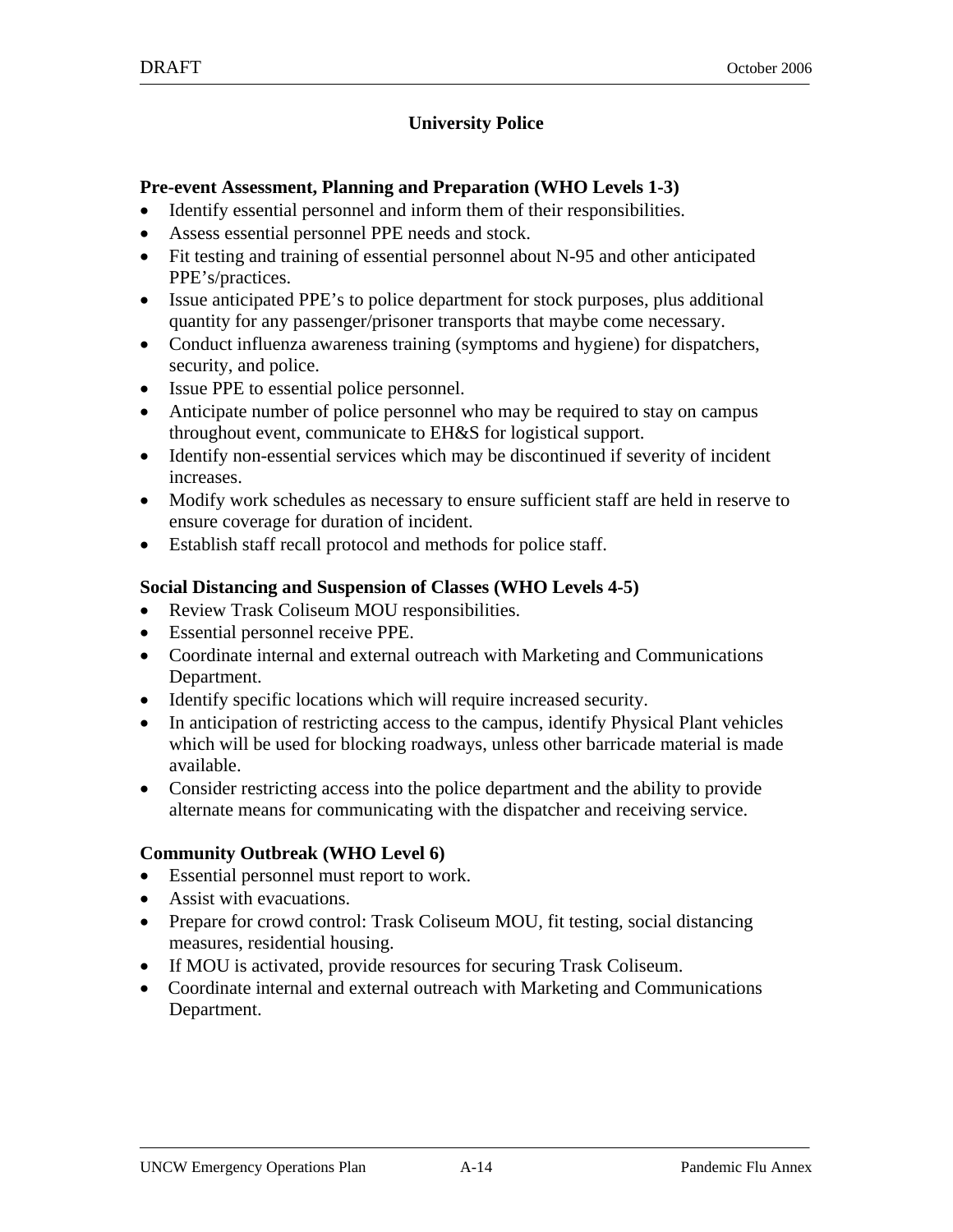### **Housing and Residence Life**

#### **Pre-event Assessment, Planning and Preparation (WHO Levels 1-3)**

- Identify essential personnel and inform them of their responsibilities.
- Discuss and plan for shelter-in-place and quarantine situations versus evacuation situations.
- Assess essential personnel PPE needs and stock.
- Distribute pandemic flu information to students in residence halls.
- Estimate number of students/families that will stay in residence halls for the duration of a pandemic flu emergency.
- Inform students of pandemic flu status; ask them to plan for leaving campus if classes are suspended. (use hurricane hall meeting procedures).
- Train support staff on hygiene, response actions, and symptom recognition.
- Review plans to support students who remain when classes are suspended (or develop procedures for finding other housing for these students).

#### **Social Distancing and Suspension of Classes (WHO Levels 4-5)**

- Essential personnel receive PPE.
- Advise CDT as necessary.
- Prepare for student evacuation.
- Coordinate internal and external outreach with Marketing and Communications Department.
- Coordinate services that must be provided to students who remain on campus.

- Assist with evacuation or quarantine measures. If evacuation, sign out students (similar to hurricane procedures).
- Work and coordinate with other departments on campus and New Hanover County.
- Essential personnel must report to work.
- Support international students, families and others who remain in UNCW residences.
- Coordinate internal and external outreach with Marketing and Communications Department.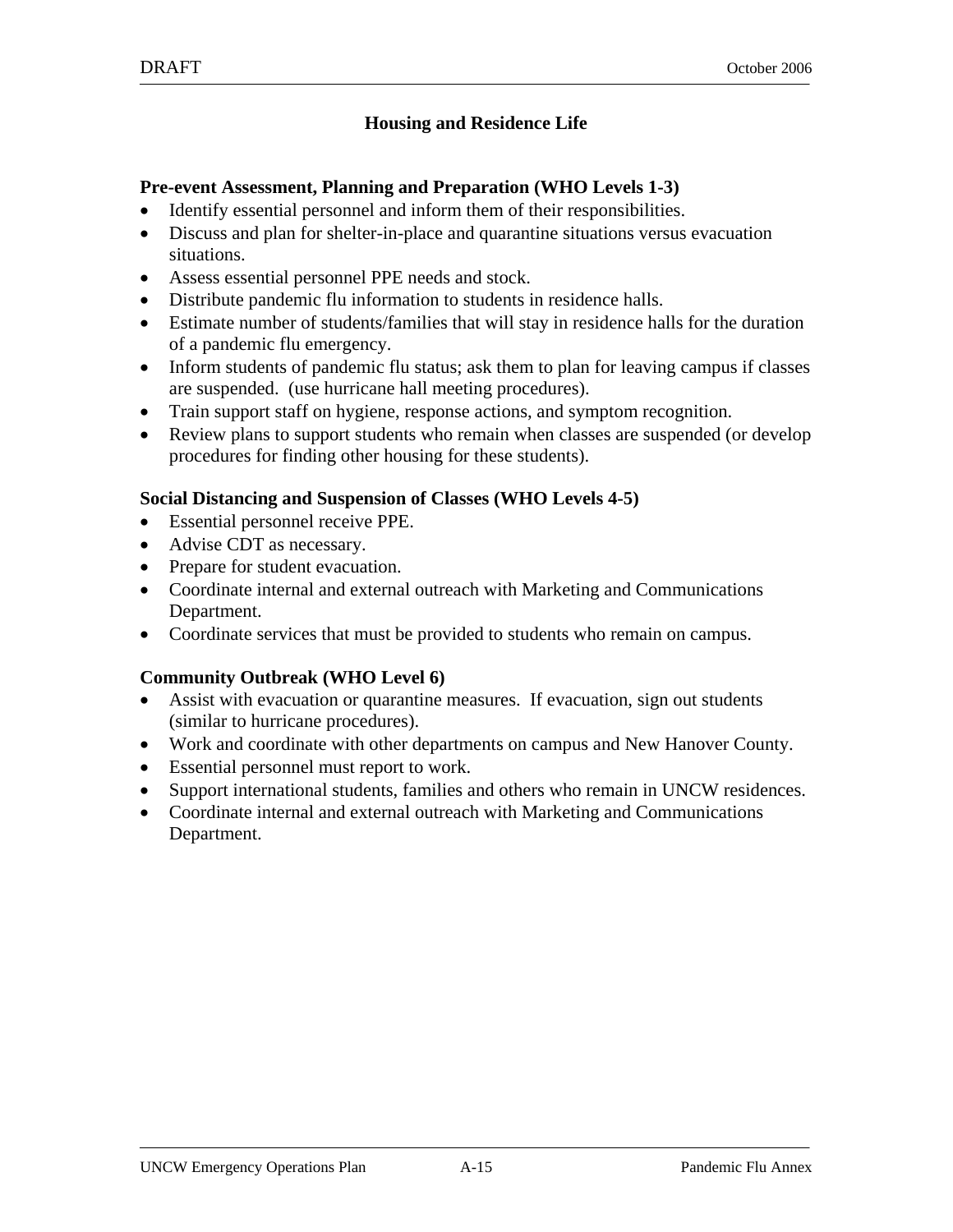#### **Human Resources**

#### **Pre-event Assessment, Planning and Preparation (WHO Levels 1-3)**

- Identify critical personnel and review their responsibilities.
- Assess critical personnel personal protective equipment needs and available stock.
- Review teleworking arrangements and plan for "at home" drill. (This will include reviewing computer needs, connections, emergency contact numbers, protocol for back-ups, etc.) Each critical function should have two trained back-ups (preferably from other sections in HR).
- Assist Marketing and Communications unit with campus education.
- Write/ finalize teleworking, communicable disease leave, and fitness for duty policies and communicate them to campus.
- Plan for the suspension of non-critical office functions and how to communicate with members of the public who regularly contact HR (retirees, applicants, etc. – prepare telephone recorded messages and plan for website messages).
- Review all HR functions and prepare campus communications regarding issues that may be encountered during a pandemic. (Wage hour, health and other benefit claims, workers' compensation, etc.)
- Develop an HR checklist of task items that need to be addressed at WHO levels 4 and above. This will include the identification of critical functions that must be continued, functions that will be continued if resources are available, and functions that will be placed on hold. (This will be a separate document.)
- Conduct drill for "at home" critical functions.
- Conduct drill for office closure of "non-critical functions".
- Instruct campus offices to refresh emergency contact information on their respective employees.
- Prepare benefits FAQ sheets for website on what employees can expect regarding their health and other related coverages during an outbreak and the recovery period. (This resource may already be provided by state agencies.).
- Attend CDT meetings and advise as necessary.

#### **Social Distancing and Suspension of Classes**

- Work with CDT to coordinate the closing of campus.
- Notify critical employees of the alternate worksite arrangements. Depending on timing, another "at home" drill may be appropriate.
- Update website or re-direct to Communications website regarding the closing.
- Refresh contact lists of home numbers and cell numbers of all HR staff.

### **Community Outbreak (WHO Level 6)**

• At this point, the campus will likely be closed, the county health department likely will be directing decisions, and routine arrangements will have been made. The HR "at home" plans will be in place for completing critical tasks such as loading pay actions, benefit contacts, etc.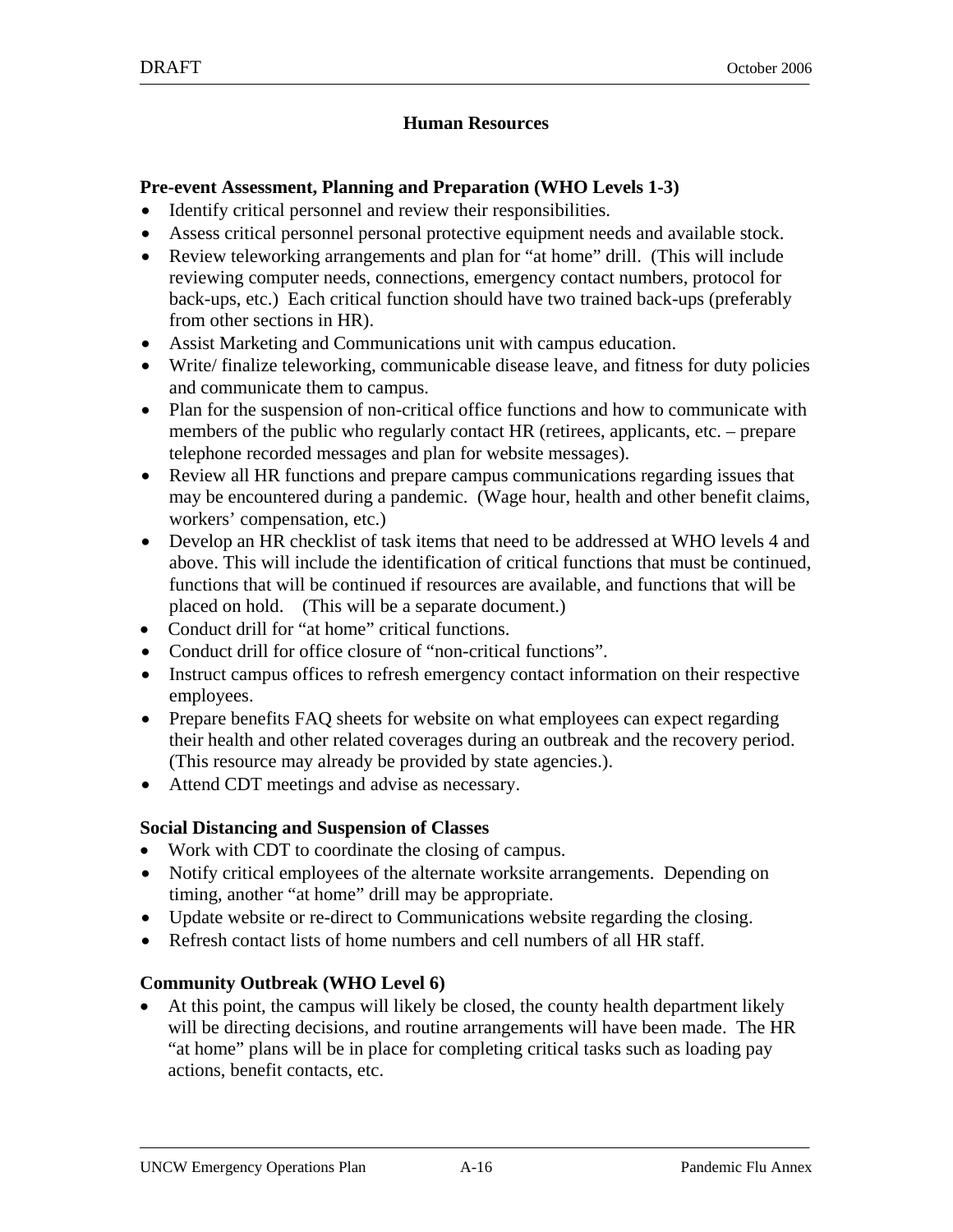- Prepare for the re-opening of the university. Work to ensure proper compensation for individuals who worked during the closing.
- Prepare for wave of personnel actions to separate individuals who are not able to return to university employment.
- Prepare for pay actions to compensate, according to state policy, the individuals who worked during the period of closure.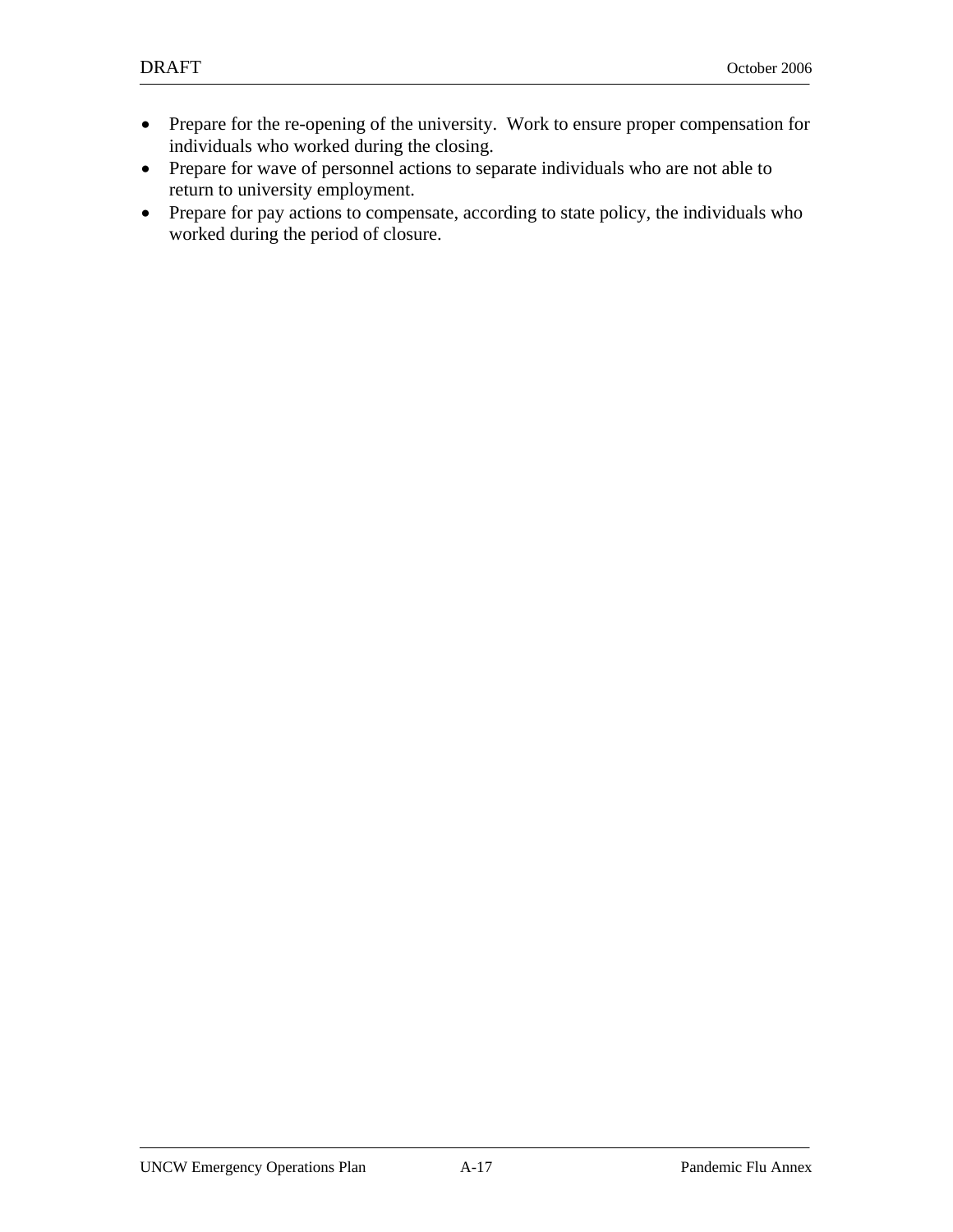#### **Information Technology Systems Division (Includes Telecommunications)**

#### **Pre-event Assessment, Planning and Preparation (WHO Levels 1-3)**

- Identify essential personnel and inform them of their responsibilities.
- Review IT needs for increased teleworking.
- Assess essential personnel PPE needs and stock.
- Plan for general information call center if necessary.
- Ensure operators at Telecom are provided with up-to-date information about pandemic flu status of the campus.
- Assist with hotline activation if necessary.
- Ensure business continuity plans are up-to-date.
- Make necessary plans for teleworking activities.

#### **Social Distancing and Suspension of Classes (WHO Levels 4-5)**

- Essential personnel receive PPE.
- Support teleworking for employees who wish to work from home.
- Provide telecom resources for EOC, if activated.
- Coordinate internal and external outreach with Marketing and Communications Department.

- Essential personnel must report to work.
- Support teleworking.
- Support general information call center, if implemented.
- Provide appropriate resources to Trask Coliseum if MOU is activated.
- Continue support of EOC.
- Coordinate internal and external outreach with Marketing and Communications Department.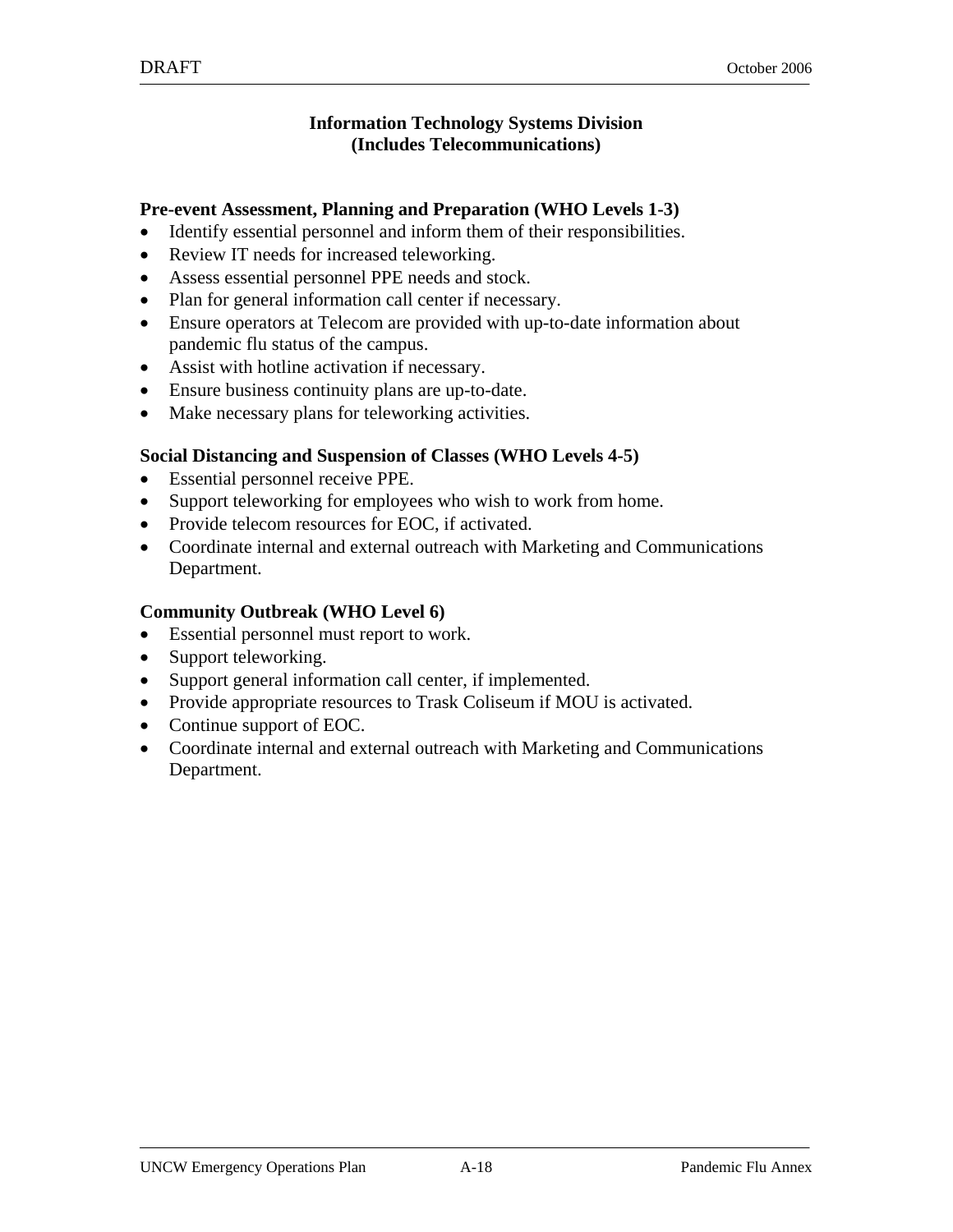#### **Office of Facilities/Physical Plant**

#### **Pre-event Assessment, Planning and Preparation (WHO Levels 1-3)**

- Identify essential personnel and inform them of their responsibilities, including the following groups
	- Housekeepers
	- HVAC shop
	- Electric shop
	- Plumbing shop
	- Locksmith/Carpenter
	- Motor Pool
	- Work Control
- Develop needs assessment for housekeeping supplies
- Develop needs assessment for housekeeping equipment. Implement changes as needed (replace soap dispensers that promote infection, review policy re: toilet seat covers, identify disinfecting products and identify supplies, enter into supply agreements as necessary).
- Assess essential personnel PPE needs and stock; conduct preliminary training and fit tests, get necessary vaccinations.
- Work with HR to develop polices regarding extended sick time for employees, what to do when necessary personnel do not report to work as scheduled, determining when sick employees may return to work, etc.
- Determine policy for use of shared equipment for higher alert levels (Housekeeping equipment, vehicles, phone, computers).
- Work with suppliers to insure that essential supplies (fuel, power, water, housekeeping supplies, repair parts) are available in times of high alert levels.
- Review water supply system, and determine what practices to implement in times of crisis (example, do we valve off the water supply to all water coolers).
- Identify the services that will be discontinued during times of crisis. Example, essential repair work only will be done, not modifications; employees may be asked to bag their own trash, seal it, and leave it just inside their office door, or take it to the dumpster on their own.
- Train housekeepers for hygiene and cleaning of personal contact surfaces (e.g., doorknobs). Instruct all essential employees on handling of such.
- Define essential buildings which will receive service at higher alert levels.

#### **Social Distancing and Suspension of Classes (WHO Levels 4-5)**

- Essential personnel receive PPE, with training.
- Coordinate internal and external outreach with Marketing and Communications Department.

- Essential personnel must report to work
- If Trask Coliseum MOU is activated, provide appropriate support resources.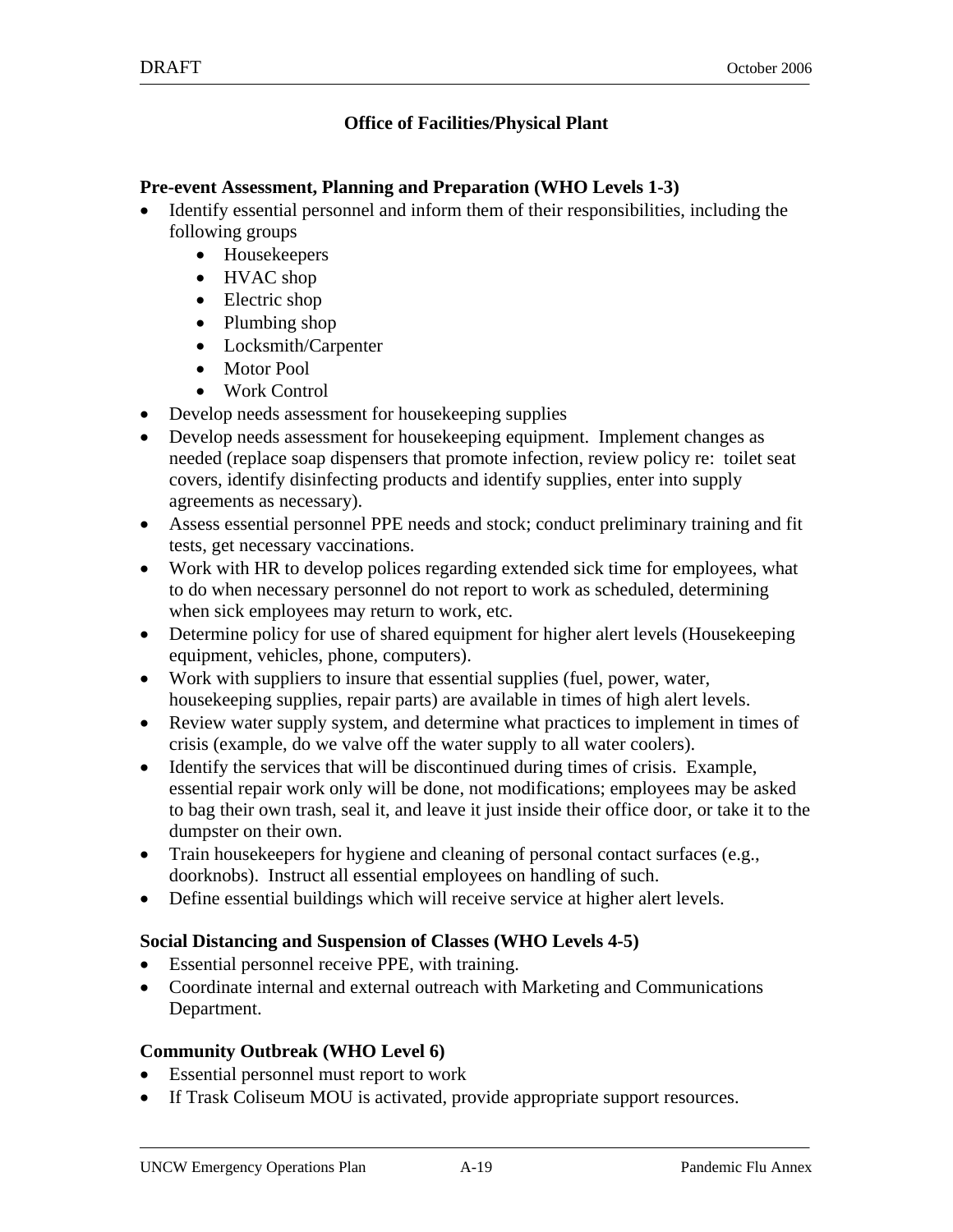- Change housekeeping procedures to prioritize essential personnel areas, remaining students/families, and cleaning of personal contact surfaces
- Coordinate internal and external outreach with Marketing and Communications Department.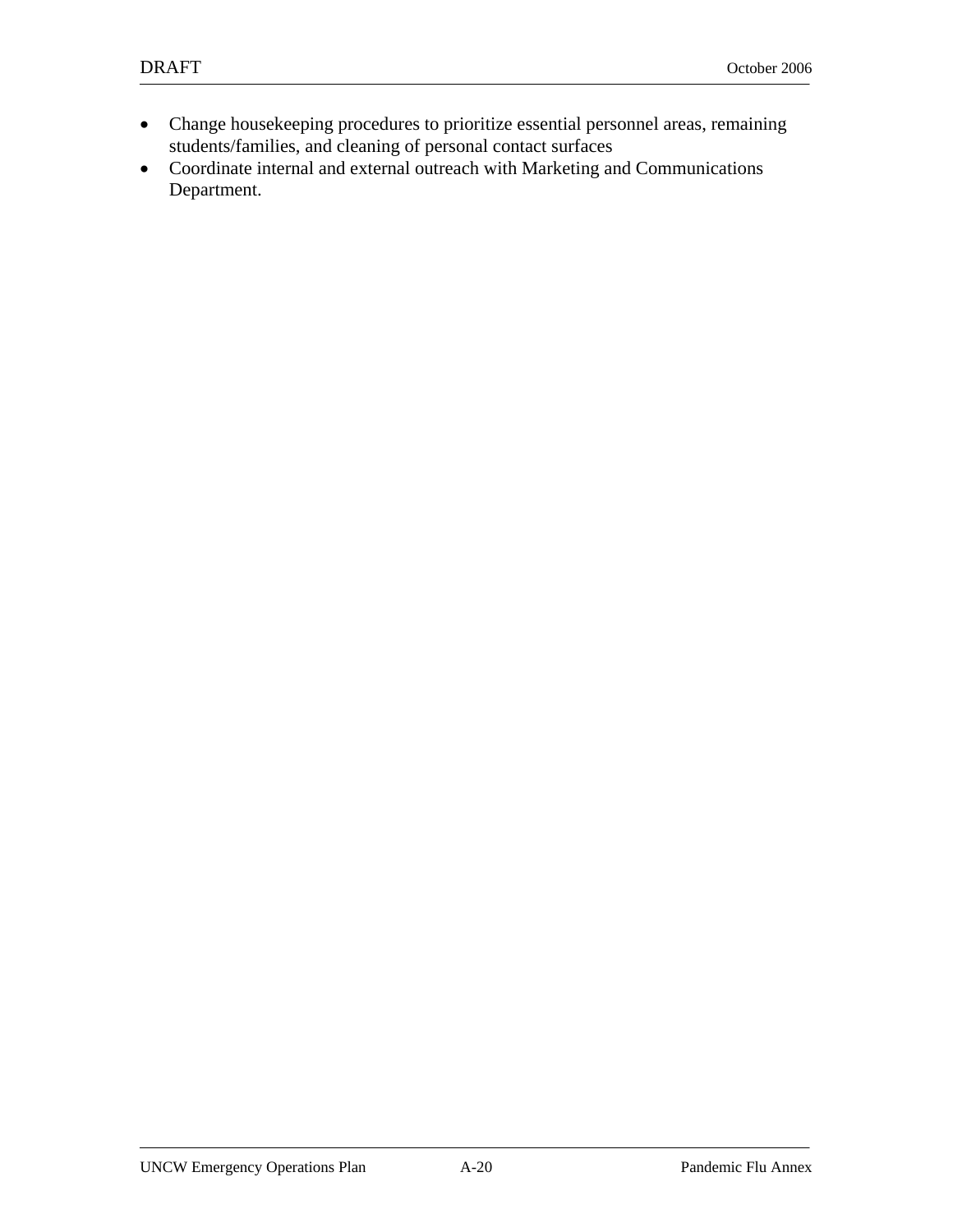#### **Campus Dining/Aramark**

#### **Pre-event Assessment, Planning and Preparation (WHO Levels 1-3)**

- Identify essential personnel and inform them of their responsibilities. Identify who will stay on campus during WHO Level 4-6 activities.
- Identify suppliers and alternates during social distancing and community outbreak activities.
- Assess essential personnel PPE needs and stock.
- Coordinate internal and external outreach with Marketing and Communications Department.
- Plan for delivery of meals during community outbreak period. Identify alternate suppliers.

#### **Social Distancing and Suspension of Classes (WHO Levels 4-5)**

- Essential personnel receive PPE.
- Order and stock meals to support students who will remain on campus.
- Coordinate internal and external outreach with Marketing and Communications Department.

- Essential personnel must report to work.
- Provide meals to students and employees who remain on campus.
- Coordinate internal and external outreach with Marketing and Communications Department.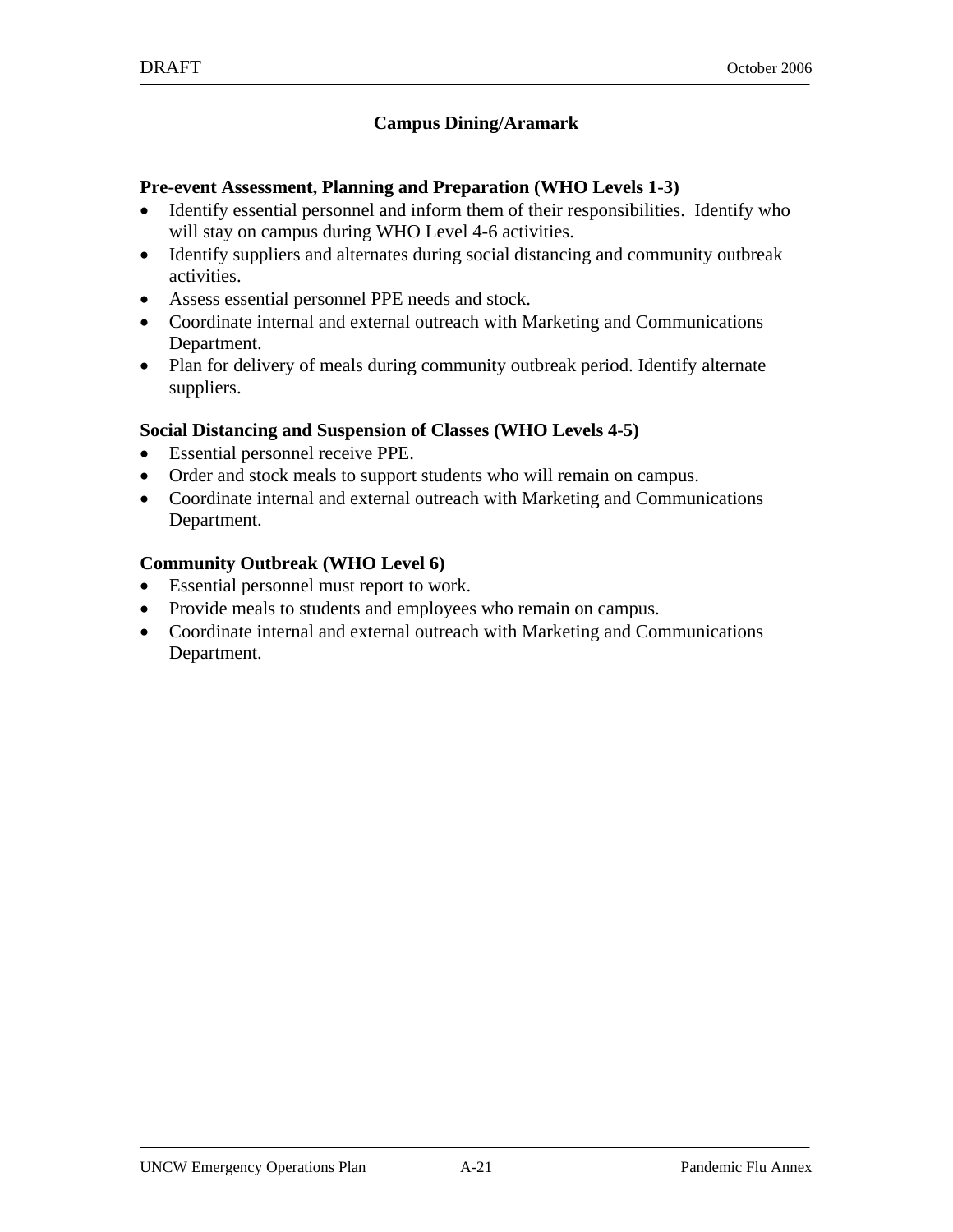### **Division of Student Affairs**

#### **Pre-event Assessment, Planning and Preparation (WHO Levels 1-3)**

- Identify essential personnel and inform them of their responsibilities.
- Work with student groups to distribute pandemic flu information and develop plans if activities are canceled or postponed.
- Assess essential personnel PPE needs and stock.
- Retain estimated numbers of UNCW students expected to stay in Wilmington if campus is closed.
- Participate and assist with internal and external outreach with Marketing and Communications Department as needed.
- Ask students to plan for leaving campus if classes are suspended (use hurricane procedures).
- Conduct parent outreach activities.
- Guide students toward area counseling services both on and off campus.
- Discuss tasks associated with adjusting the academic calendar.
- Participate and assist with internal and external outreach with Marketing and Communications Department as needed.

#### **Social Distancing and Suspension of Classes (WHO Levels 4-5)**

- Essential personnel receive PPE.
- Review procedures for adjusting the academic calendar.
- Participate and assist with internal and external outreach with Marketing and Communications Department as needed.

- Coordinating lead on communicating with students and families remaining at UNCW and in Wilmington.
- Communicate death notices.
- Participate and assist with internal and external outreach with Marketing and Communications Department as needed.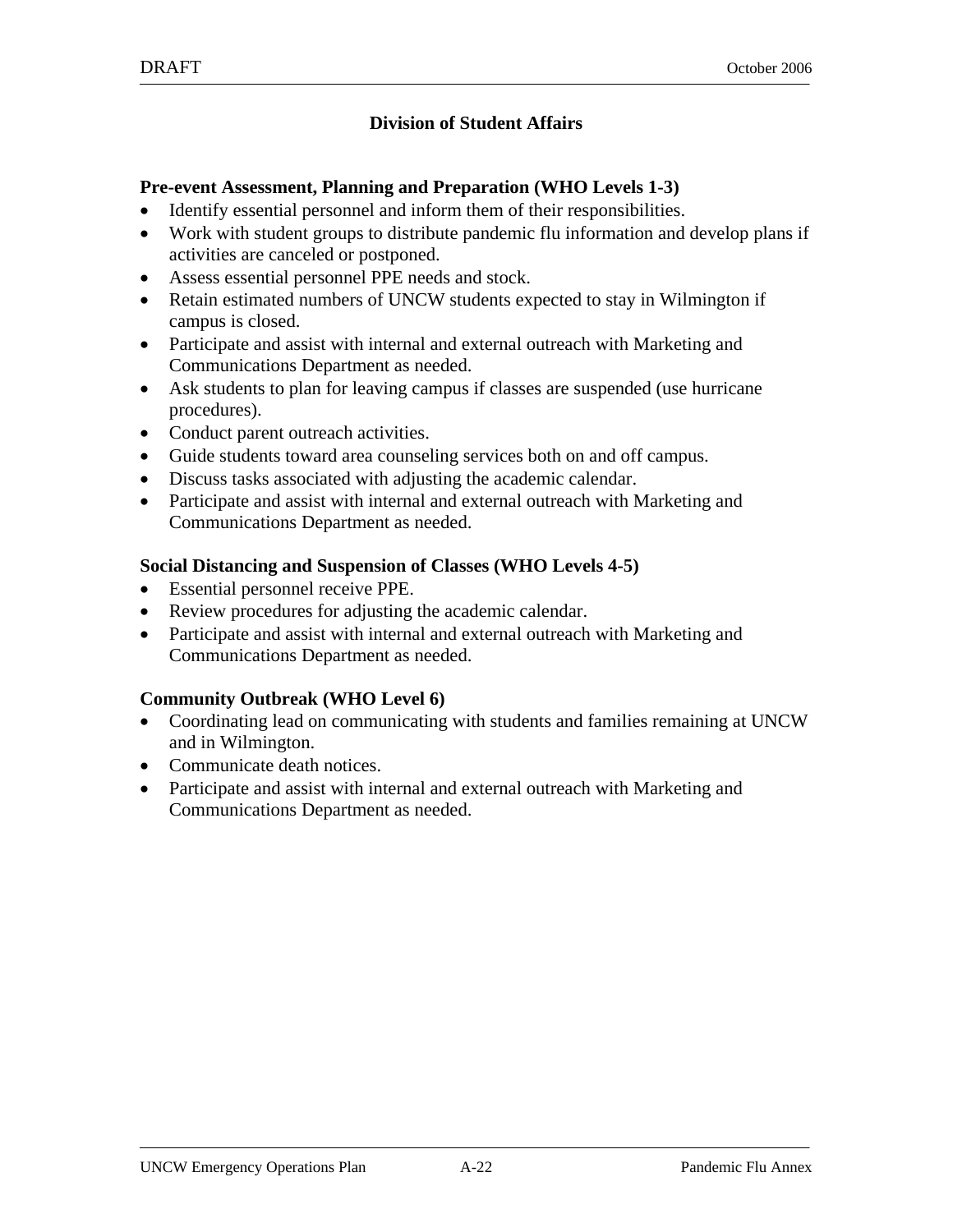#### **International Programs**

#### **Pre-event Assessment, Planning and Preparation (WHO Levels 1-3)**

- Identify essential personnel and inform them of their responsibilities.
- Assess essential personnel PPE needs and stock.
- Create procedures for communicating with and recalling abroad students.
- Review/develop policies and procedures for recalling students from affected regions.
- Issue advisories for students, faculty and staff planning international travel.
- Issue advisories for students, faculty, staff and visitors arriving from affected regions.
- Communicate with international students on campus.
- Recall students from affected regions of necessary.

#### **Social Distancing and Suspension of Classes (WHO Levels 4-5)**

- Essential personnel receive PPE.
- Advise, communicate with overseas students, faculty and staff.
- Advise, communicate with on-campus international students.
- Coordinate internal and external outreach with Marketing and Communications Department.

- Essential personnel must report to work.
- Continue to advise, communicate with overseas students, faculty and staff.
- Where possible, support overseas students, faculty and staff who are unable to return.
- Coordinate internal and external outreach with Marketing and Communications Department.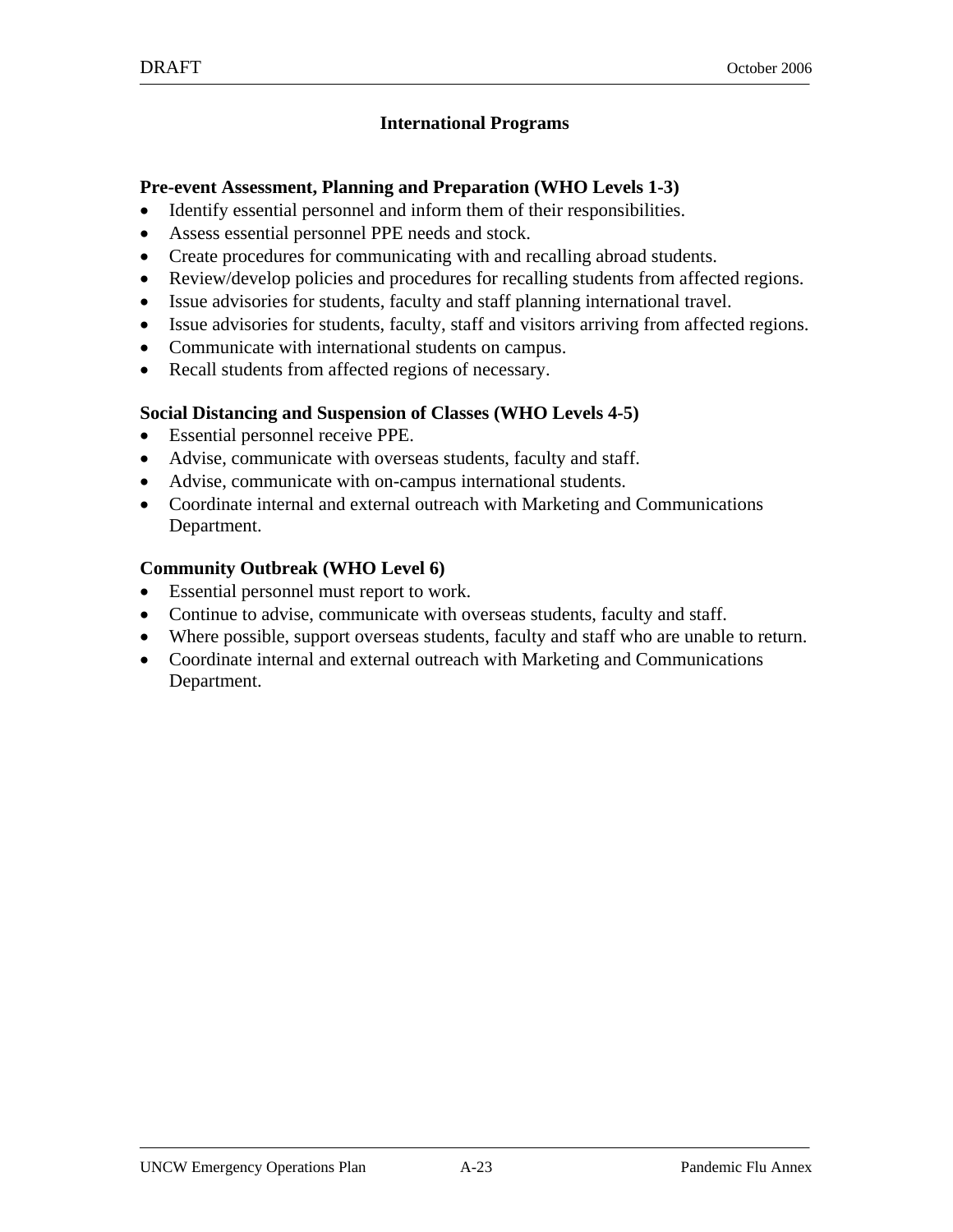#### **General Counsel's Office**

#### **Pre-event Assessment, Planning and Preparation (WHO Levels 1-3)**

- Identify essential personnel.
- Assess contract clauses in the event of university closings or cancellations.
- Develop revised "force majeure" clause to include pandemic as a qualifying event that terminates contracts for performances, events, and services.
- Participate on the Pandemic Flu Planning Committee.
- Review and revise the office's business continuity plan.
- Develop list of important and frequent legal contacts in the community and across the state and UNC system.
- Coordinate with Business Affairs to determine whether the MOU with New Hanover County for use of Trask Coliseum for emergency response is up to date.
- Consult with University Police to determine whether the law enforcement mutual aid agreements are adequate and complete.
- Advise on the UNCW Pandemic Flu Plan.
- Prepare legal resources for OGC website.
- Coordinate with appropriate offices to develop and revise policies for teleworking, travel, communicable diseases, etc.
- Coordinate with appropriate offices to develop, review, revise, or amend any contracts for essential services and supplies (e.g. food, water, masks, respirators, waste disposal, housing).

#### **Social Distancing and Suspension of Classes (WHO levels 4-5)**

- Coordinate with Marketing and Communications Department on press releases.
- Advise on student evacuation issues.
- Advise on employee leave issues.
- Coordinate with Attorney General's Office, UNC GA legal, New Hanover County attorneys.
- Coordinate with cabinet officials to assess and manage risks (financial, legal, corporate, personnel, insurance, etc.).
- Advise on enforcement of policies and grievance/appeals procedures.

- Assess legal risks and advise.
- Telework from home or from identified alternative legal office.
- Coordinate with Attorney General's Office and UNC GA legal for any claims associated with outbreak.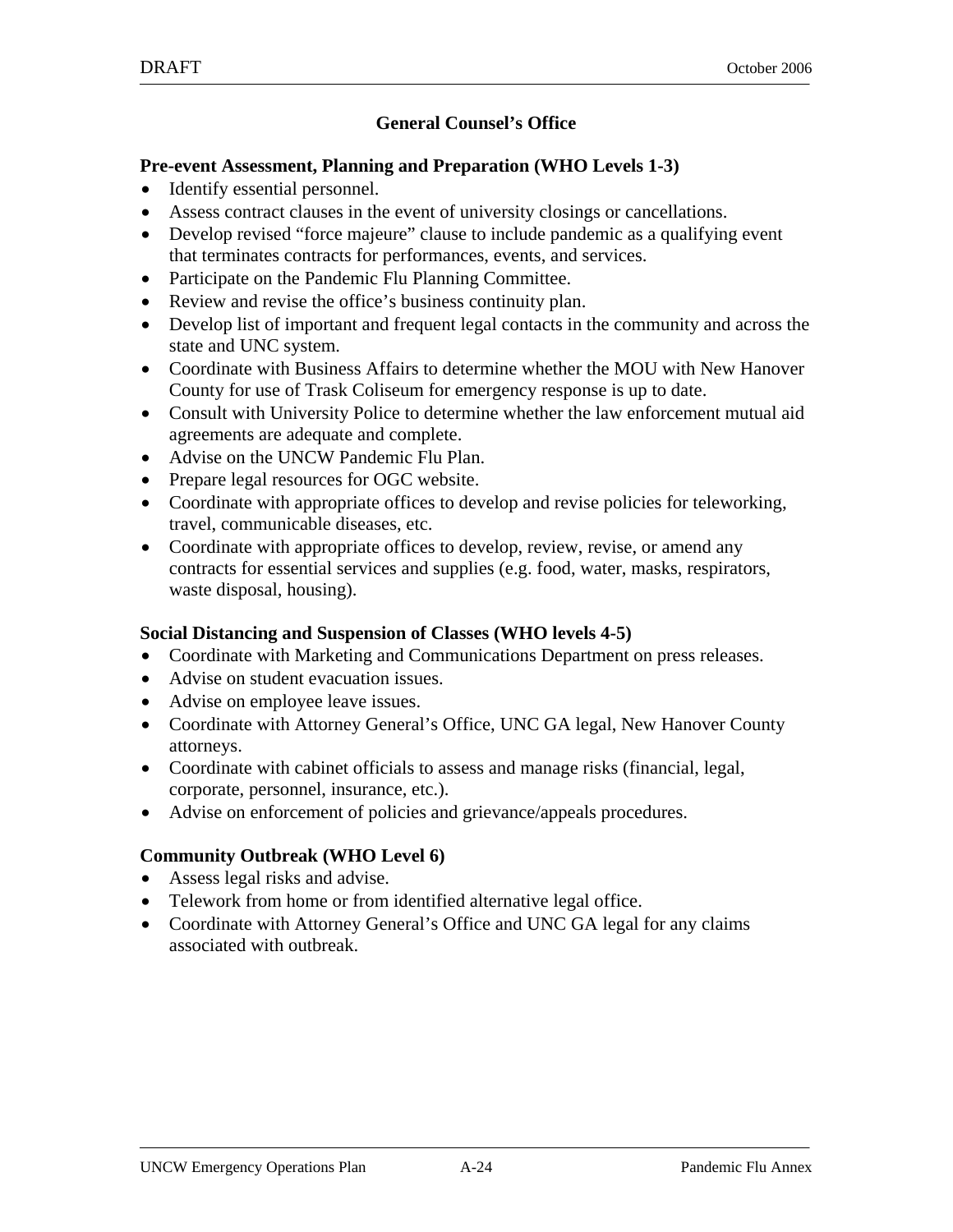#### **Office of the Provost**

#### **Pre-event Assessment, Planning and Preparation (WHO Levels 1-3)**

- Identify essential personnel and inform them of their responsibilities.
- Develop policies and procedures for alternate methods of instruction.
- Assess essential personnel PPE needs and stock.
- Serve on the CDT and attend meetings.
- Coordinate internal and external outreach with Marketing and Communications Department.
- Educate UNCW community about distance learning procedures if they are implemented.
- Establish a team to study strategies for emergency conversion of classes to distance learning options.
- Establish a post-pandemic team which will consider 'early' student absentee cases which violated the normal academic policies.

#### **Social Distancing and Suspension of Classes (WHO Levels 4-5)**

- Essential personnel receive PPE.
- Create options for distance-learning conversion of classes if possible.
- Continue to encourage and monitor alternate means of instruction.
- Communicate with faculty regarding continuing classes in some capacity and student absenteeism.
- Contribute to decision to cancel classes and close the university.
- Attend CDT meetings.
- Coordinate internal and external outreach with Marketing and Communications Department.
- Discuss alterations/adjustments to the academic calendar.

- Essential personnel must report to work.
- Continue to monitor and coordinate academic procedures including absenteeism and alternate methods of instruction.
- Coordinate internal and external outreach with Marketing and Communications Department.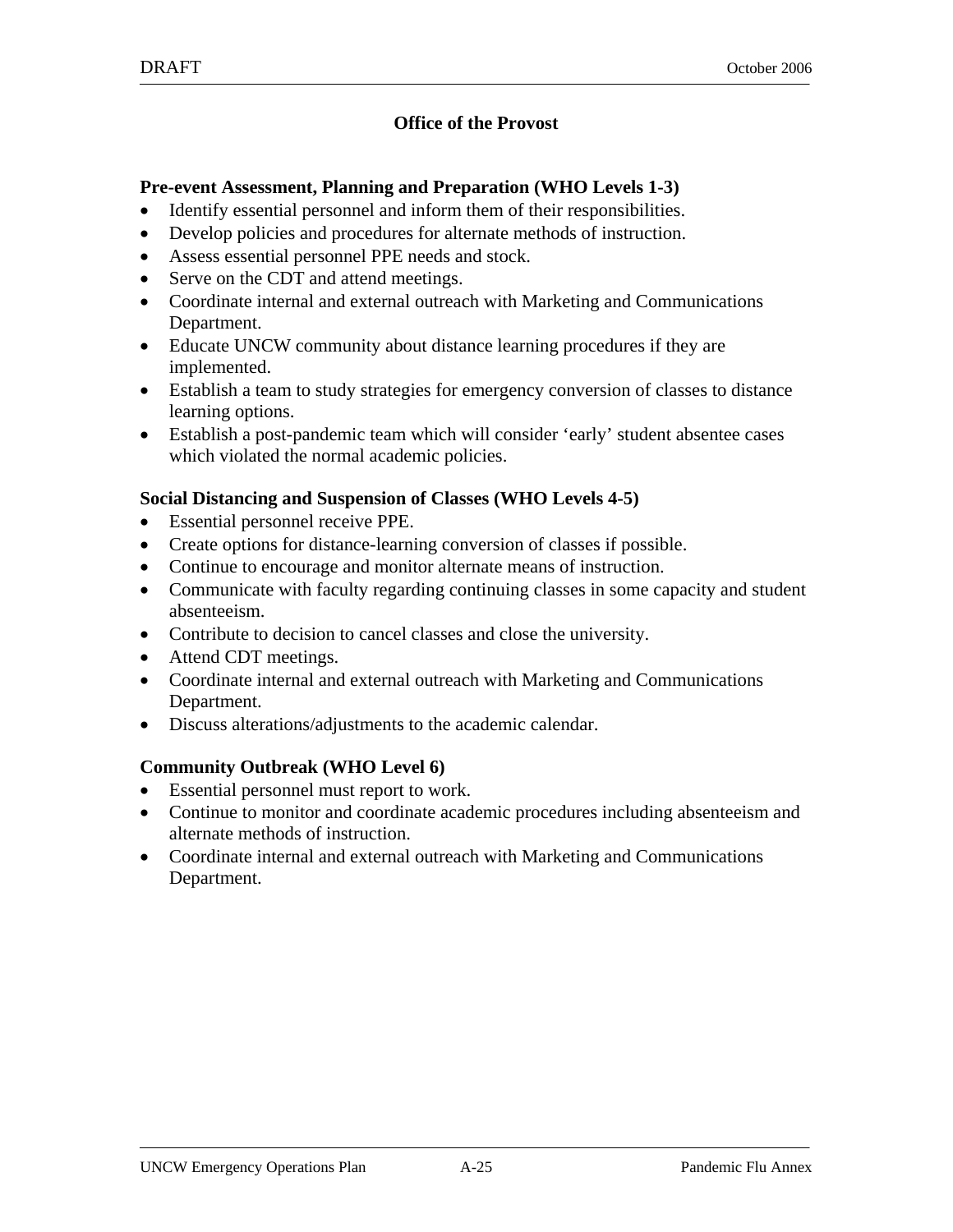#### **Office of Sponsored Programs**

#### **Pre-event Assessment, Planning and Preparation (WHO Levels 1-3)**

- Identify essential personnel and inform them of their responsibilities.
- Assess essential personnel PPE needs and stock.
- Review plans and impacts to lab animal care.
- Develop plans to address faculty absence as it affects federal grants.
- Assist researchers in developing business continuity plans including data back up, animal care, and reaching grant requirements.
- Communicate with researchers regarding plans and procedures and teleworking.

#### **Social Distancing and Suspension of Classes (WHO Levels 4-5)**

- Essential personnel receive PPE.
- Assist researchers with implementing business continuity plans.
- Coordinate internal and external outreach with Marketing and Communications Department.

- Essential personnel must report to work.
- IACUC ensure support for laboratory animals.
- To allow OSP staff to work from home, consider allowing off-campus access to information systems.
- Coordinate internal and external outreach with Marketing and Communications Department.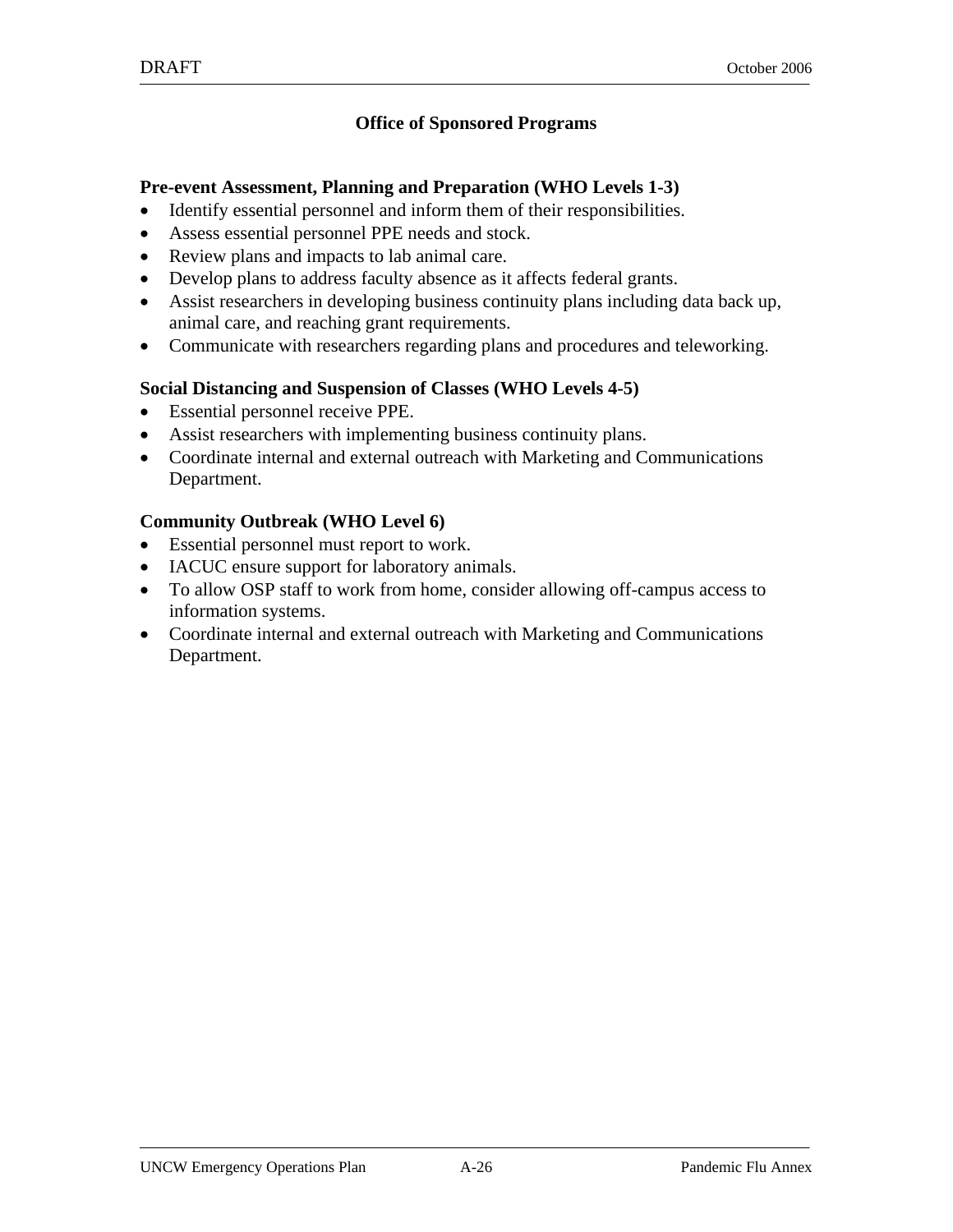#### **Finance**

#### **Pre-event Assessment, Planning and Preparation (WHO Levels 1-3)**

- Identify essential personnel and inform them of their responsibilities.
- Develop needs assessment for payroll supplies.
- Coordinate with the Office of State Budget and Management on implementing state wide policies and procedures.
- Coordinate with the Office of State Personnel on implementing state wide policies and procedures.
- Coordinate with the Office of State Controller on implementing state wide policies and procedures.
- Develop needs assessment for payroll supplies, account payables supplies, and student account supplies.
- Develop coordination with banking community.
- Review Payroll needs for teleworking and/or campus work.
- Assess essential personnel PPE needs and stock.
- Coordinate internal and external outreach with Marketing and Communications Department.
- Exercise Payroll business continuity plan.

#### **Social Distancing and Suspension of Classes (WHO Levels 4-5)**

- Essential personnel receive PPE.
- Begin following the Office of State Budget and Management policies and procedures for social distancing and suspension of working environment.
- Begin following the Office of State Personnel policies and procedures for social distancing and suspension of working environment.
- Begin following the Office of State Controllers policies and procedures for social distancing and suspension of working environment.
- Implement Payroll Continuity Plan with banking community
- Coordinate with Accounting for the cash management requests with the Office of State Treasure
- Coordinate internal and external outreach with Marketing and Communications Department

- Essential personnel must report to work
- To allow staff to work from home, consider allowing off-campus access to financial planning and payroll information systems
- Coordinate internal and external outreach with Marketing and Communications Department.